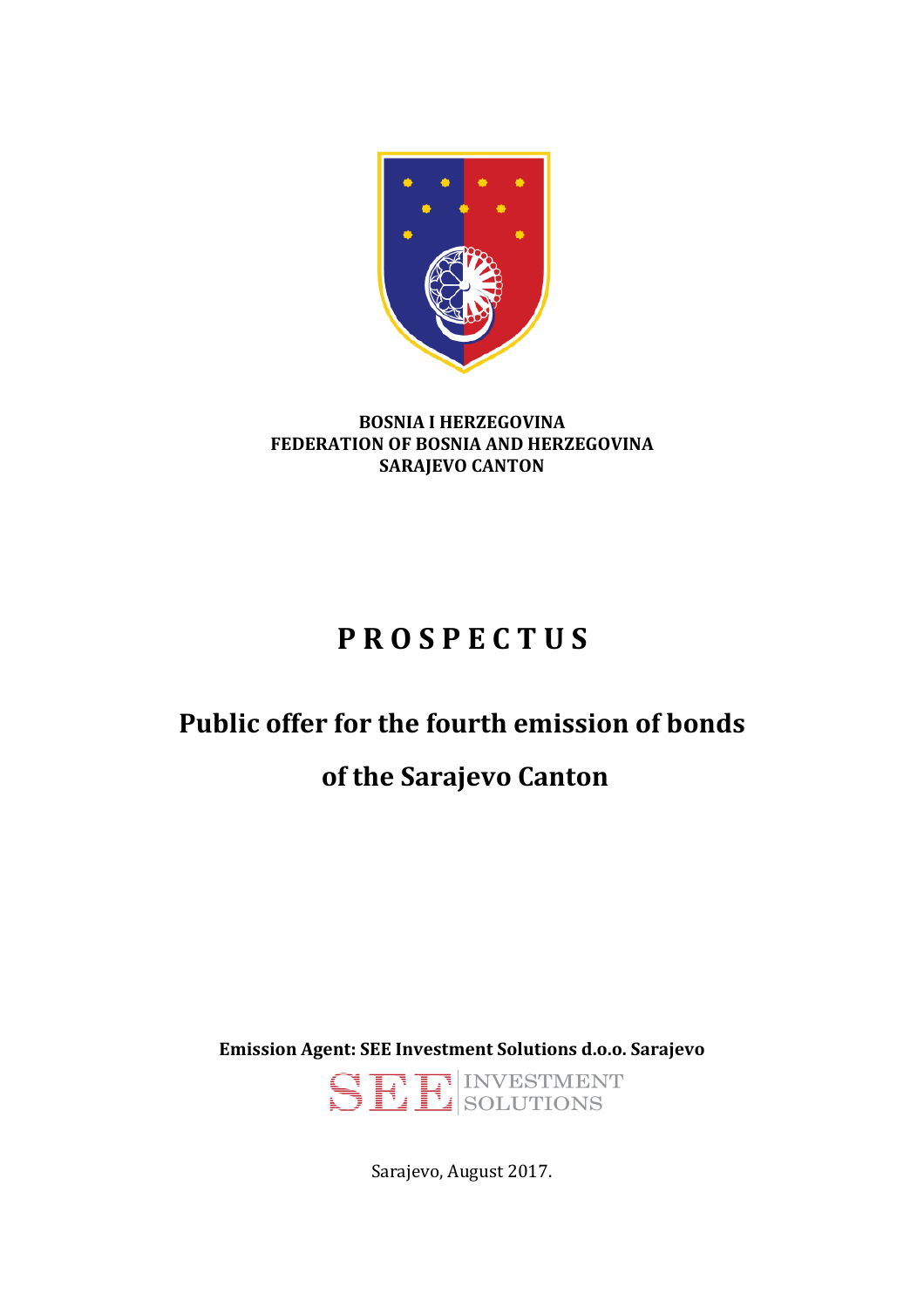The Ministry of finance of the Sarajevo Canton (hereinafter: the Ministry), which is authorized for the emission of bonds of the Sarajevo Canton (hereinafter: the Canton), accepts the responsibility for the contents of this Prospectus. In our belief and in keeping with all knowledge and data, that are available to us, we declare that all information in this Prospectus represent a full and fair view of the financial position, assets and liabilities, profits and losses of the Canton, as well as the rights and obligations contained in the bonds, and that the facts that might influence the completeness and truthfulness of this prospectus are not suppressed. The Prospectus does not conceal any information of material importance and contains no data or information that may mislead any potential investors. Accordingly, the issuer accepts responsibility for the information contained in this Prospectus.

The issuer gets into debt by issuing bonds in the total amount of 13.075.000,00 BAM for a time period of (5) five years.

In accordance with the Law on Securities Market ("Official Gazette of FBiH", No. 85/08, 109/12, 86/15 and 25/17), the Prospectus was approved by the Securities Commission of the Federation of Bosnia and Herzegovina (hereinafter: the Commission) at its meeting held on 05.09.2017., Approval no. 03/1-19-304/17. By approving this Prospectus, the Commission confirmed that the Prospectus contains all the data defined by the Law on Securities Market and that it may be published. The bonds will be listed on the quotation of bonds at the Sarajevo Stock Exchange (hereinafter: SASE).

No one is authorized to give information and statements in related to the offer and sale of bonds which are not contained in this Prospectus. If such information or statements apper, they should not be regarded as information and statements whose publication was approved by the Ministry. The publication of this Prospectus nor the sale or purchase of bonds do not imply that the circumstances regarding to the Canton have not changed since the date of issue of this Prospectus. This Prospectus should not be considered as a recommendation to buy or sell bonds by or on behalf of the Canton or the emission agent, or on behalf of other persons, who are related to them, in any country where the making of such offer or invitation by such persons, is treated as illegal.

Each investor who is considering the purchase of bonds, refers to his own evaluation and assessment of the financial position of the Canton and conditions of the bonds, including inherent risks as described in Chapter 4. Investment risks and risk cause. All annual data, including information on the financial statements, are based on calendar years, unless otherwise stated. In this Prospectus, reference to the "BAM" means the bosnian convertibile mark, the official currency in the Federation of Bosnia and Herzegovina (hereinafter: FBiH) and Bosnia and Herzegovina (hereinafter: BiH), the reference to "EUR" means the Euro currency, while the reference to "USD"means the U.S. Dollar currency.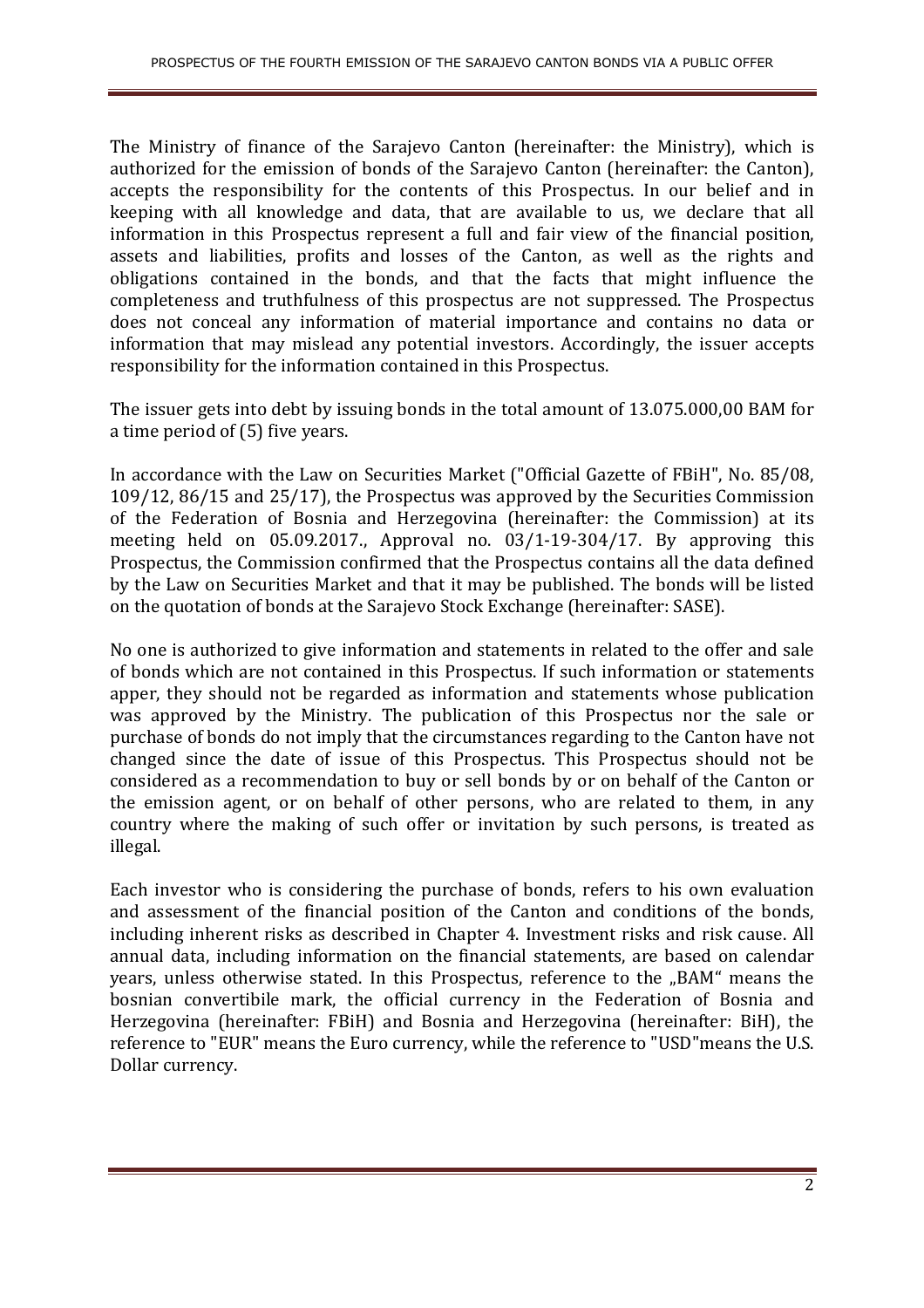### **CONTENTS**

| 1.    |       |                                                                  |  |
|-------|-------|------------------------------------------------------------------|--|
| 1.1.  |       |                                                                  |  |
| 2.    |       | <b>INFORMATION ABOUT THE SECURITIES THAT ARE BEING ISSUED  9</b> |  |
| 2.1.  |       |                                                                  |  |
| 2.2.  |       |                                                                  |  |
| 2.3.  |       |                                                                  |  |
| 2.4.  |       |                                                                  |  |
| 2.5.  |       |                                                                  |  |
| 2.6.  |       |                                                                  |  |
| 2.7.  |       |                                                                  |  |
| 2.8.  |       |                                                                  |  |
| 2.9.  |       |                                                                  |  |
|       | 2.10. |                                                                  |  |
|       | 2.11. |                                                                  |  |
|       | 2.12. |                                                                  |  |
|       | 2.13. |                                                                  |  |
|       | 2.14. | Emission registration at the Registry of securities in FBiH  14  |  |
| 2.15. |       |                                                                  |  |
| 2.16. |       |                                                                  |  |
|       |       | 3. INFORMATION ABOUT EMISSION AGENT, DEPOSITORY BANK AND PAYMENT |  |
| 3.1.  |       |                                                                  |  |
| 3.2.  |       |                                                                  |  |
| 3.3.  |       |                                                                  |  |
| 4.    |       |                                                                  |  |
| 4.1.  |       |                                                                  |  |
| 4.2.  |       |                                                                  |  |
| 4.3.  |       |                                                                  |  |
|       |       |                                                                  |  |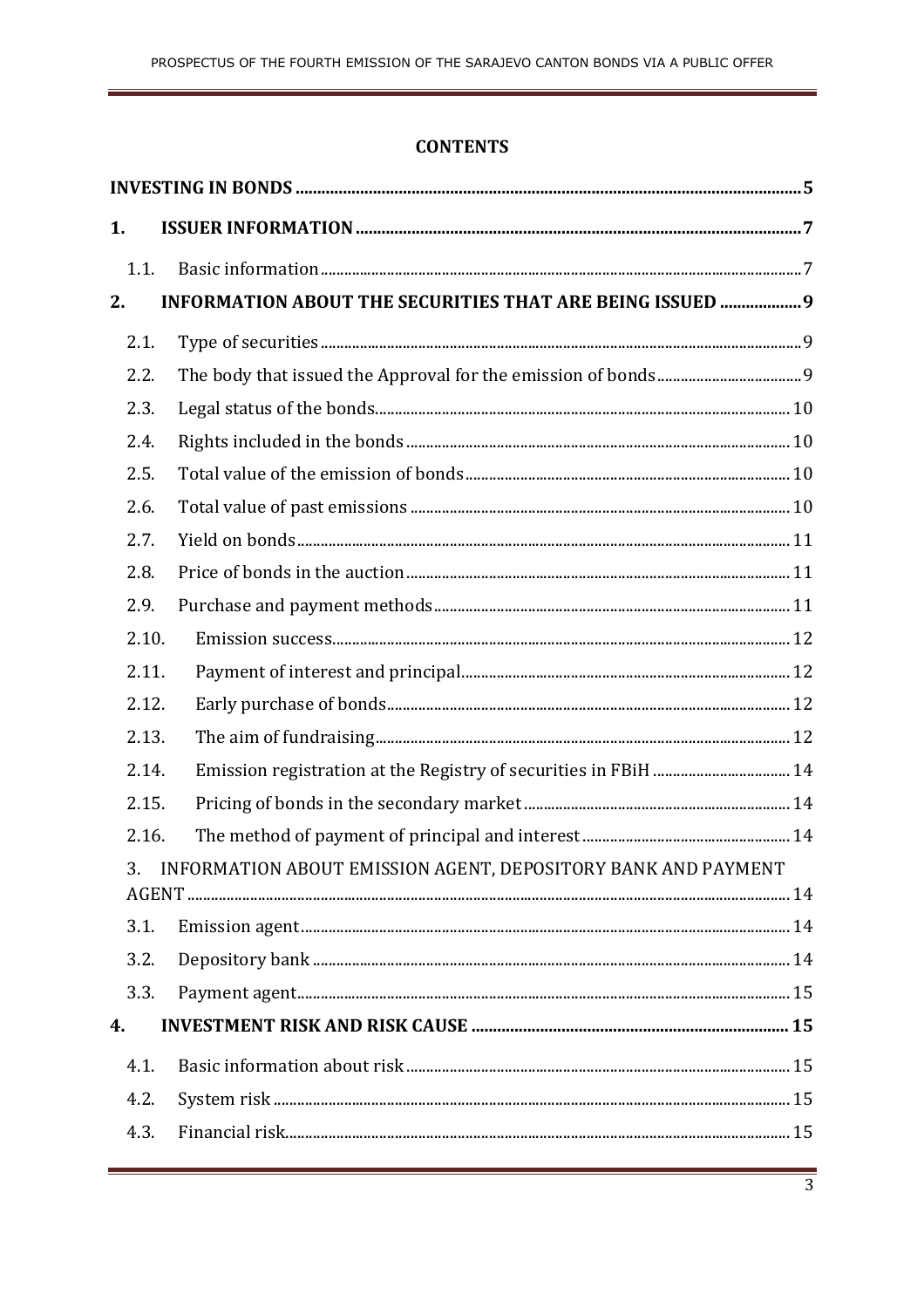| 4.3.1. |                                                                        |  |
|--------|------------------------------------------------------------------------|--|
| 4.3.2. |                                                                        |  |
| 4.3.3. |                                                                        |  |
| 4.3.4. |                                                                        |  |
| 4.3.5. |                                                                        |  |
| 4.3.6. |                                                                        |  |
| 4.3.7. |                                                                        |  |
| 5.     |                                                                        |  |
| 5.1.1. |                                                                        |  |
| 5.1.2. | Overview of basic indicators of development of the Sarajevo Canton 21  |  |
| 5.1.3. |                                                                        |  |
| 5.1.4. |                                                                        |  |
| 5.1.5. | Programme of public investments in the Sarajevo Canton 2017.-2019.  38 |  |
| 5.1.6. |                                                                        |  |
| 5.1.7. |                                                                        |  |
| 5.1.8. |                                                                        |  |
| 5.1.9. |                                                                        |  |
| 6.     |                                                                        |  |
| 7.     |                                                                        |  |
| 8.     | SIGNED STATEMENT BY THE ISSUER'S REPRESENTATIVES 44                    |  |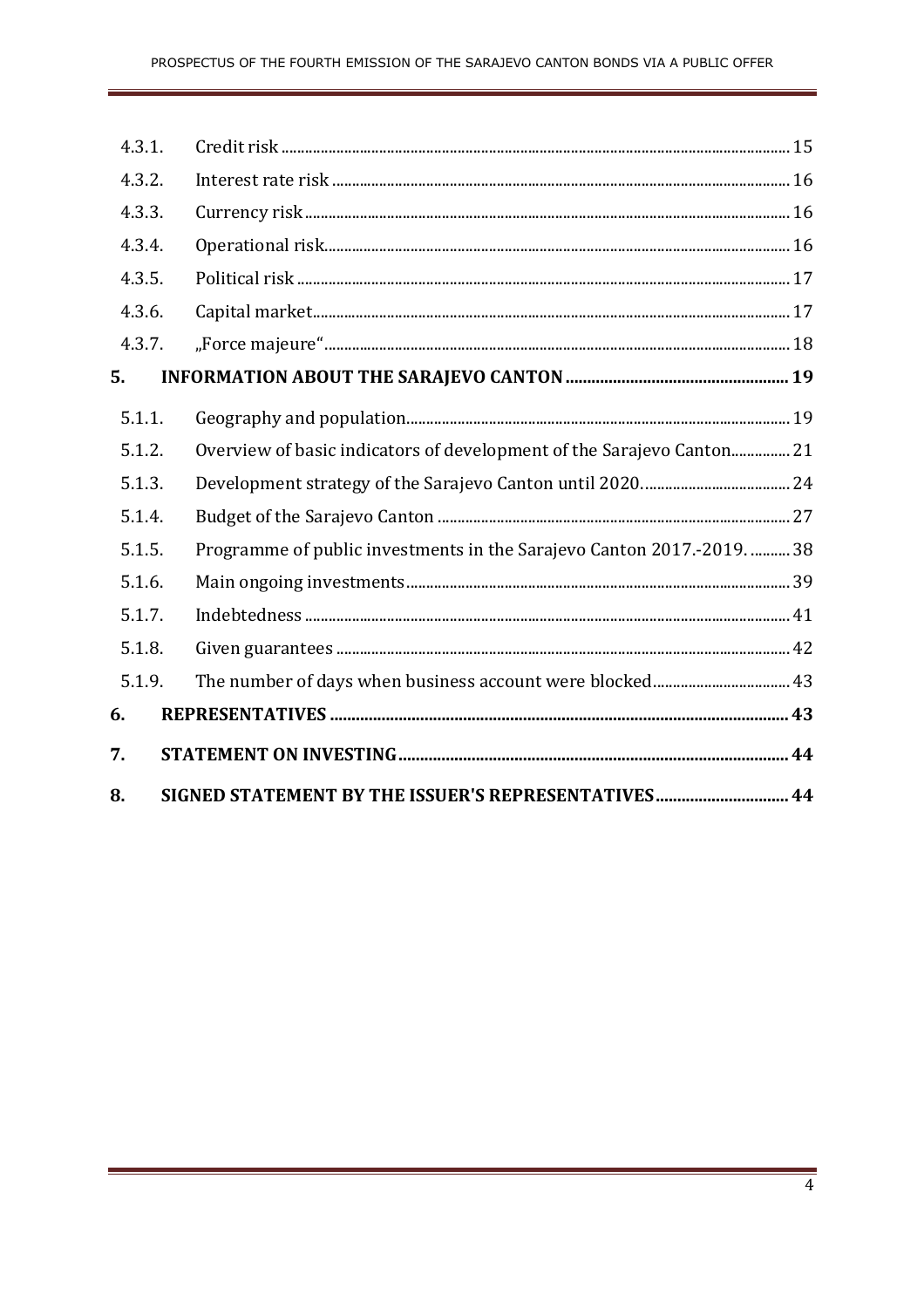#### **INVESTING IN BONDS**

A bond is a debt security that is issued in order to collect funds with pre-defined maturity.

The main advantage of investing in bonds<sup>1</sup>, in general, is the comparative safety of investments, which is primarily reflected in a valid promise that the interest rate (yield) and principal will be paid on time. Treasury bonds are considered to be the safest, due to the fact that their maturity is paid made directly from state governments. Another advantage of treasury bonds is a wide range of due dates which allows investors to structure their portfolios from which they can achieve financial goals in very specific time periods. This enables the possibility to plan and relocate the return on equity.

Market for tresury bonds and bonds from subjects of lower levels exist and function as a separate markets and serve as an independent source of funding for state governments as well as for those at lower (local) levels. Some functions in society and economy are not the direct responsibility of the central government, so the governements wish, by issuing of bonds, to develop and strengthen them.

Cantons and other lower levels of government in the Federation can get onto debt in the form of loans and emissions of securities, respecting the purpose, conditions and scope of duties as prescribed by the Law on Debt, Borrowing and Guarantees in the Federation.

International experience shows that the differences in terms of return on bonds between higher and lower levels of government are mainly affected by basic fiscal indicators. Among these indicators, the most significant is the GDP (gross domestic product).

In the period from 2011 to 2016, the share of debt in GDP, on an annual basis in the Federation, was an average of 21%. The deficit in the Federation is not a significant problem, since its share in the GDP per annum is below 1%.

|   | <b>FBiH</b>                                      | 2011   | 2012   | 2013   | 2014   | 2015   | 2016   |
|---|--------------------------------------------------|--------|--------|--------|--------|--------|--------|
|   | GDP (mil BAM)                                    | 16.489 | 16.554 | 16.914 | 17.813 | 18.677 | 19.176 |
| 2 | Total debt (mil KM)                              | 3.703  | 3.645  | 3.448  | 3.688  | 3.854  | 3.864  |
| 3 | External debt (mil KM)                           | 2.884  | 2.775  | 2.652  | 2.800  | 2.826  | 2.819  |
| 4 | Deficit (mil KM)                                 |        |        | 65,16  | 173,30 | 83,10  | n.a.   |
| 5 | debt/GDP                                         | 22,45  | 22,02  | 20,39  | 20,71  | 20,63  | 20,15  |
| 6 | deficit/GDP                                      | n.a.   | n.a.   | 0,004  | 0,010  | 0.004  | n.a.   |
| 7 | Annual amount of debt through<br>bonds (mil BAM) |        | 130,00 | 40,00  | 140,00 | 310,00 | 140,00 |

*Table 1. Basic fiscal indicators in th Federation of BiH, 2011.-2016.* 

Source: Federal ministry of finance

l

<sup>1</sup> Serdarević, N. : "Neki specifični aspekti emisije obveznica nižih nivoa vlasti - međunarodna iskustva", Univerzitet u Zenici, 2017.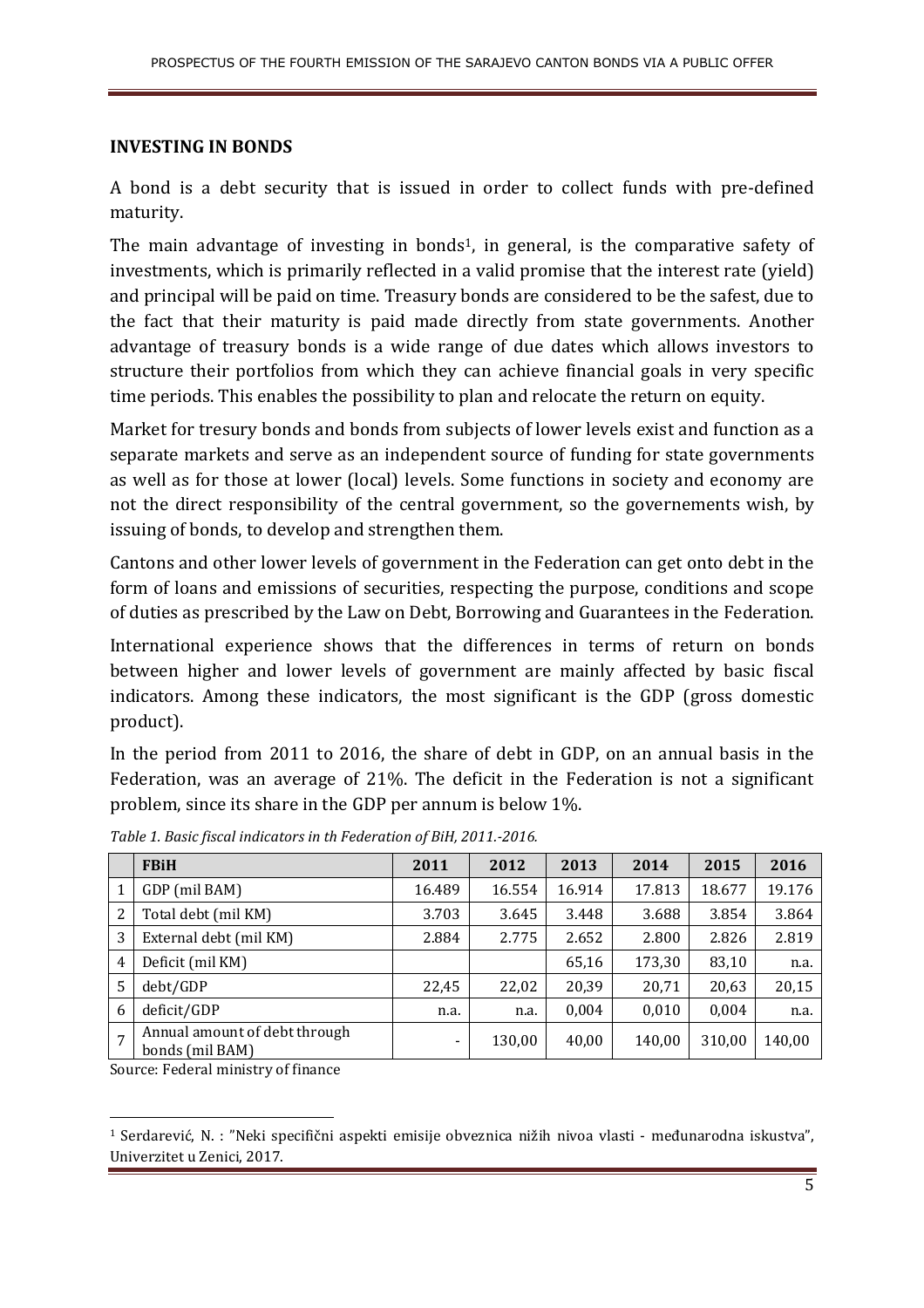

*Chart 1 – Total debt in FBiH, 2011.-2016. (mil BAM)*

In the Sarajevo Canton, the average share of debt in relation to GDP is around 2.6% per annum.

Neither the Federation of BiH nor the Sarajevo Canton are not excessively indebted. In the Federation, the debt/GDP ratio is around 21%, while the same ratio in the Sarajevo Canton is significantly lower, around 2,6%. The Sarajevo Canton is, when comapring to the GDP, little indebted, and managing the accumulated deficit does not threaten the solvency of the budget.

The default risk arising from the bond issue does not exist in the FBiH nor in the Sarajevo Canton, because the Law on the execution of the budget treat the issue of payment of the debt by giving them priority over all other payments from the budget.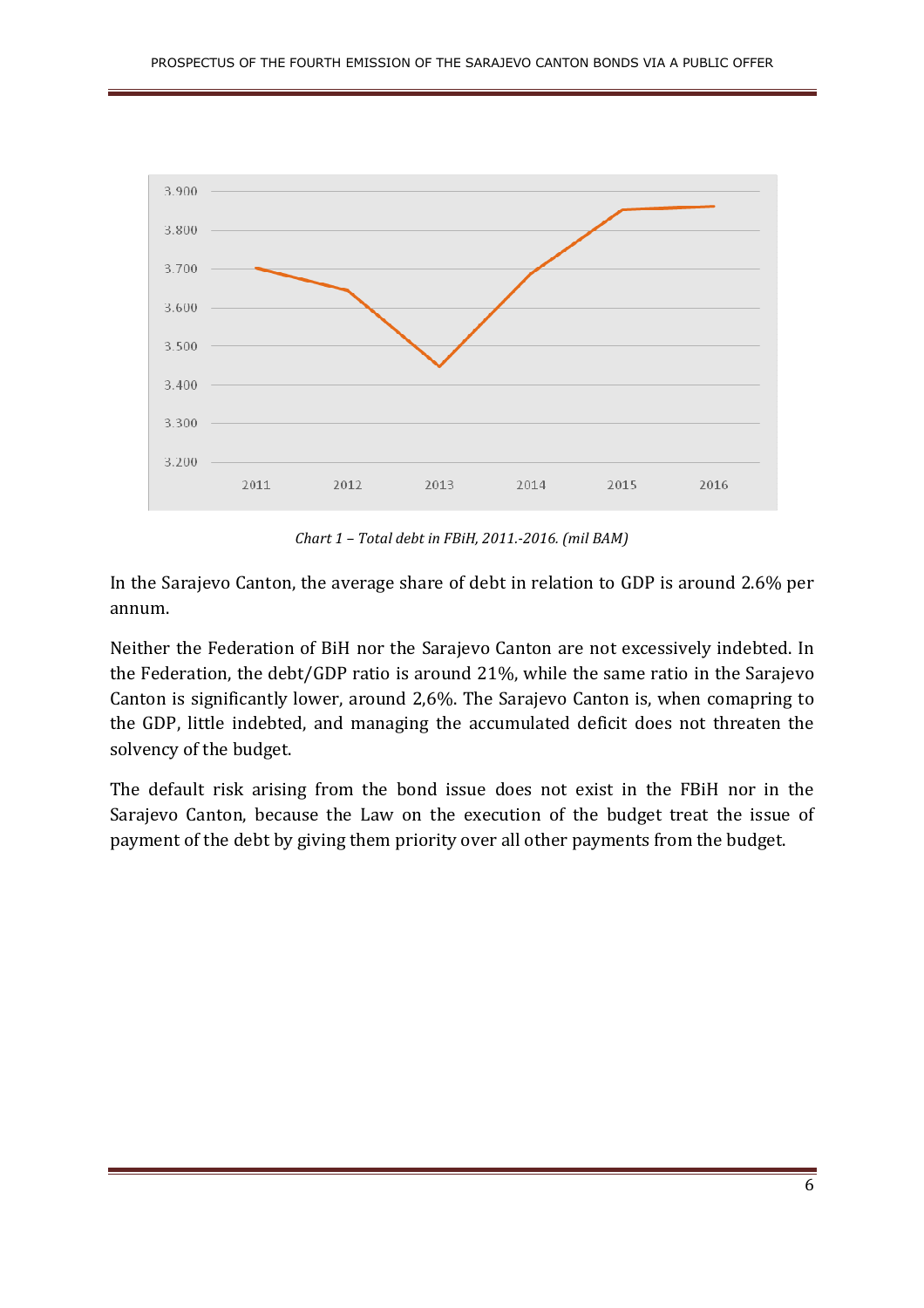#### **1. ISSUER INFORMATION**

#### **1.1.Basic information**

| Name:          | Sarajevo Canton                                                                                                                                                   |
|----------------|-------------------------------------------------------------------------------------------------------------------------------------------------------------------|
| <b>Adress:</b> | Reisa Džemaludina Čauševića 1, 71 000 Sarajevo, BiH<br>Tel: $+38733562068$<br>Fax: $+38733562211$<br>email: premijer@vlada.ks.gov.ba<br>web: www. vlada.ks.gov.ba |

### **The activities related to the bond emission shall be performed by the Ministry of Finance of the Canton.<sup>2</sup>**

**ID number:** 4200666010004

#### **The constitutional arrangement of the Sarajevo Canton<sup>3</sup>**

The Sarajevo Canton is one of the ten cantons of the Federation of BiH with its headquarters is in Sarajevo. The arrangement and the status of the Canton, its competences and structure, were defined by the Constitution of te Canton, which was adopted by the Parliament of the Canton at the meeting held on March 11th 1996.

The Sarajevo Canton teritory includes the municipalities of Sarajevo Centar, Hadžići, Ilidža, Ilijaš, Novi Grad, Novo Sarajevo, Stari Grad, Trnovo and Vogošća. The Canton's authority is defined the Constitution of the Federation of BiH and the Constitution of the Sarajevo Canton. The Canton has legislative, executive and judicial powers. The legislative power is exercised by the Cantonal Assembly, the executive power by the Government of the Canton, while the judicial powers in the Sarajevo Canton is carried out by Cantonal Court.

The Canton has all the responsibilities, not expressly granted to the federal government, as set forth in the Constitution of the FBiH.

#### **Exclusive jurisdiction of the Sarajevo Canton are:**

- Establishing and control of police forces;
- Defining of education policies, including decisions concerning the regulation of education;
- Establishing and control of cultural policies;
- Defining of housing policies, including regulations related to maintenance and construction of residental buildings;
- Regulation of public services;

<sup>3</sup> http://vlada.ks.gov.ba/ustrojstvo

<sup>2</sup> Decision on indebtedness of Canton Sarajevo by issuing bonds of the Canton (Gazette of Sarajevo Canton 33/17)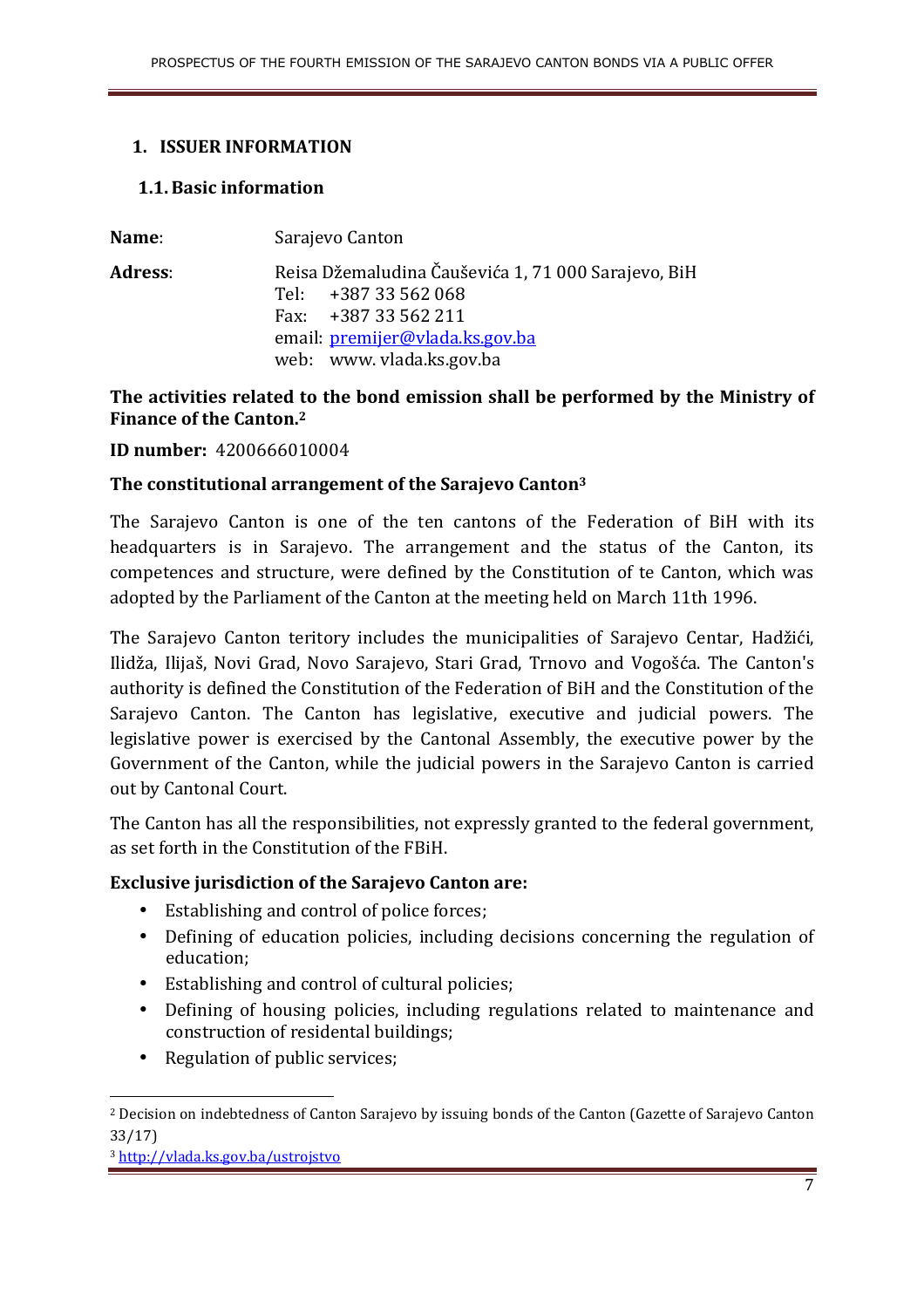- Adoption of regulations on the use of local land, including zoning;
- Adoption of regulations on the improvement of the local business and charitable activities;
- Adoption of regulations on local energy production facilities and ensuring of their availability;
- Making policies concerning radio and television, including the adoption of regulations and ensuring their operational function
- Implementation of social policies and the establishment of social welfare services;
- Creation and implementation of tourism policy and development of tourism resources;
- Creating conditions for optimal development of the economy which is correspondant to urban environment;
- Funding activities of cantonal authorities or cantonal agency by taxation, borrowing or other means.

#### **Shared competence with the Federation of Bosnia and Herzegovina**

The Canton, together with the Federation of Bosnia and Herzegovina, alone or in coordination with the federal authorities, carries out the following competencies:

- Guaranteeing and enforcing of human rights;
- Health care;
- Environmental protection;
- Communications and transportation infrastructure in accordance with the Federation Constitution;
- Social politics;
- Implementation of laws and other regulations on citizenship and travel documents of bosnian citizens from the territory of the FBiH and the stay and movement of foreigners;
- Tourism;
- Use of natural goods.

The area of the Sarajevo Canton occupies a central position in Bosnia and Herzegovina. This is a place where East and West meet, North and South, where the layers of history and diversity of different cultures and their spiritual and material sediment permeate. Sarajevo is an administrative-political, economic, financial, educational and scientific research city, the center of cultural life of the country, the health center, the Olympic city.

Sarajevo Canton became a member of the Assembly of European Regions (AER) in 2005, and was declared the European Region in 2006, making it one of the European metropolises and promoting it as a place of pleasant living and profitable business.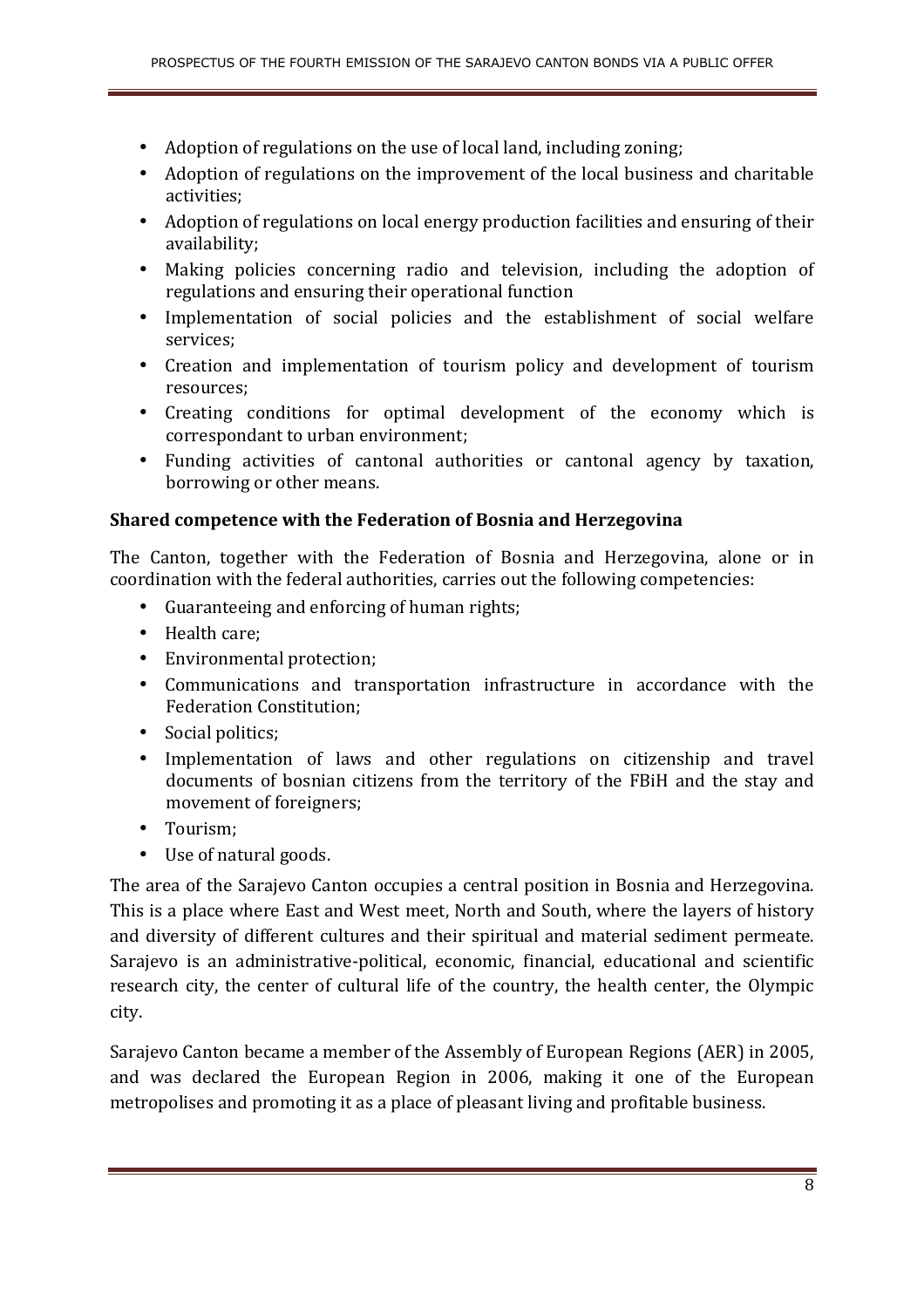

*Picture 1: Sarajevo Canton* 

#### **2. INFORMATION ABOUT THE SECURITIES THAT ARE BEING ISSUED**

#### **2.1.Type of securities**

The Sarajevo Canton issues bonds, long-term debt securities, which the ensure the rightful owner the right to charge a nominal value of principal and interest in accordance with the Decision on bond emission.

These bonds are issued with an interest rate that will be determined after the completion of the auction for the sale of bonds on SASE. The bonds are due within 5 (five) years, provided that the payment of interest is done every six months, from the date of settlement and payment of principal is being charged on the due date.

#### **2.2.The body that issued the Approval for the emission of bonds**

The Sarajevo Canton Government adopted a decision on the indebtedness of the Sarajevo Canton by emission of bonds of the Canton (Official Gazette of Sarajevo Canton No. 33/17) at the 92nd meeting held on August 17th 2017.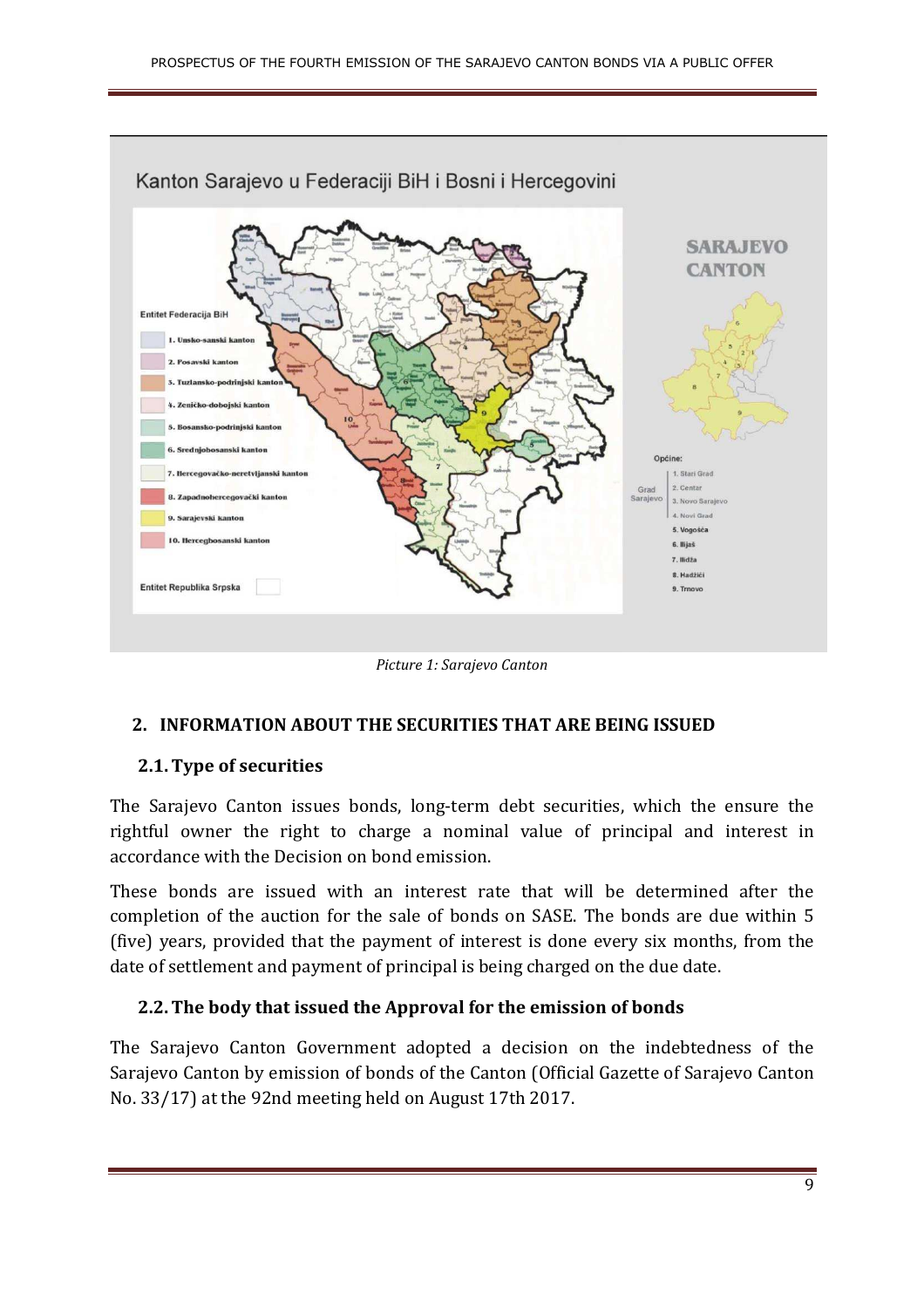#### **2.3. Legal status of the bonds**

The bonds are issued in non-material form, in electronic form, in series, are registered to a name, are freely transferable and unsecured.

The bonds are unsecured, direct and unconditional obligations of the Issuer, which are mutually equal and the same rank with all other present and future unsecured obligations of the Issuer.

The obligations of the Issuer, the payment of interest and principal will be made from regular income of the Canton.

#### **2.4.Rights included in the bonds**

The bonds of this emission are to be treated as freely transferable debt securities that represent direct and unconditional obligation of the Issuer.

The owner of the bonds is entitled to payment of the nominal value of the principal and accrued interest.

In the first and in all subsequent years until reach of the maturity date, the owner of the bonds is entitled to the interest, calculated on the total amount of principal, which will be paid in accordance with paragraph 2.11. of this Prospectus.

The owner of bonds don't have the right to seek early maturity.

The rights and obligations arising from bonds are acquired, transferred and restricted at the accounts of bond holders at the Registry of Securities in the Federation of BiH (hereinafter: the Registry).

Bonds issued by the Sarajevo Canton do not contain early purchase rights.

The Canton may, at any time, without the consent of the owners of bonds, issue other securities.

#### **2.5.Total value of the emission of bonds**

A total number of 13.075 (thirteenthousandseventyfive) bonds, with a nominal value of 1.000,00 BAM, will be issued.

The total nominal value of the emission is 13.075.000,00 (thirteenmilionseventyfivethousand) BAM.

#### **2.6.Total value of past emissions**

The Sarajevo Canton issued 6,400 (sixthousandfourhundred) bonds with a maturity of three (3) years and 4,356 (fouthousandthreehundredfiftysix) bonds with a maturity of three (3) years so far.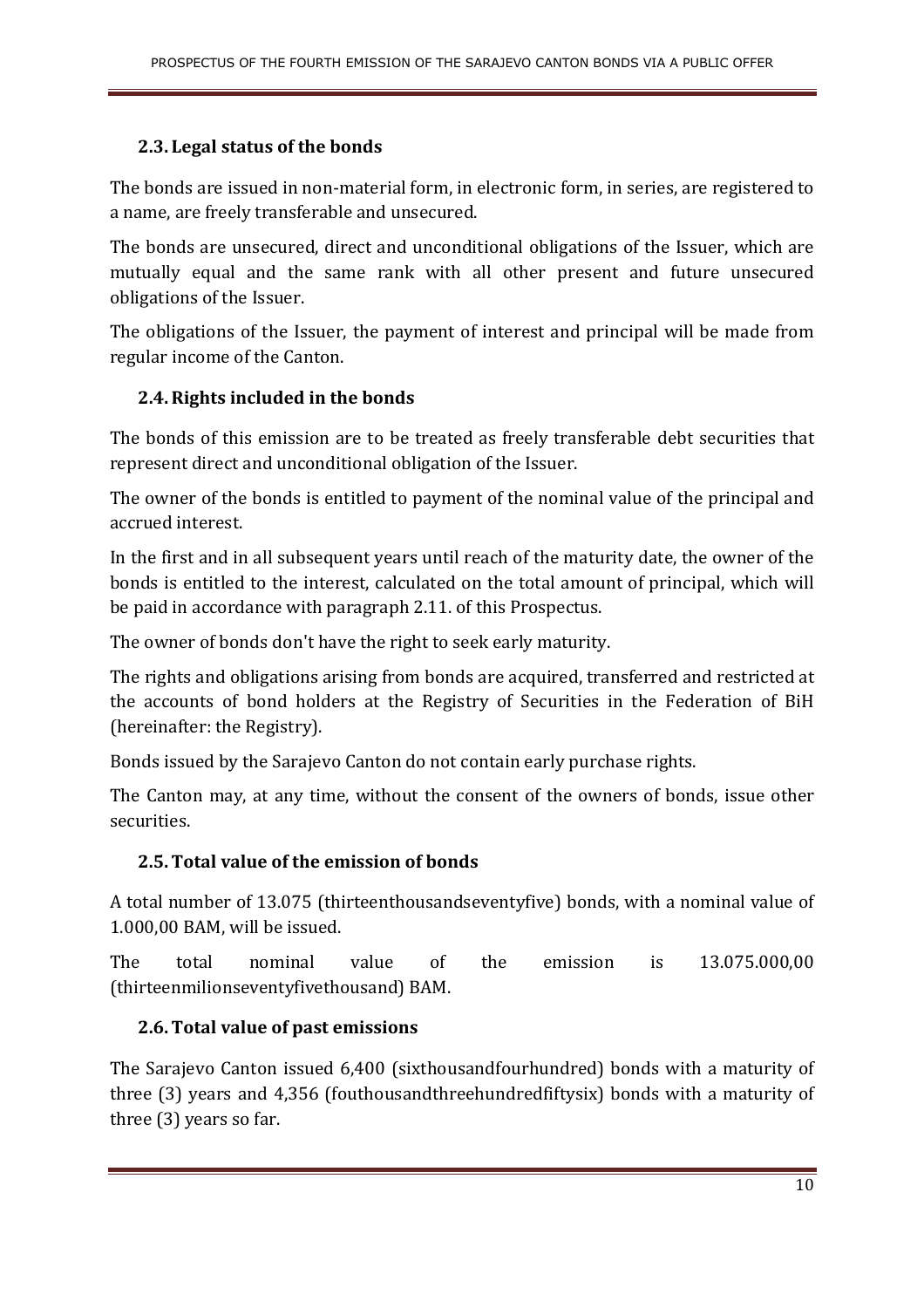#### **2.7. Yield on bonds**

The bonds will carry a yield at an interest rate that will be determined after the completion of the auction on SASE.

### **2.8. Price of bonds in the auction**

The emission will be done through a public offer during an auction on SASE, using the method of multiple prices.

The bonds emission on the primary market will be done on the auction platform trading system of SASE (hereinafter: BTS) lasting from 9:00 to 13:00 unless otherwise indicated.

Offers to buy bonds shall be entered into the BTS as buying orders in the period 9:00 to 10:00, while the offer for sale of bonds shall be entered as a sales order into the BTS in the period 10:00 to 13:00.

Bond prices are determined on the basis of the following formula:



DSC = number of days from the settlement date until the next coupon date,

 $E =$  number of days in the coupon period in which includes the settlement date,

N = number of coupons which will be payed between the settlement date and the date of payment,

A = number of days from the beginning of the coupon period to the settlement date.

The bond price shall be determined in accordance with supply and demand at the auction.

## **2.9. Purchase and payment methods**

During public emissions through SASE, the registration of securities is done by brokers by placing buying orders for securities and a finalized registration is considered to be entering orders into the stock exchange trading system, if the system accepts such an order.

When the emission is over, SASE shall deliver a list of completed trades to all brokers which participated in the auction and to their depository banks.

**Offers to buy bonds shall be entered into the BTS as buying orders on the day of the auction, September 26th 2017 from 09:00 to 10:00.**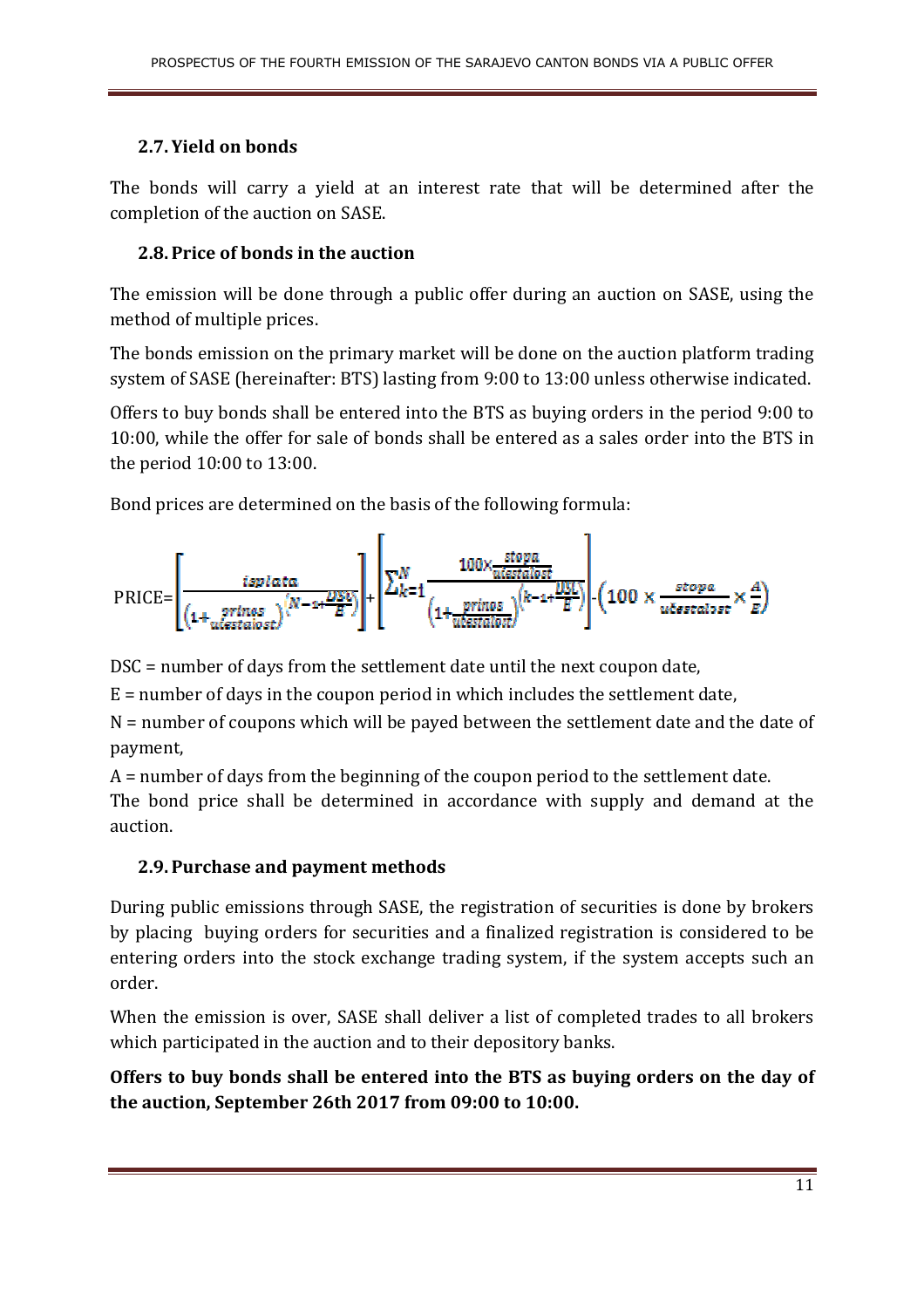The Ministry holds the right to accept the offer in whole, partly or to reject all bids for the purchase.

In the case that the number of the bonds on the demanding side exceeds the number of offered bonds, the buyers shall be ranked based on the yield indicated in the buying order, starting from the lowest to the highest and in cases when buying orders have the same yield the orders shall be ranked based on the time when the order was entered into the BTS, so that early entered orders have priority.

The depository bank of the proffesional agent, which conducted the purchase order, shall make the payments and deliver the list of buyers and their purchased amount of bonds, to the issuers depository bank, the next day after the auction untill 12:00.

## **2.10. Emission success**

The emission will be considered successful if the demand exceeds 60% of the offered bonds. The Commission shall make decision on the emission success.

## **2.11. Payment of interest and principal**

Payment of interest will be done every six months, starting from the date of settlement and payment of the principal will be done on the maturity date.

The payment of interest and principal will be done on the due date. In case of delay with the payment of interest and principal, the issuer is obliged to pay penalty interest for the period of delay.

Maturity date for payment of principal and interest: 5 (five) years from the date of registration of bonds in the Registry of Issuers withith the Securities commission in FBiH, which can not be longer than 15 (fifteen) days from the maturity date used to calculate the price. If the day of payment of interest and principal is a non-working day, the payment will be made on the first following working day. Working days are days that are recognized as working days of the Securities Registry in the Federation of Bosnia and Herzegovina and the commercial banks which will perform payment transactions in the Federation of Bosnia and Herzegovina.

## **2.12. Early purchase of bonds**

Ministry may make public call for early purchase of bonds of the Canton, as defined by the Decision on the conditions and procedures of the bonds emission of the Sarajevo Canton (Official Gazette of Sarajevo Canton, No. 22/16).

## **2.13. The aim of fundraising**

By enforcement of the Law on Execution of Budget of Sarajevo Canton for 2017, a total amount of 40,48 million BAM of indebtedness was planned.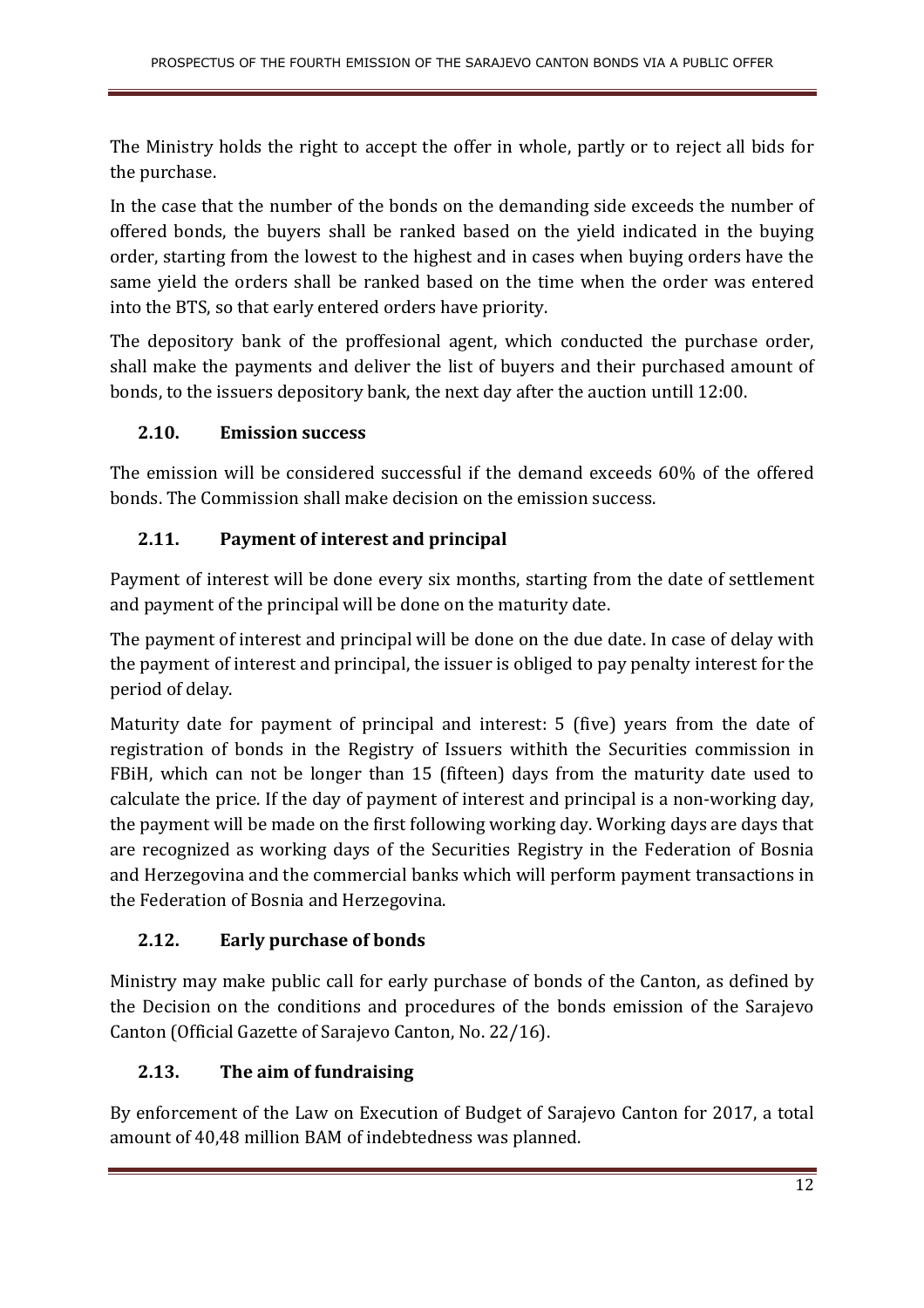The decision for emission of bonds, as a way of indebtedness, neccessary fundraising, was a result after many analyses carried out in the Ministry of Finance, because of the possibility for achieving of lower interest rates by indebtedness through the stock exchange compared to a long-term credit debt.

In order to respect the legal restrictions under Article 7 of the Law on Debt, Borrowing and Guarantees in the Federation, which refers to the limit of indebtedness of 10% and a minimum liquidity risk, the Ministry has opted for the method of a one-time payment of principal wich shall be done on the maturity date.

The purpose of collection of funds during this emission shall be the financing of some capital projects in the amount of 13,075 million BAM.

Capital projects to be financed with these funds are set out in Article 6 of the Sarajevo Canton Budget for 2017, as follows:

| <b>MINISTRY</b>                                                                               | <b>PROJECT</b>                                                                                             | <b>AMOUNT</b>     |
|-----------------------------------------------------------------------------------------------|------------------------------------------------------------------------------------------------------------|-------------------|
|                                                                                               |                                                                                                            |                   |
| <b>FEDERAL MINISTRY</b><br><b>OF THE WAR</b>                                                  | - Purchase of apartments for the war veterans<br>population<br>- Purchase of land for the expansion of the | 1.000.000,00 BAM  |
| <b>VETERANS AFFAIRS</b>                                                                       | Monumental Complex "Tunel spasa"- Phase I<br>(Memorial Fund)                                               | 250.000,00 BAM    |
| <b>MINISTRY OF</b><br><b>TRANSPORT</b>                                                        | -Construction and resolving property issues on the<br>primary city roads                                   | 7.145.000,00 BAM  |
| <b>MINISTRY OF</b><br><b>INTERNAL AFFAIRS -</b><br><b>POLICE</b><br><b>DIRECTORATE</b>        | Purchase of motor vehicles - Police Directorate                                                            | 3.000.000,00 BAM  |
| <b>MINISTRY OF</b>                                                                            | -Construction of the sports hall Bjelašnica-Trnovo                                                         | 200.000,00 BAM    |
| <b>SPORTS AND</b><br><b>CULTURE</b>                                                           | -Reconstruction of the ski jump in Malo Polje on<br>Igman                                                  | 100.000,00 BAM    |
| <b>MINISTRY OF WORK,</b><br>SOCIAL POLICY,<br><b>DISPLACED PERSONS</b><br><b>AND REFUGEES</b> | Construction of a Family Counseling Center                                                                 | 1.080.000,00 BAM  |
| <b>MINISTRY OF</b><br><b>COMMUNAL</b>                                                         | -Co-financing the project of marketplace<br>overcrowding in the Sarajevo Canton                            | 200.000,00 BAM    |
| <b>ECONOMY AND</b><br><b>INFRASTRUCTURE</b>                                                   | -Procurement of machinery and equipment for<br>discharging of waste containers                             | 100.000,00 BAM    |
| <b>TOTAL</b>                                                                                  |                                                                                                            | 13.075.000,00 BAM |

Table 2: Capital project to financed through emission of bonds

The funds required for payments related to issued bonds as they come due, will be made from budgets of future years.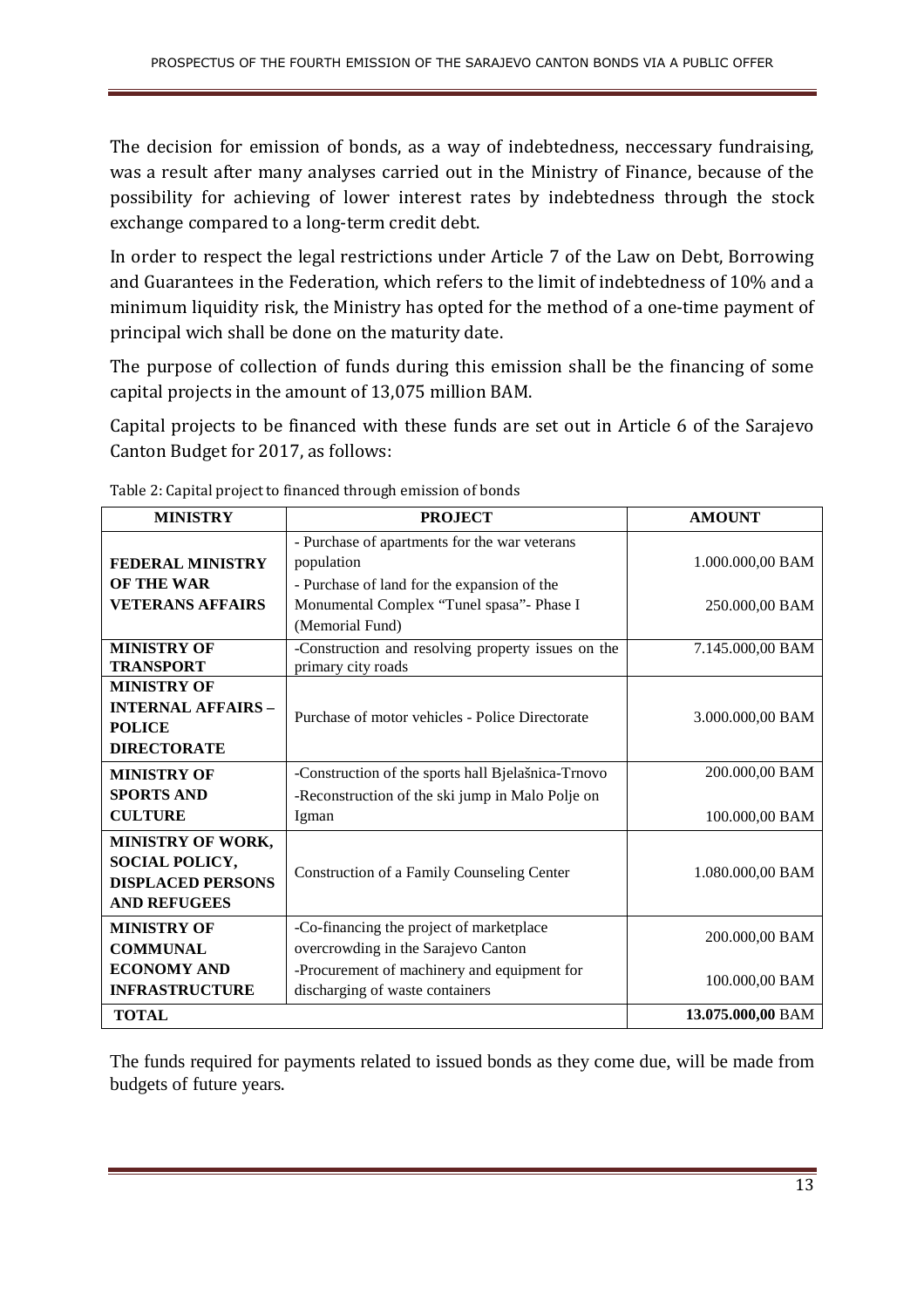#### **2.14. Emission registration at the Registry of securities in FBiH**

The settlement of transactions shall be done by Registry no later than 12:00 on the next working day after the date of the auction, unless stated otherwise in the public call.

After the settlement and the decision on the success of the emission by the Commission, the Registry shall register the bonds in accordance with the contract with the Ministry and shall inform SASE and the Ministry about it.

#### **2.15. Pricing of bonds in the secondary market**

The bonds will be listed on the secondary bond quotation on SASE. Bond prices are based on the so-called "pure price", which means it does not include accrued interest.

Payment after the completed purchase of bonds on the Stock Exchange will be done according to the price at which it was traded plus the accrued interest for the period since the last interest payment until the day of settling the transaction on the Stock Exchange (T+2), not including the day of settlement.

#### **2.16. The method of payment of principal and interest**

Clearing and settlement in the secondary bond market will be done by the Registry. The payments and transfer of securities, for all operations concluded on the Stock Exchange on a certain day (T), are two (2) business days after the conclusion of the transaction  $(T+2)$ .

### **3. INFORMATION ABOUT EMISSION AGENT, DEPOSITORY BANK AND PAYMENT AGENT**

#### **3.1. Emission agent**

| Emission agent: | <b>SEE Investment Solutions d.o.o. Sarajevo</b> |
|-----------------|-------------------------------------------------|
| Adress:         | Obala Kulina bana 25, 71 000 Sarajevo           |
| Phone:          | +387 33 275 650                                 |
| Fax:            | +387 33 275 651                                 |
| E-mail:         | info@seeinvestments.ba                          |
| Web:            | www.seeinvesments.ba                            |
|                 |                                                 |

#### **3.2. Depository bank**

| Depository bank: | UniCredit bank d.d. Mostar          |
|------------------|-------------------------------------|
| Adress:          | Kardinala Stepinca bb, 88000 Mostar |
| Phone:           | +387 33 491 777                     |
| E-mail:          | custody@unicreditgroup.ba           |
| Web:             | www.unicredit.ba                    |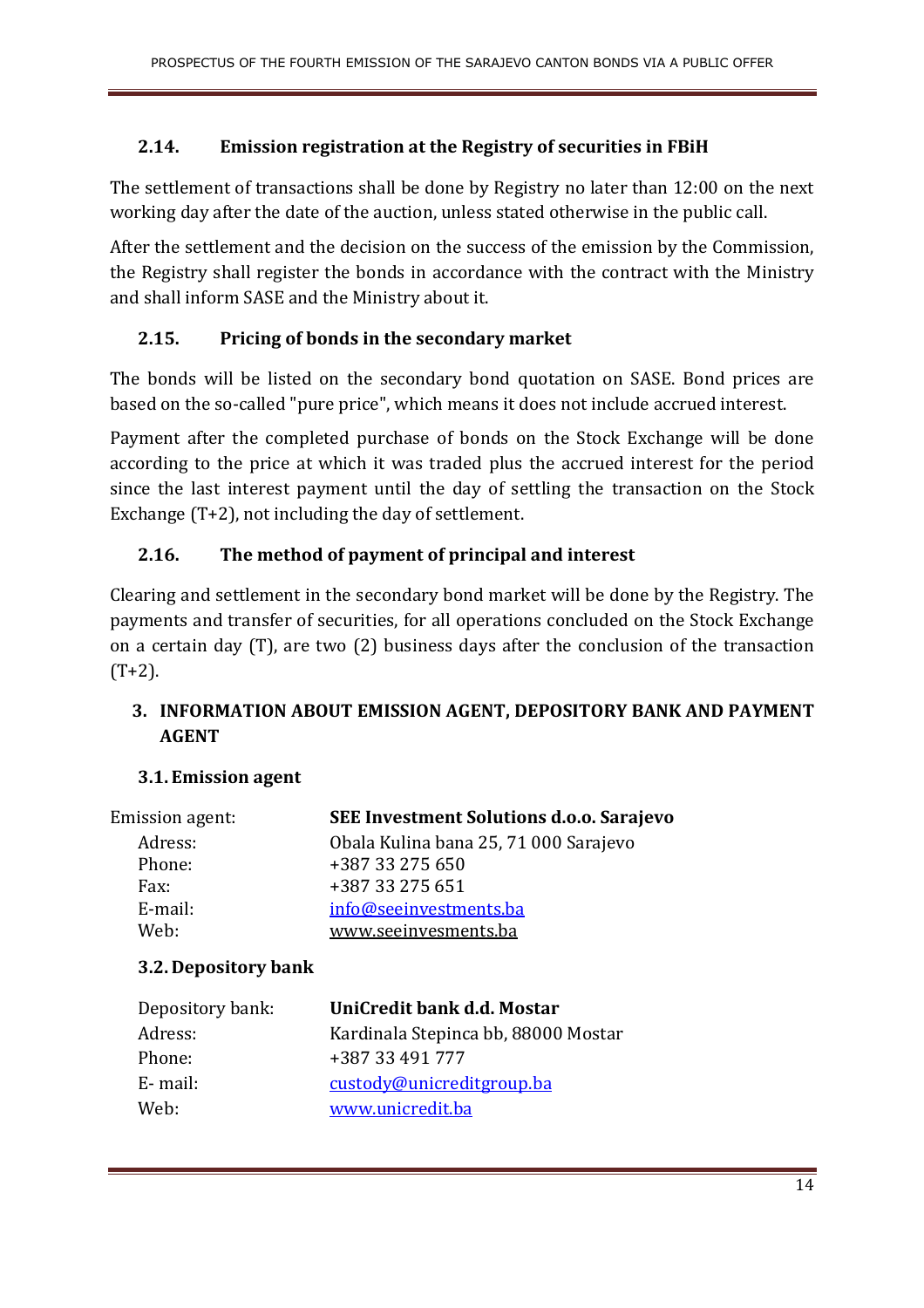#### **3.3. Payment agent**

| Payment agent: | Registar vrijednosnih papira u FBiH |
|----------------|-------------------------------------|
| Adress:        | Maršala Tita 62/II, Sarajevo        |
| Phone:         | +387 33 279 150                     |
| E-mail:        | info@rvp.ba                         |
| Web:           | www.rvp.ba                          |

## **4. INVESTMENT RISK AND RISK CAUSE**

#### **4.1.Basic information about risk**

Investment risk is the degree of uncertainty of investment returns. The investor takes certain kinds of risk consciously, in accordance with their own preferences of the risk and return on investment. Here are some risk factors for investing in municipal bonds of Sarajevo Canton and the investors certainly should make their own assessment of the financial position of the canton, emission conditions, and information that could affect the success of emission and the return on investment.

#### **4.2. System risk**

The system risk associated with general conditions in the capital market and as such it can not be diversified. The system risk is determined by: economic growth, the macroeconomic situation in the country, political events, employment, price level. Thus, the system risk of a country includes all the risks associated with possible political instability, which reflects on the integrity and existence of the country itself.

Credit rating of Bosnia and Herzegovina is at the level of the B3 with stable outlook (Moody's), or level B with a stable outlook (Standard & Poors').

As a result of its analysis on September 9th 2016 the agency for credit rating Standard & Poor's confirmed Bosnia and Herzegovina's sovereign credit rating of "B with a stable outlook", while in February 2016, Moody's Investors Service confirmed Bosnia and Herzegovina's sovereign credit rating " B3 with stable outlook "4. Bonds of the Sarajevo Canton have the same system risk like all other bonds issued in BiH.

#### **4.3. Financial risk**

 $\overline{a}$ 

#### **4.3.1. Credit risk**

The price of this emission could be affected by changes in credit ratings of Bosnia and Herzegovina. The change will largely depend on the macroeconomic developments in the domestic economy, and in case of budget deficits in the balance of current transactions it could lead to a revision of the existing investment credit rating of Bosnia

<sup>4</sup> Source: The Central bank of BiH, www.cbbh.ba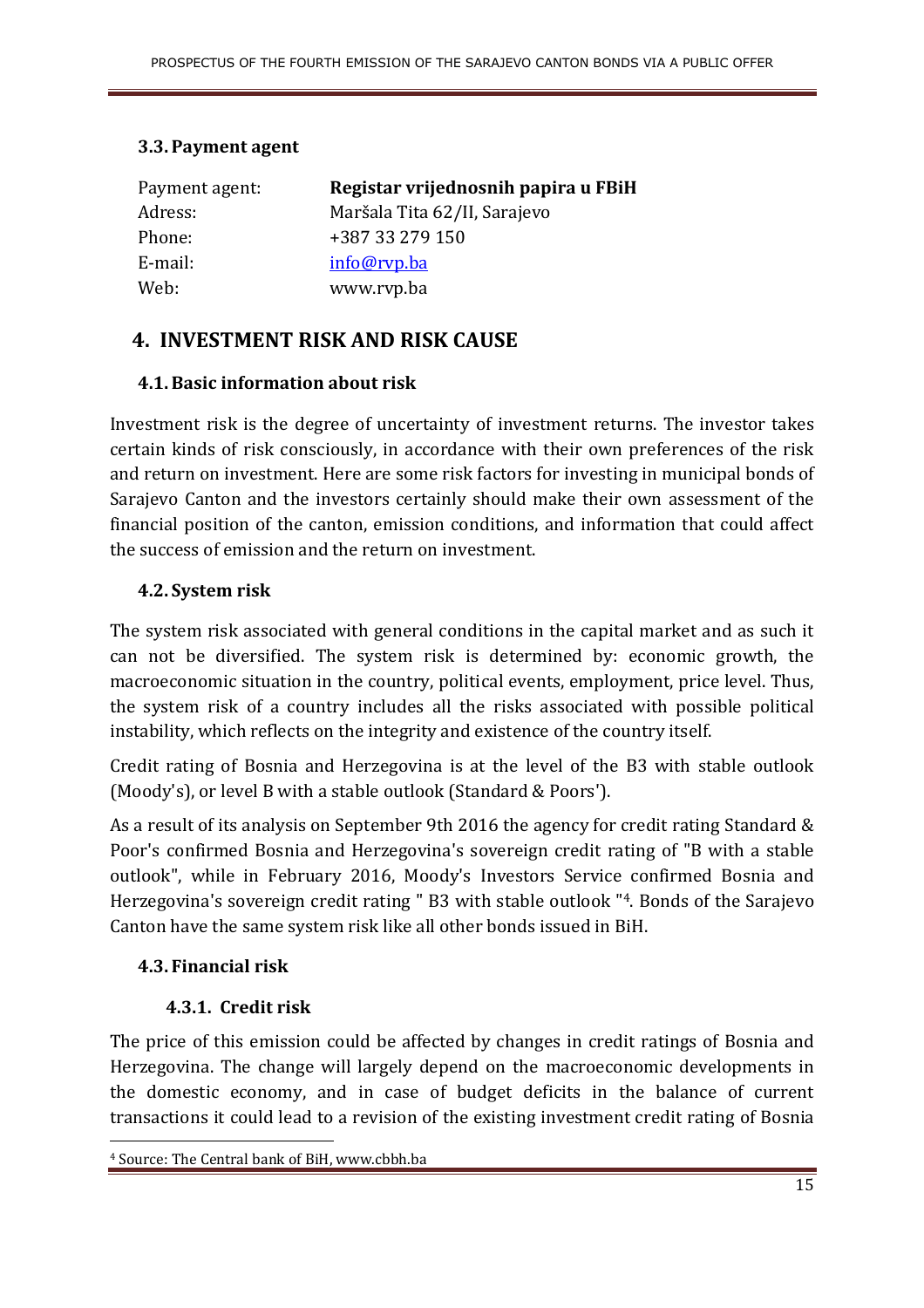and Herzegovina and to its reduction, which would result in a decrease of prices of debt securities. On the other hand, favorable macroeconomic factors could lead to a higher credit rating, which would result in increase of securities' price.

## **4.3.2. Interest rate risk**

The interest rates of this release will be determined in the auction for the sale of bonds, depending on the buying offers. The Sarajevo Canton has no influence on the behavior of interest rates in the market, which means that rising of interest rates may cause a decline in bond prices, which may have a negative affect on the investors, while the decline of market interest rates may lead to higher bond prices which would have a positive affect on investors.

Bonds of the Sarajevo Canton have the same interest rate risk like all other bonds issued in BiH.

## **4.3.3. Currency risk**

Currency risk is the risk that the value of financial instruments changes due to change of course. Convertible Mark (BAM) as the official currency in Bosnia is linked to the Euro. The Central Bank of Bosnia and Herzegovina maintains monetary stability in accordance with the "currency board" arrangement  $(1 \text{ BAM} = 0.51129 \text{ EUR}$  and  $1 \text{ EUR} = 1.95583$ BAM) which means the issue of the local currency with full coverage in freely convertible foreign currency at a fixed rate (1 BAM = 0.51129 EUR and 1 EUR = 1.95583 BAM).

In order to maintain the real value, if there is a change of course of BAM compared to EUR, a currency clause will apply (BAM recalculation into EUR or EUR into BAM) at the avarage rate, based on the exchange rate list of the Central Bank on the course change date.

## **4.3.4. Operational risk**

Operational risk (information systems, procedures, human factors, documentation) is determined by the daily business of the Sarajevo Canton, the Ministries it consists of, along with all supporting agencies, services, institutions, etc.

Financial audit of the budget of the Sarajevo Canton for 2015, compiled by the Office of Audit of institutions in the Federation, shows that the Canton Sarajevo made considerable progress and, fully or partially complied with the recommendations from previous reports, concerning the daily activities, in terms of procedures, deadlines and documents. This especially applies to consistent compliance with the the Law on Budgets in FBiH and the Rulebook on Financial Reporting and annual FBiH Budget, which is used for the preparation and defining of the budget and budgetary reporting.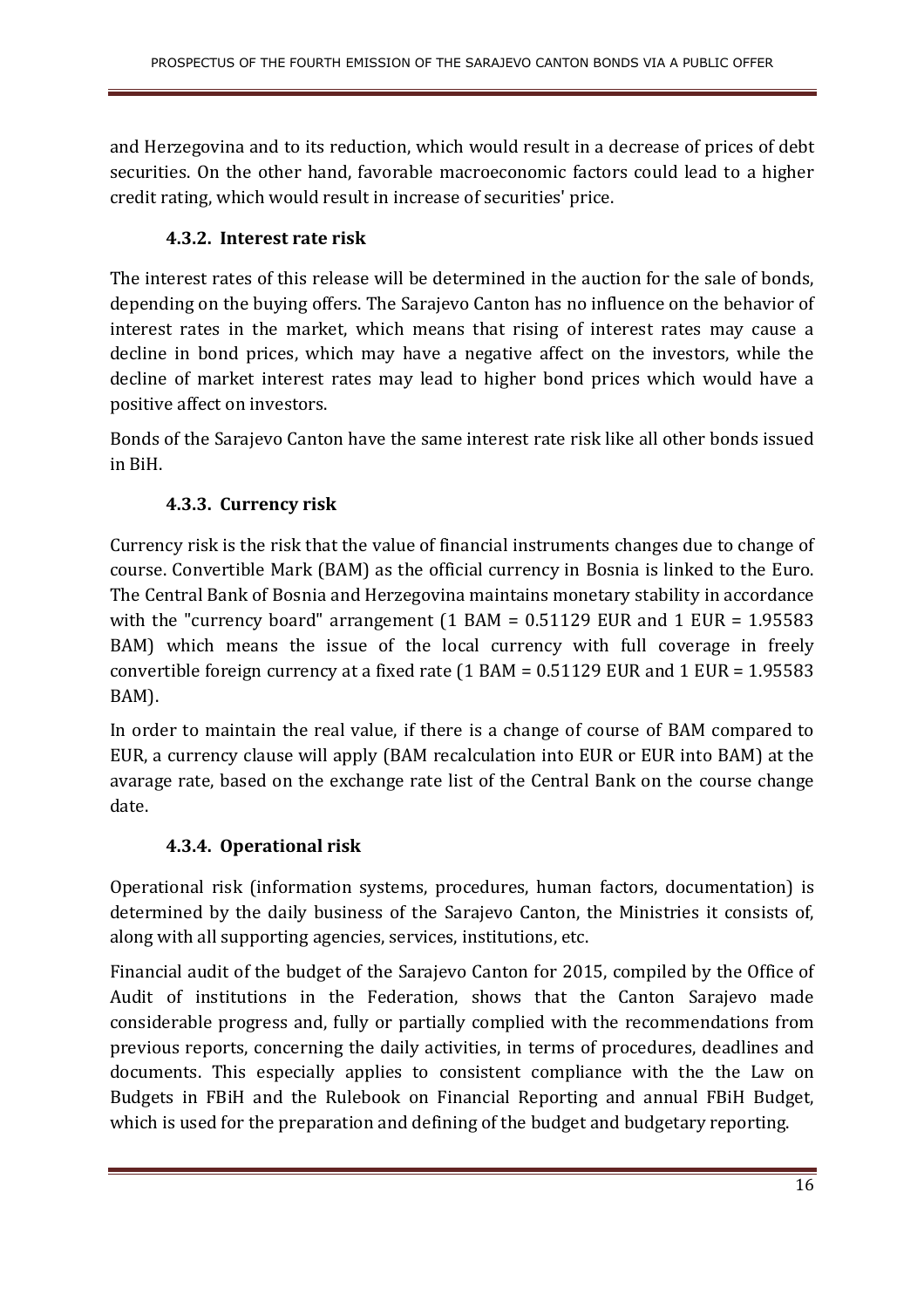#### **4.3.5. Political risk**

Political risk of a country includes all the risks associated with possible political instability, including the integrity and consistency of the state itself. Considering current internal and foreign relations and policy of Bosnia and Herzegovina, it can be concluded that the main foreign policy goal of Bosnia and Herzegovina is a membership in the European Union, which is acknowledged by all the parliamentary political parties. In this regard, in February 2017, BiH has submitted an application for membership in the European Union, which was accepted on 20.09.2016. at the Meeting of the Council for General Affairs of the European Union.

Political risk also depends on the influence of the transition processes on a market economy. For countries that are in the process of transition the political risk is increased, which depends on the relation of the legislative, executive and judicial authorities, syndicates, but also depends on the relationship between the joint bodies of BiH institutions, Entity and Cantonal institutions. Political and general social risk is inherent to all sections of society and it can not be influenced by individuals.

Therefore, this component of risk is equal for all other bonds in the capital market in the Federation, including the Sarajevo Canton bonds.

### **4.3.6. Capital market**

FBiH capital market is characterized by the dominant presence of equity securities (shares) which was a result of the privatization process. There were only 3 successful emissions of municipality bonds and one emmission of cantonal bonds. On the other hand, the Federal Government, through the Ministry of Finance, is continuously issuing bonds and treasury bills for budgetary needs, as well as bonds on the basis of verified accounts of old foreign currency savings and war claims. Due to the poor liquidity of the regular stock (shares) market, the federal bonds play a significant part in the total turnover on SASE.

There were two successful emmission of cantonal bonds so far. Through an auction on the Sarajevo Stock Exchange, the Sarajevo Canton issued 6,400 bonds with a maturity of three (3) years. The bonds, which maturity date is on 06.02.2020 were sold at an average interest rate of 2.85%.

In this way, the amount of 6.4 million KM for financing of capital projects of the Ministry of Justice and Administration, Ministry of Transport, Ministry of Economy, Ministry of Health and part of the budget deficit from previous years, planned in the Budget of Sarajevo Canton for 2017, were ensured.

By holding another auction via the Sarajevo Stock Exchange, the Sarajevo Canton issued 4,356 bonds with a maturity of three (3) years. Bonds, due on payment 29.06.2020., were sold at an average interest rate of 2.85%.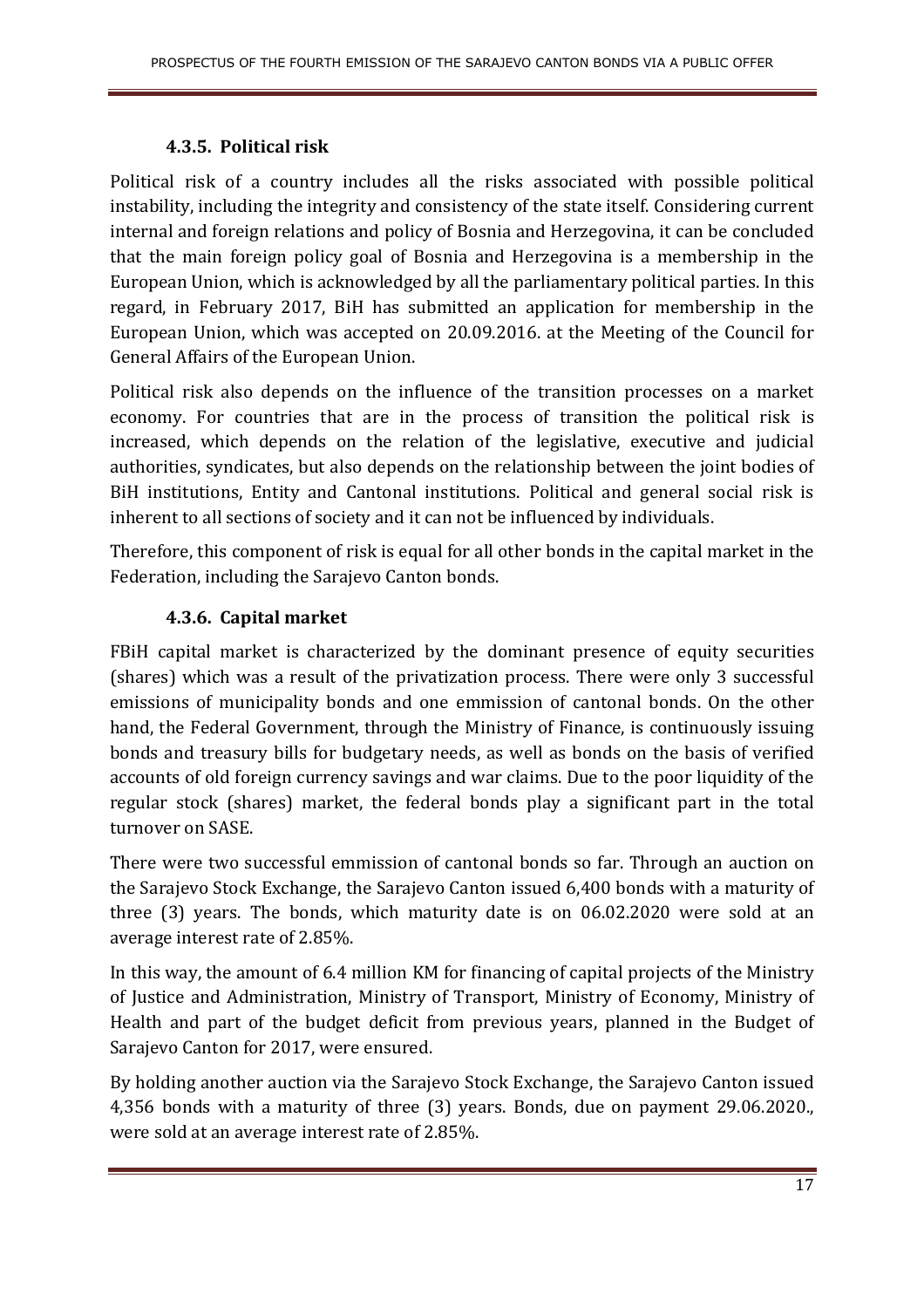In this way, the amount of 4.356 million KM for financing of capital projects of the Ministry of Transport and the Ministry of Physical Planning, Construction and Environmental Protection planned in the Budget of Sarajevo Canton for 2017, were ensured.

Successful auctions of bonds prove the increase of investors' confidence as a result of a transparent and improved ways of managing public finances, stable and responsible financial operations of Canton, on the one hand, and favorable conditions of the emmission (repayment period of three years, with no grace period, foreign currency clause), on the other hand.

In addition to the emmission of bonds presented in this Prospect, another emmission of bonds of Sarajevo Canton is planned in October 2017. Its realization will enable financing of the remaining capital projects envisaged by the Budget for 2017, which are of importance for the overall socio-economic development of the Sarajevo Canton, as well as part of the budget deficit.

In general, the limiting factor for the public emmissions is the size of the market, while the benefits can be sought in the significant potential of domestic institutional investors, primarily banks and insurance companies.

Given that the nominal value of bonds is BAM 1.000,00, potential investors can be other economic entities, funds, and individuals who have significant financial resources in the form of savings and deposits in accounts with commercial banks<sup>5</sup>.

#### **4.3.7. "Force majeure"**

l

This term includes the events, which have a negative impact and can cause negative consequences and losses for issuers such as:

- 1. war, invasion, external enemy activity, terrorist activity, hostilities (regardless of whether war is declared or not), civil war,
- 2. the occurrence of epidemics that have affected citizens and workers of the Canton,
- 3. earthquakes, tornadoes, hurricanes, floods, fires, except for predictable and common climate and natural phenomena that could cause damage or destruction,
- 4. significant block of activities as a result of court orders, prohibitions or similar orders which are received by third parties, collective labor disputes, strikes or demonstrations.
- 5. collective labor disputes, strikes or demonstrations

<sup>5</sup> According to the information from Central Bank of Bosnia and Herzegovina (CBBH) the total retail deposits in commercial banks in Bosnia and Herzegovina, at the end of September 2016, amounted to 10.25 billion BAM which is the highest amount of deposits so far. The total retail deposits with commercial banks in BiH have by far the largest share of 59.6%. (http://cbbh.ba/press/ShowNews/1122)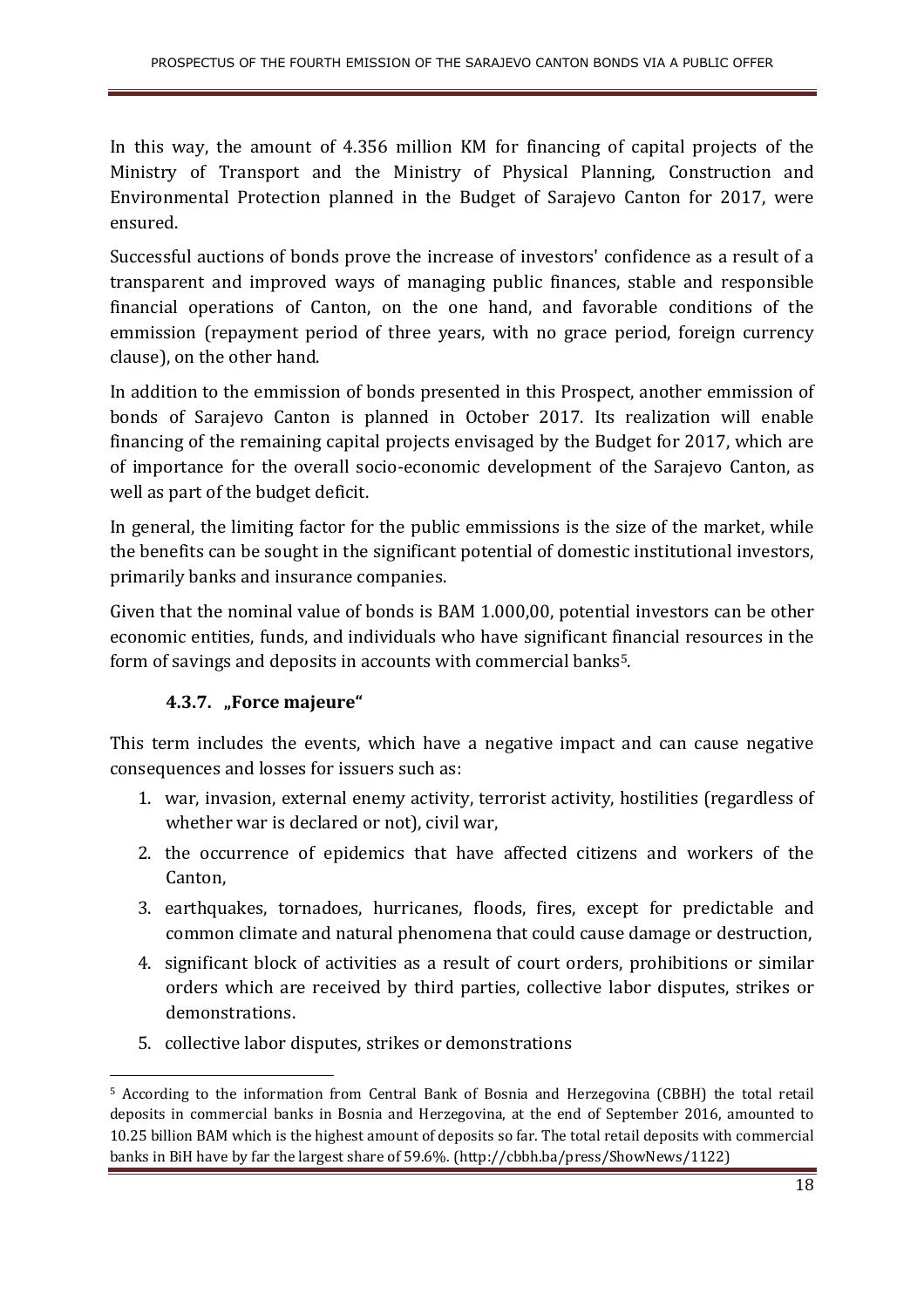According to these criteria, there are no indications that the Sarajevo Canton is at a greater level of risk of force majeure, that could endanger the bond issue, than it is the case with other issuers in the capital markets in FBiH.

## **5. INFORMATION ABOUT THE SARAJEVO CANTON <sup>6</sup>**

## **5.1.1. Geography and population**

l

The Sarajevo Canton is one of ten cantons in FBiH and it is located in the south-eastern part of Bosnia and Herzegovina. It covers an area of 1.276,90 square kilometers which is 4,9% of the total territory of FBiH. According to the population census of households and dwellings in BiH, which was conducted in 2013, the Sarajevo Canton has 413.593 inhabitants, or 18,64% of the total population of FBiH (2.219.220).<sup>7</sup>

Sarajevo is located in the Sarajevo-Zenica valley, which is located between the Pannonian Plain in the north and Mediterranean sea in the south. The geographic position of Sarajevo was determined by combined actions of nature elements and social factors. Several civilizations and peoples encountered in this area and they left specific mark.

The natural factor had dominant influence on this area to become the intersection of roads, with alternating changing importance of individual lines, depending on the current social events. Thus, Sarajevo is connected to Danube Region and Central Europe in the north through the Bosna river valley and through the Neretva river valley to the Adriatic and Mediterranean sea in the south. Through the valley of the river Lašva and Vrbas it is connected with Western Europe, and through the valleys of the rivers Miljacka and Praca with Eastern Europe. Several roads and railways pass through these natural corridors and their modernization would quickly connect Sarajevo to the neighboring countries and would comprehensively evaluate its cultural and historical heritage.

Corridor Vc is the main factor of integration of the Canton of Sarajevo and Bosnia and Herzegovina in general into the European transport routes to the north and the sea to the south. Air traffic connects Sarajevo with the whole world.

Sarajevo offers the possibility of various and rich content of the tourist stay throughout the year. Natural conditions offer a wide spectar of possibilities for summer and winter recreation on the mountains Bjelasnica, Igman etc. They aslo possess rich hunting areas, attractive caves, cliffs, canyons, waterfalls and lakes. Mountains of Sarajevo represent

<sup>6</sup> Data on the geographical and geopolitical position, population and development indicators of the Sarajevo Canton are taken from the Development Strategy of the Sarajevo Canton until 2020.

<sup>7</sup> Population figures are taken from the Information on the development of the Sarajevo Canton in 2016, Planning Institute of Sarajevo Canton, 2017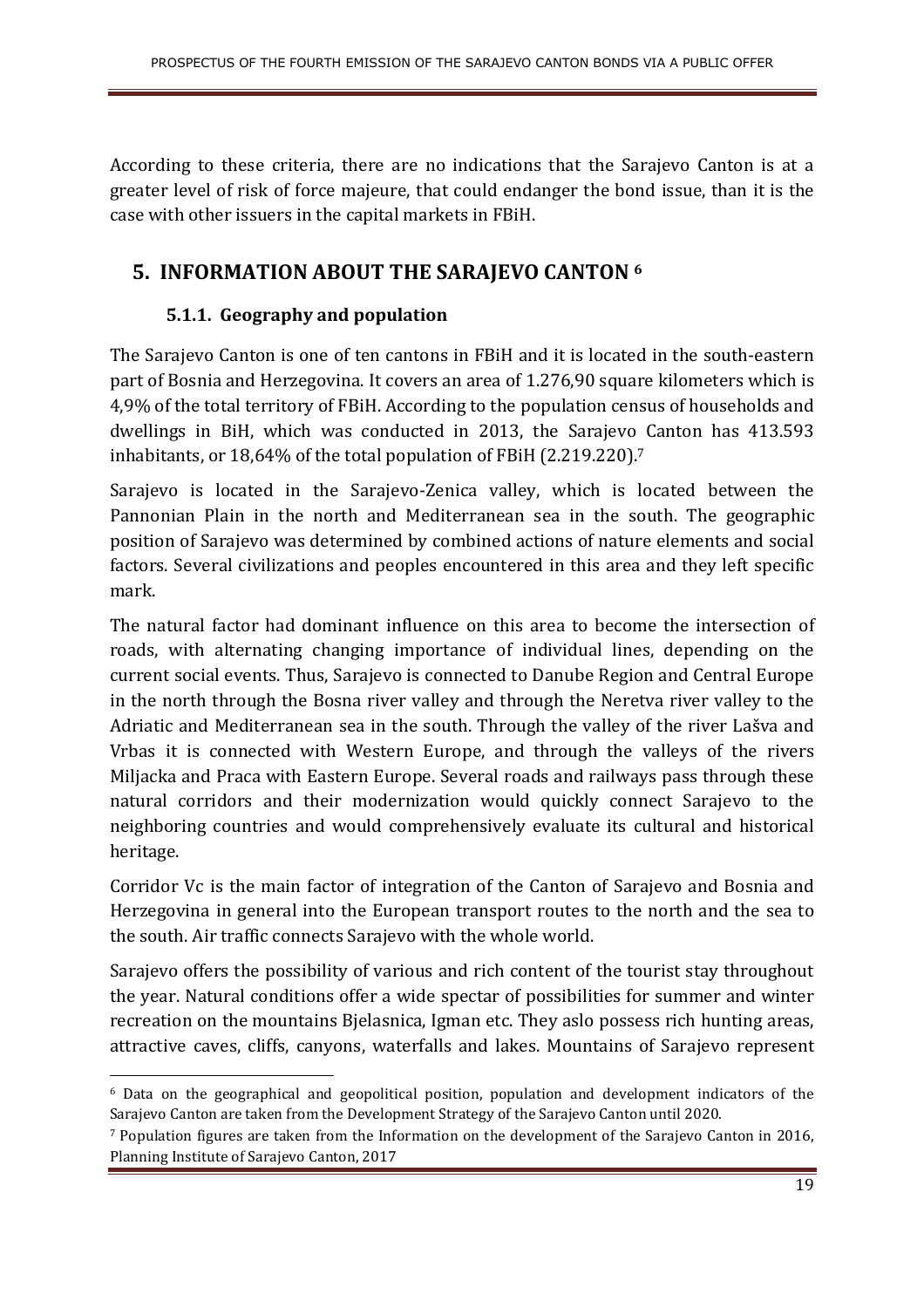the highest quality areas in BiH for the development of winter sports and winter tourism.

Overall, 78% of the territory of the Canton is placed in mountain area 700+ meters above sea level, 13% of the terrain belongs to the hilly region of 550-700 meters and only 9% of the area belongs to the lowland area of up to 550 meters above sea level.

Drinking, mineral, thermal and thermo-mineral waters are the most important natural resources of the Sarajevo Canton and they are the basis for the development of a series of activities in line with the preferences of sustainable development.

**The geopolitical location** of Sarajevo is determined by the position of Sarajevo and its role as the capital of Bosnia and Herzegovina and the Federation of Bosnia and Herzegovina, and by the features which it performs in this role.

The Parliament of BiH and FBiH, the Council of Ministers of BiH, the Government of FBiH, courts and other institutions of state and federal importance, a number of consular and commercial representations, representations of international institutions and organizations operating in Bosnia and Herzegovina and many other important institutions have their headquarters in Sarajevo.

#### **Population**

The number of inhabitants in the Sarajevo Canton in mid-2016 was 417,498 inhabitants, of which 275,097 were residents in the area of the city of Sarajevo. The highest population density was in the municipality of Novi Grad with 28.7% of the total population in the Canton. The smallest share of inhabitants live in the municipality of Trnovo, 1,238 or 0.3% of the total population of the Sarajevo Canton.



#### *Chart 2: Population of the Sarajevo Canton*

In the Sarajevo Canton, the municipality with the largest area is  $T_{\text{2}}$  Trnovo (338.4 km<sup>2</sup>) and the smallest municipality is Novo Sarajevo  $(9.9 \text{ km}^2)$ .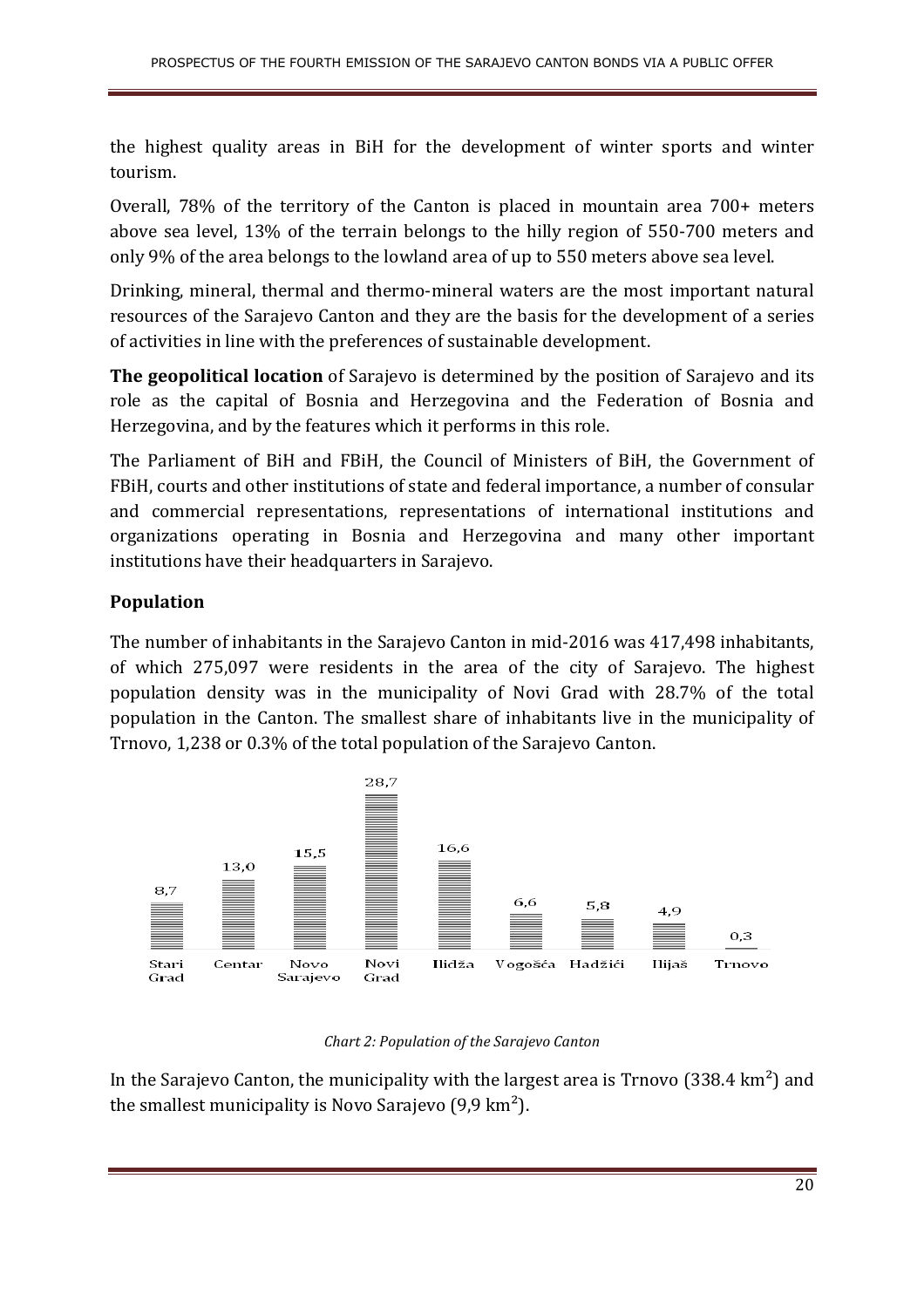The most populated municipality is Novo Sarajevo, with an average population density of 6.541,4 inhabitants per  $km^2$ , which is 20,1 times more than the average population density of the Canton (326.0 inhabitants per  $km^2$ ). The least populated municipality is Trnovo with a population density of 3,7 inhabitants per  $km<sup>2</sup>$ . Higher population density compared to the average population density of the Sarajevo Canton is registered in the municipalities of Novi Grad, Centar, Stari Grad, Ilidža and Vogošća.

In 2016, in the Sarajevo Canton, 18,2% of the population was aged under 14 years, 11,6% of the population over 65 years and working contingent population group of 15- 64 years of age makes 70,2% of total population.

In 2016 the highest percentage of young population (up to 14 years of age) was registered in the municipality of Ilijaš (20,4%), while the municipality of Trnovo had the lowest percentage of 13,1%. Older groups of inhabitants (over 65 years of age) have its highest percentage in the municipality of Trnovo (24,5%) and its lowest share in the municipality of Vogošća, around 7.9%.

Different dynamics of young and old population cause changes in the participation of these age groups in the total population in Sarajevo Canton. Between 2015 and 2016, the percentage of young people increased from 17,1% to 18,2%, while the share of the older people over 65 years decreased from 12,4% to 11,6%.

In 2016, the Sarajevo Canton registered 4.583 newborn inhabitants, while the birth rate stood at 11,4 ‰, which is an increase compared to the previous year.

In 2016 a total of 4.295 people died in the Sarajevo Canton so the mortality rate is 10,3‰, which is a minor decrease compared to the previous year.

**Rate of natural increase** in Sarajevo Canton in 2015 was 1,1‰. In the previous year it was 0,4‰.

## **5.1.2. Overview of basic indicators of development of the Sarajevo Canton**

The Sarajevo Canton, with its area of  $1,277.3 \text{ km}^2$ , is one of the smaller cantons in the Federation of Bosnia and Herzegovina and it occupies only 4,9% of the territory of the Federation of Bosnia and Herzegovina. In mid-2016 the total number of inhabitants in the Sarajevo Canton was 417.498, which makes around 19% of the total population in the Federation of BiH.

Sarajevo Canton, with an average population density of 326,9 inhabitants per  $km^2$ , is approximately 3,9 times above the average density of the Federation of Bosnia and Herzegovina and its the most densely populated canton.

All parameters of the vital statistics of Canton were higher compared to the parameters of the FBiH: the birth rate 3,0 ‰, the mortality rate of 0,7 ‰, and the rate of natural increase is still positive(+1,1  $\%$ ). For comparison, the rate of natural increase in the Federation of Bosnia and Herzegovina is negative with a value of -0,7‰.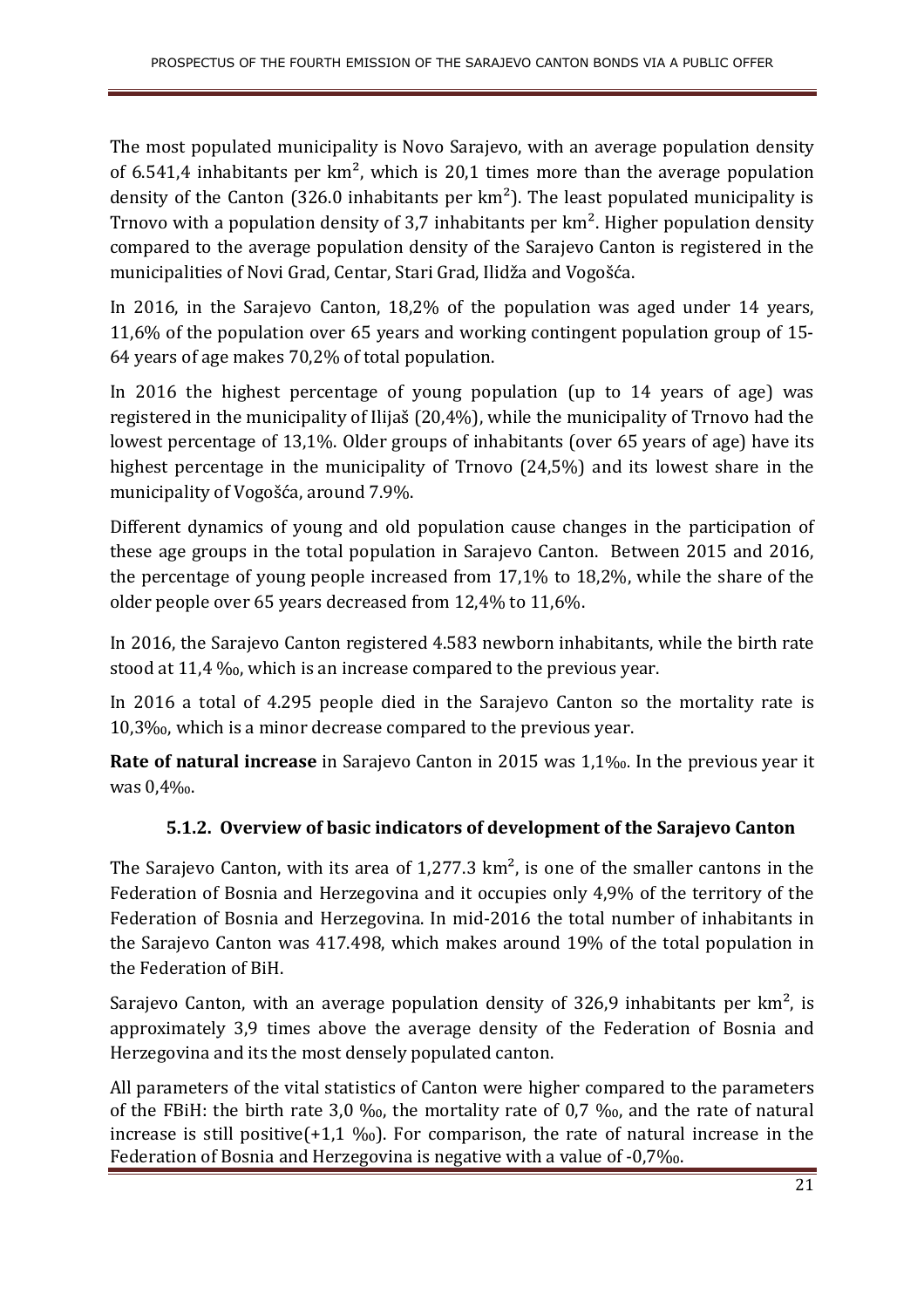By the end of 2016 a total of 130.535 employed persons were registered, which is the highest concentration (28,2%) of jobs in the FBiH. The level of employment of the population is 31,3%, which is about 50% higher than in Federation of BiH.

In the same period, in the Sarajevo Canton 69.163 inhabitants were unemployed, which is about 18,6% of the total number of unemployed in the Federation of Bosnia and Herzegovina. The registered unemployment rate in the Sarajevo Canton was 36,4% which is by 10% lower than in the Federation.

The Sarajevo Canton gained a total of 6,3 billion BAM of GDP in 2015, which is around 33,5% of the total GDP in the Federation of Bosnia and Herzegovina. The average GDP per inhabitant is 15,004 BAM, and according to this development indicator, it is 1,8 times better than the average in the Federation.

In the Sarajevo Canton, 38,4% of total of investments in FBiH were paid, and 32,9% of total investments in FBiH was achieved.

The total number registered business subjects in the Canton was 34.132 which makes 25,5% of total business subjects in the Federation.

407.567 tourists visited the Sarajevo Canton in 2016, which representis 50,3% of the total number of tourists who visited the Federation.

During 2016, the Sarajevo Canton was recorded a total import value of about 3,7 billion, or 33,6% of total import in the Federation. During the same period, total exports of goods and services from the Sarajevo Canton was over 1,0 billion, or 16,6% of total exports in FBiH. The export-import ratio in the Canton was 28,3%, and is significantly less than it was achieved in FBiH.

At the beginning of 2016/2017 school year, the Canton had 36.490 students of primary education, which is 19,4% of the total number of students of primary education in FBiH. Secondary schools were attended by 15.285 students, which is 18,5% of total secondary students in FBiH. The Sarajevo Canton had 32.214 university students which is 46,5% of total university students in FBiH.

In 2016 the Sarajevo Canton had 1.424 medics which is 29,9% of the total medics in the Federation. The number of dentists in the canton was 253 (43,1% of total dentists in FBiH).

According to these indicators, the Sarajevo Canton appears as a significant area of concentration of economic resources (population, employment, unemployment), as well as the effects of development (level of employment, the volume of foreign trade. The highest GDP per capita in FBiH is realized in Sarajevo Canton. It is the largest educational, health and tourism center in the Federation.

It should be noted that although in the Sarajevo Canton resides less than 20% of the population in an area of 5% of the total FBiH, the GDP indicators, paid investment, foreign trade level and the number of business subject are over 30% of the total in FBiH , which indicates the economic vitality of the Canton.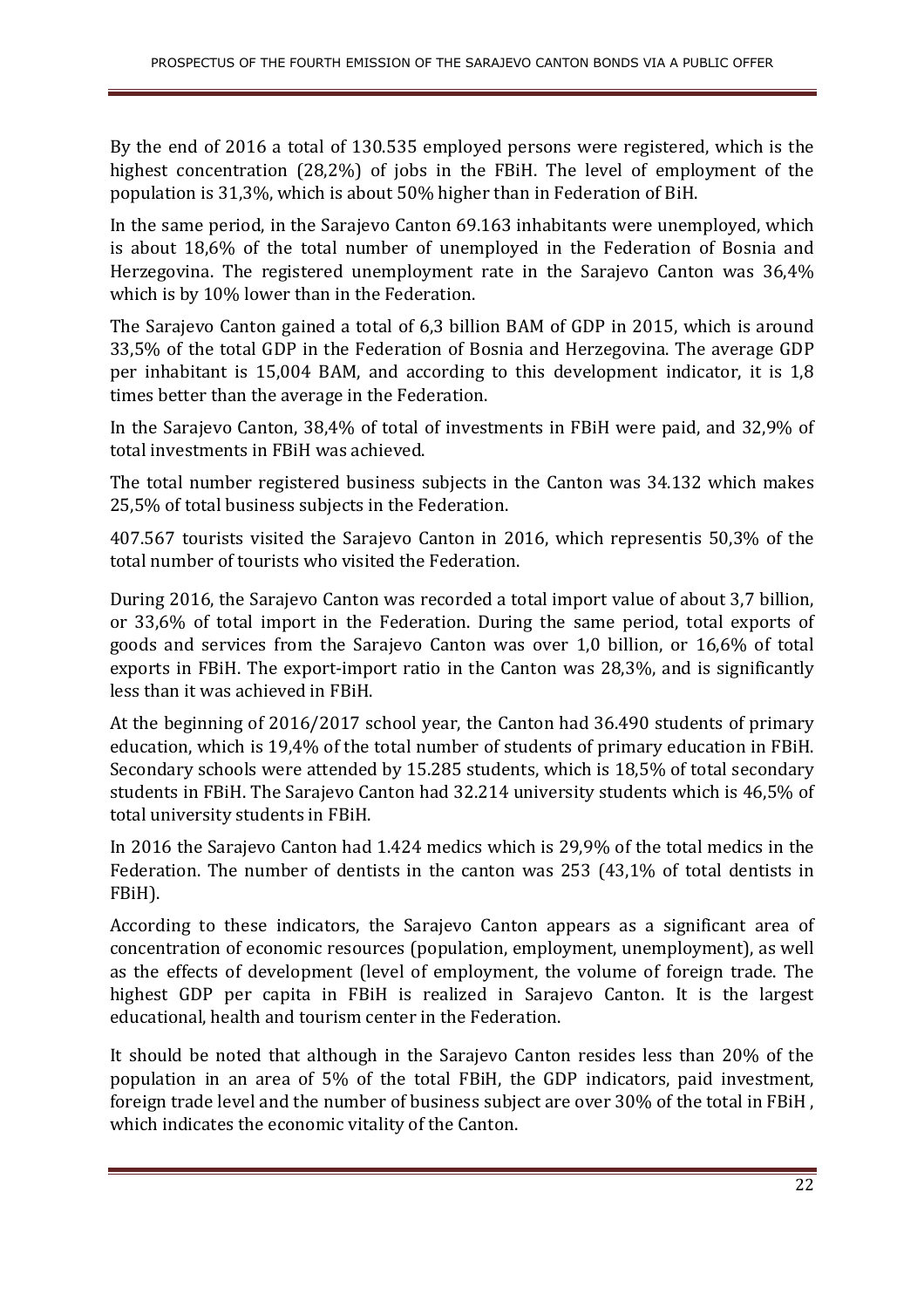| Main indicators                                    | Sarajevo<br>Canton | Federation<br>of BiH | % of total<br>number in<br>FBiH |
|----------------------------------------------------|--------------------|----------------------|---------------------------------|
| Area                                               | 1.277,30           | 26.109,70            | 4,9                             |
| Population density / km2                           | 326,9              | 84,5                 | 3,9                             |
| Total population (mid year)                        | 417.498            | 2.206.231            | 18,9                            |
| <15                                                | 75.903             | 408.724              | 18,6                            |
| 15-65                                              | 293.170            | 1.556.536            | 18,8                            |
| >65                                                | 48.425             | 240.971              | 20,1                            |
| Birth rate (per 1.000 inhabitants)                 | 11,4               | 8,4                  | 1,4                             |
| Death rate (per 1.000 inhabitants)                 | 10,3               | 9,6                  | 1,1                             |
| Rate of natural increase (per 1.000 inhabitants)   | 1,1                | $-0,7$               | $-1,6$                          |
| Employed (XII)                                     | 130.535            | 462.933              | 28,2                            |
| Employment level (%)                               | 69.163             | 372.207              | 18,6                            |
| Unemployed                                         | 199.698            | 835.140              | 23,9                            |
| Unemployment level of the total population (%)     | 31,3               | 21,0                 | 1,5                             |
| Unemployment level of the working force(%)         | 44,5               | 29,7                 | 1,5                             |
| Unemployment rate (%)                              | 34,6               | 44,6                 | 0,8                             |
| Working force                                      | 1.049              | 861                  | 1,2                             |
| Average net salary in BAM (XII)                    | 6.248.265          | 18.677.169           | 33,5                            |
| GDP (in 000 BAM)                                   | 15.004             | 8.466                | 1,8                             |
| GPD per capita, BDP/pc in BAM                      | 287                | 156                  | 1,8                             |
| Tax income per capita in BAM                       | 34.132             | 134.019              | 25,5                            |
| Registered business subjects                       | 1.110.308          | 2.892.819            | 38,4                            |
| Paid investments (in 000 BAM)                      | 819.914            | 2.495.001            | 32,9                            |
| Achieved investments (in 000 BAM)                  | 97,5               | 107,6                | 90,6                            |
| Physical volume production index                   | 96,8               | 115,2                | 84,0                            |
| Processing industry index                          | 407.567            | 811.055              | 50,3                            |
| Tourists                                           | 822.045            | 1.613.567            | 50,9                            |
| Overnight stays                                    | 1.039.432          | 6.259.782            | 16,6                            |
| Export (000 BAM)                                   | 3.669.805          | 10.925.411           | 33,6                            |
| Import (000 BAM)                                   | 4.709.237          | 17.186.193           | 27,4                            |
| Foreign trade (000 BAM)                            | 28,3               | 57,3                 | 49,4                            |
| Export/import rate (%)                             | 36.490             | 188.430              | 19,4                            |
| <b>Business subjects</b>                           | 15.285             | 82.675               | 18,5                            |
| Revenue (in mil. BAM)                              | 32.214             | 69.345               | 46,5                            |
| Expenditure (in mil. BAM)                          | 1.424              | 4.764                | 29,9                            |
| Net profit (in mil. BAM)                           | 253                | 587                  | 43,1                            |
| Loss (in mil. BAM)                                 | 87.820             | 345.629              | 25,4                            |
| Elementary school students (school year 2015/2016) | 1.277,30           | 26.109,70            | 4,9                             |
| Secondary school students(school year 2015/2016)   | 326,9              | 84,5                 | 3,9                             |
| University students (school year 2015/2016.)       | 417.498            | 2.206.231            | 18,9                            |
| Medics                                             | 75.903             | 408.724              | 18,6                            |
| Dentists                                           | 293.170            | 1.556.536            | 18,8                            |
| Retiree (average per year)                         | 48.425             | 240.971              | 20,1                            |

*Table 3. Main indicators of the Sarajevo Canton and the Federation of BiH.*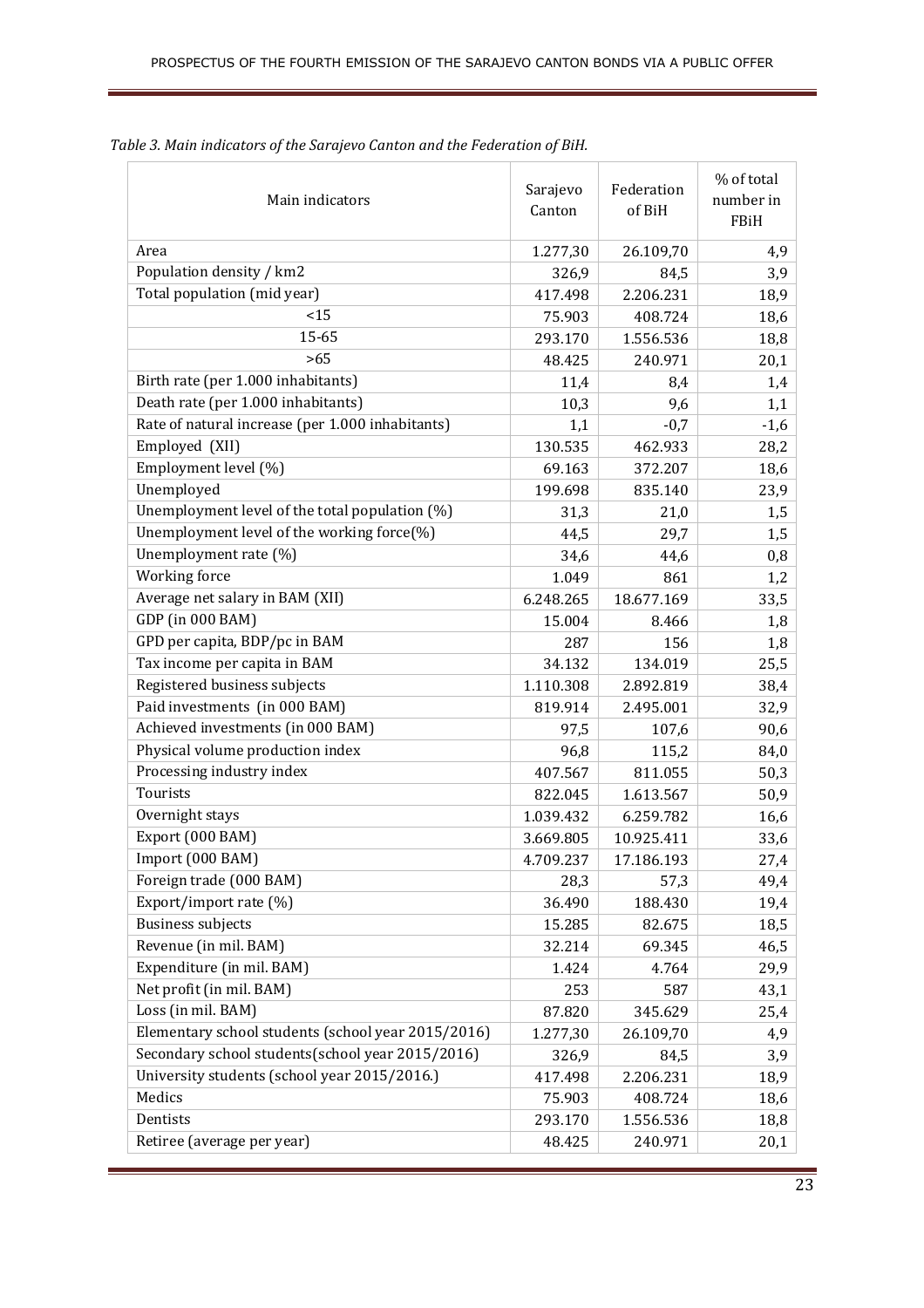The summary of the relative levels of development of the Sarajevo Canton compared to the level of development of the Federation of Bosnia and Herzegovina are presented through the level of development, and based on that, the cantons are ranked compared to the Federation of Bosnia and Herzegovina.

|                |                                            |                                 |                                                          |                             |                                  |                     |                       | F BiH=100                              |                             |                                  |                   |                  |
|----------------|--------------------------------------------|---------------------------------|----------------------------------------------------------|-----------------------------|----------------------------------|---------------------|-----------------------|----------------------------------------|-----------------------------|----------------------------------|-------------------|------------------|
| Canton         | Employment rate<br>$\sin \frac{\theta}{6}$ | Employment level<br>S6<br>$\Xi$ | 1000 inhabitants.<br>students<br>$+$ sec<br>Prim.<br>Per | per<br>Tax income<br>capita | of absent<br>population<br>Index | Employment<br>level | Unemployment<br>level | 1000<br>inhabitants<br>per<br>Students | per<br>Tax income<br>capita | absent<br>population<br>Index of | Development index | Place            |
| Una-Sana       | 17,0                                       | 57,4                            | 120,0                                                    | 94,0                        | $-21,3$                          | 57,7                | 71,9                  | 97,2                                   | 60,1                        | 93,7                             | 76,1              | 8                |
| Posavina       | 19,1                                       | 46,6                            | 88,0                                                     | 113,0                       | $-33,3$                          | 64,8                | 96,1                  | 71,2                                   | 72,2                        | 33,8                             | 67,6              | 10               |
| Tuzla          | 26,7                                       | 52,0                            | 123,0                                                    | 111,0                       | $-15,5$                          | 90,9                | 84,1                  | 100,2                                  | 71,0                        | 122,5                            | 93,7              | $\overline{4}$   |
| Zenica-Doboj   | 28,1                                       | 47,9                            | 135,0                                                    | 133,0                       | $-24,7$                          | 95,4                | 93,2                  | 110,0                                  | 85,1                        | 76,7                             | 92,1              | 5                |
| Bosnian        |                                            |                                 |                                                          |                             |                                  |                     |                       |                                        |                             |                                  |                   |                  |
| Podrinje       | 40,9                                       | 34,3                            | 122,0                                                    | 185,0                       | $-43,2$                          | 138,8               | 123,6                 | 99,5                                   | 118,4                       | $-16,0$                          | 92,9              | 6                |
| Central Bosnia | 24,3                                       | 47,1                            | 128,0                                                    | 102,0                       | $-25,7$                          | 82,6                | 94,9                  | 103,7                                  | 65,4                        | 71,8                             | 83,7              | $\overline{7}$   |
| Hercegovina-   |                                            |                                 |                                                          |                             |                                  |                     |                       |                                        |                             |                                  |                   |                  |
| Neretva        | 31,8                                       | 40,9                            | 118,0                                                    | 202,0                       | $-18,0$                          | 108,0               | 108,7                 | 95,9                                   | 129,2                       | 110,0                            | 110,4             | 3                |
| West           |                                            |                                 |                                                          |                             |                                  |                     |                       |                                        |                             |                                  |                   |                  |
| Herzegovina    | 28,4                                       | 39,4                            | 127,0                                                    | 164,0                       | 5,6                              | 96,5                | 112,1                 | 103,7                                  | 105,1                       | 228,1                            | 129,1             | $\boldsymbol{2}$ |
| Sarajevo       | 44,0                                       | 34,9                            | 124,0                                                    | 287,0                       | $-15,4$                          | 149,6               | 122,2                 | 101,0                                  | 183,9                       | 123,1                            | 136,0             | $\mathbf{1}$     |
| Canton 10      | 16,8                                       | 48,0                            | 85,0                                                     | 91,0                        | $-29,2$                          | 57,0                | 92,9                  | 69,1                                   | 58,6                        | 54,1                             | 66,3              | 9                |
| Federation of  |                                            |                                 |                                                          |                             |                                  |                     |                       |                                        |                             |                                  |                   |                  |
| BiH            | 29,4                                       | 44,8                            | 123,0                                                    | 156,0                       | $-20,0$                          | 100,0               | 100.0                 | 100,0                                  | 100,0                       | 100,0                            | 100,0             |                  |

*Table 4. Level of development of cantons compared to the Federation of BiH 2016.* 

*Source: The Federal Institute for Development Programming, Socio-economic indicators per municipalities in the FBiH In 2016* 

According to the development index, which summarizes the levels of development measured by the employment rate of the population, unemployment rate, number of students per thousand inhabitants, tax revenue per capita, and the index of the absent population, the Sarajevo Canton is ranked in first place, with an index value that is over 36% above average development of the FBiH.

#### **5.1.3. Development strategy of the Sarajevo Canton until 2020.**

Sarajevo Canton Assembly adopted the Strategy for Development of Sarajevo Canton unti 2020 at its meeting held on 09.07.2016*.* The development Strategy of the Sarajevo Canton until 2020 is a strategic document that guides development, sets priorities in development and represents a milestone for the overall development of the Canton taking into account all its dimensions: economic, social, environmental and spatial. It is a planning document, which purpose is to develop foundations for public policies by assessment of external and internal environment and creating creating a vision and development goals. Such policies are implemented through appropriate projects in areas relevant to the economic, social and environmental development and ensure the use of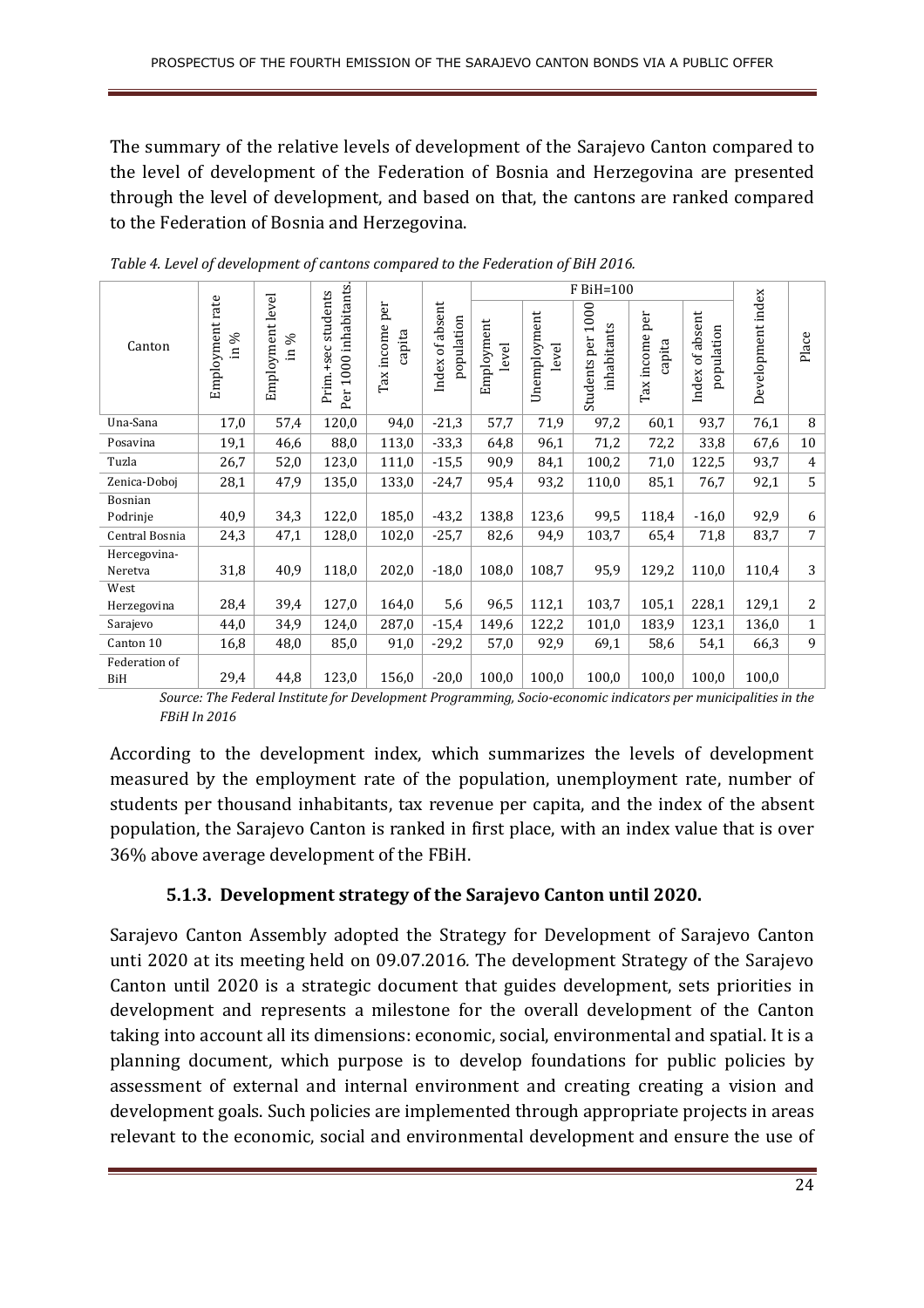public resources to support the realization of the development objectives, policies and projects for the development of the Canton.

The strategy is the basis for making operational decisions about public investments, to take measures in the field of economic, social and environmental development and provide the necessary resources for their implementation. It is also a management tool for the development of the Canton and the budget of the Sarajevo Canton.

The vision for the development of the Canton until 2020 is defined in the strategy and it says: the Sarajevo Canton is an European dynamic, creative and culturally diverse region of pleasant living and profitable business*.*

Five strategic directions of actions of the Canton until 2020, which aim is to create a mechanism for the realization of the vision of development, to ensure the connection between the concrete future actions and vision development, were defined:

Strategic directions of actions of the Canton until 2020 – stretegic goals:

- 1. Improve administrative and business environment for rapid economic growth and improve the economic structure in order to increase exports of goods and services
- 2. Increase the employment and create new and better evaluated jobs
- 3. Create conditions for social and economic growth and reduce poverty and improve the availability and reliability of public services
- 4. Responsibly manage the environment, space, natural resources and infrastructure Improve the system of managing the development in the Sarajevo Canton

By performing internal quantitative and qualitative analysis of the current situation in Canton, opportunities and threats in the immediate and wider environment of Canton, general conclusions relating to public administration, several key strategic challenges and focus with which the Canton have to face in the coming years were spotted. Those strategic challenges are the result of the evaluation of internal and external factors in the Sarajevo Canton:

- •How to ensure employment growth (better paid jobs)?
- •How to achieve rapid and sustainable economic growth and change the economic structure?
- •How to restructure the public sector and achieve sustainability of budget?
- •How to improve the satisfaction of social needs and increase social inclusion?
- •How to achieve activism of users of social benefits and budget transfers?
- •How to live in a healthy and friendly environment and use it in an economically efficient and sustainable way?
- •How to increase the level of public investment and to attract public-private partnership?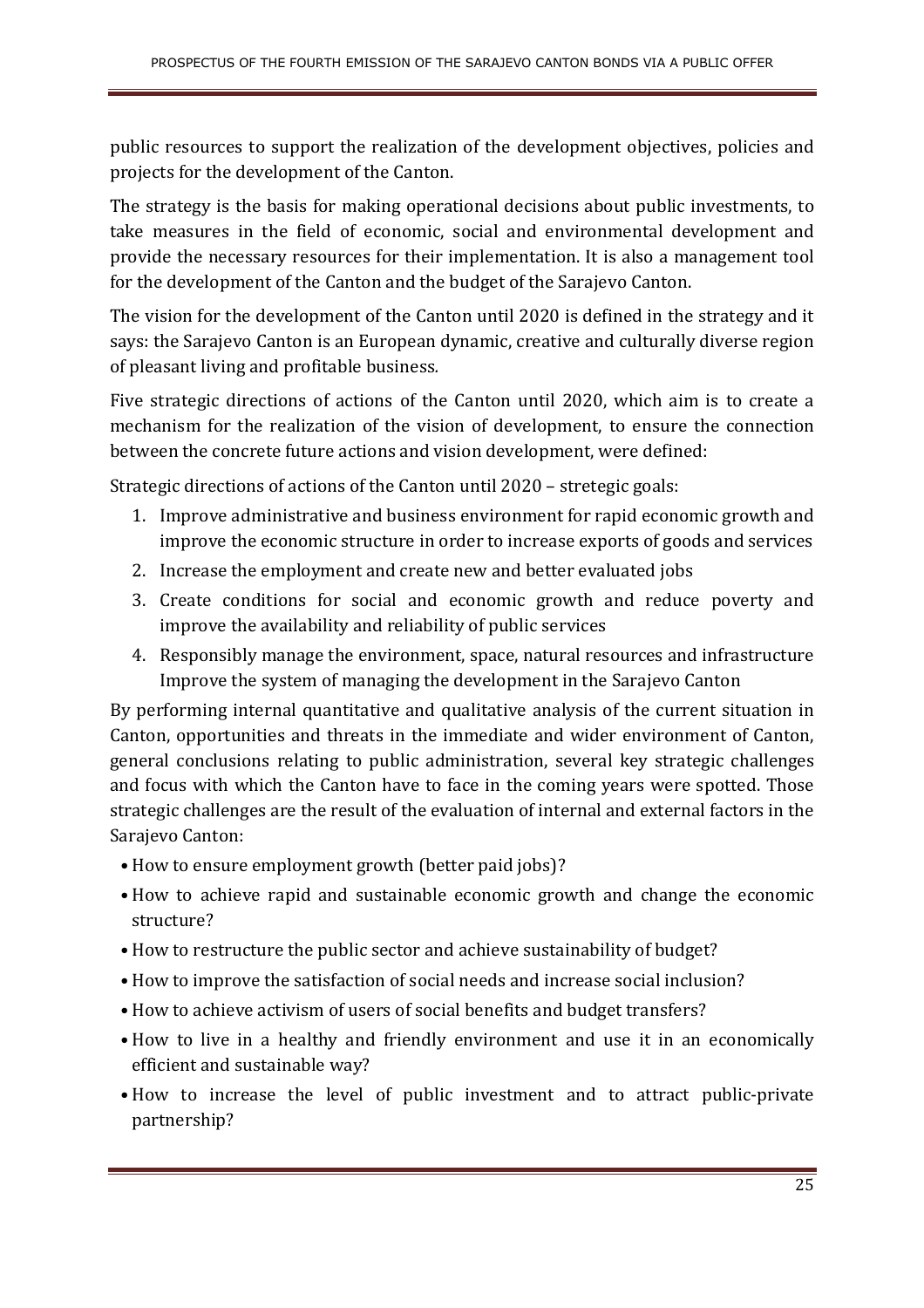Those strategic challenges are the basis for defining of strategic focus for future work on the Development Strategy of the Sarajevo Canton until 2020. The strategic focus is based on the unique internal forces which are at Canton's disposal and key shortcomings and challenges, which to be resolved in the next few years.

In addition to the findings resulting from the SWOT analysis, the connection with the focuses of European development documents, development and sectoral strategic documents in BiH and Reform Agenda for BiH 2015-2018 were taken into account. Such documents primarily refer to the management of development, as a key mechanism for enforceability of the strategy which is prescribed in the strategic planning methodology.

Those strategic challenges are pointed on basic strategic focus: The quality of life of citizens in the Sarajevo Canton*.*

By joining of individual results of the SWOT analysis, the basis for the definition of five strategic focus in future work on the integrated development strategy for the Sarajevo Canton until 2020 was defined.

|                                                                                       | <b>Strategic focus 1.</b> Rapid economic growth                                                                                     |  |  |
|---------------------------------------------------------------------------------------|-------------------------------------------------------------------------------------------------------------------------------------|--|--|
|                                                                                       | <b>Strategic focus 2.</b> Employment growth                                                                                         |  |  |
| <b>Strategic focus 3.</b> Availability, quality and sustainability of public services |                                                                                                                                     |  |  |
|                                                                                       | <b>Strategic focus 4.</b> Situation in the environment and putting into force the<br>development and raising of the quality of life |  |  |

#### **Strategic focus 5.** Developed system for governance of the Canton's development

The strategic focus and vision of the Canton defines five strategic objectives, ensuring synergies between the economy, environment and society, with full respect for the interests of local government. They have recognizable sectoral emphasis, but are also integral and linking.

With a goal to ensure vertical and horizontal integration and compliance with the policy framework of Canton, the compliance of each strategic objective to strategic documents of higher levels was observed, among which is the compliance with the Strategy for smart, sustainable and inclusive growth - Europe 2020, the Strategy of public investments 2020, EU strategy for the Danube region, the Agreement for growth and employment in BiH, the Strategy for a prosperous and integrated Adriatic-Ionian region and the reform agenda which was supported by the Council of Ministers in BiH, Government of FBiH and cantonal governments.

#### **The institutional and organizational framework for implementing of the strategy**

In order to strengthen the mechanism for the implementation of development priorities within the Canton and to create the opportunity for more effective implementation of strategic and priority objectives defined within the integrated development strategy of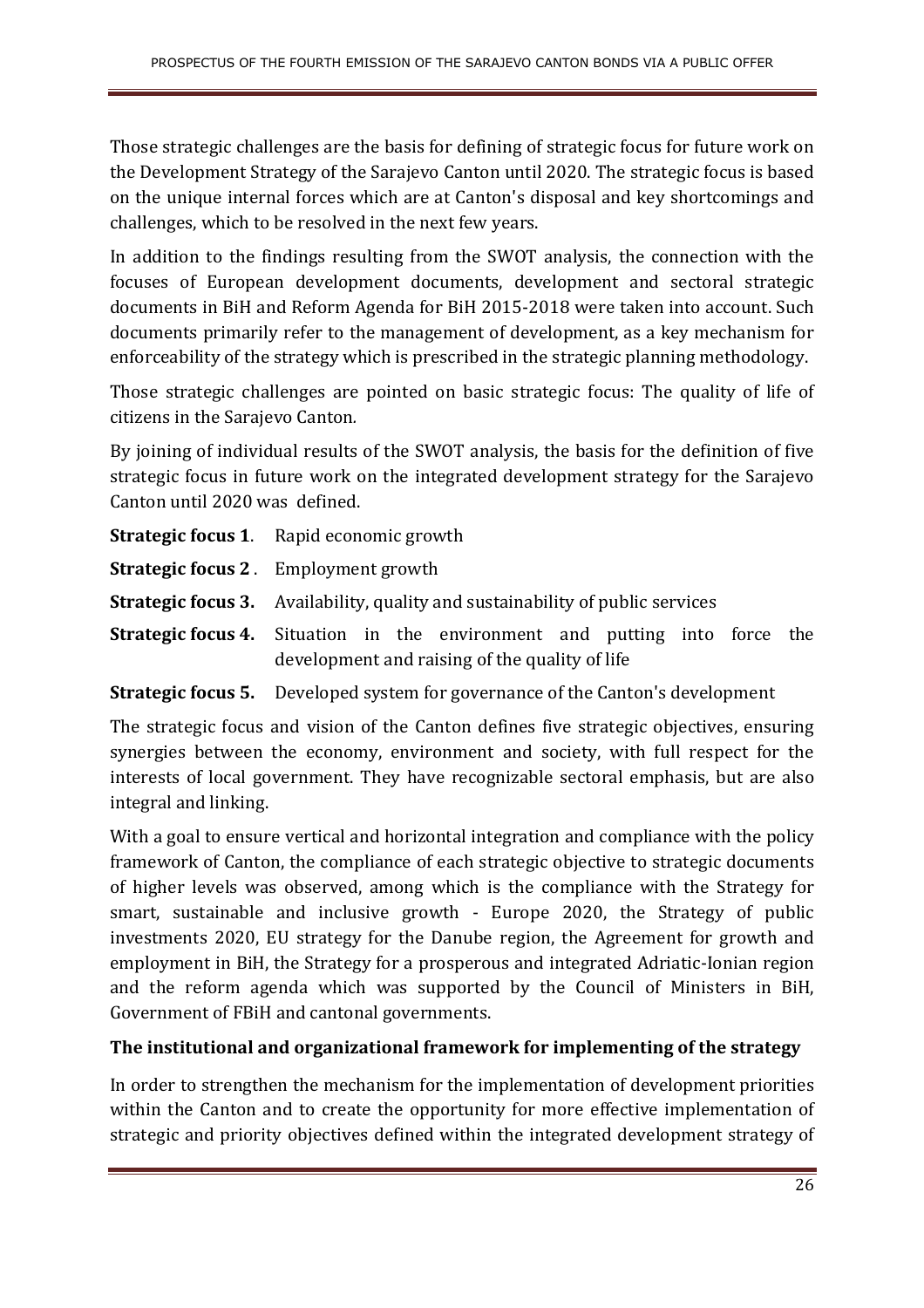Canton for the period 2016-2020, the management system development will be strengthened.

Accordingly, the Canton will accept and practically apply the functional system, which contains a horizontal (between ministries) and vertical (between cantonal institutions, higher levels of government and local self-government within the Canton) coordination, direct alignment of strategic planning and budget processes and system implementation, monitoring and evaluation of development goals. The system for governance of the development will define responsible institutions, mechanisms of partnership and key steps of the process, and thus enable more effective and efficient public administration, development-oriented results and optimum absorption capacites for the use of external financial resources.

Due to the complexity and integrated nature of the system for governance of development in the Canton, its institutional framework will be formed by Government of the Canton, cantonal ministries and their competent structures responsible for planning and managing development and the Development Planning Institute of Sarajevo Canton.

## **5.1.4. Budget of the Sarajevo Canton**

The budget of the Sarajevo Canton is a binding framework for the operations of the public sector and, in financial terms, it is the revenues and expenditure plan. Creating and implementing of the budget is based on the principles of unity, accuracy, balance and the legality of the budget, the principle of universality, efficiency, cost-effectiveness and transparency. Preparation of the annual budget is based on the budget calendar and Budget Framework Paper, which includes at least one fiscal year and the next two years. The structure of budgetary funds are made by tax and non-tax revenue, as the dominant sources of the budget, followed by grants, donations, capital receipts and account funding*.* 

#### *Activities to improve the financial system*

The Sarajevo Canton Government has achieved stability of the financial system in full respect of the budget balance. To achieve this, a rationalization of public spending was carried out, which resulted in efficient governance of public finance, effective public spending, which has led to optimum control of the accumulated deficit.

Fiscal policy measures, such as public works or projects of public employment in the Sarajevo Canton, are carried out through Employment Services. The unemployment rate is significantly lower than the average of the Federation and one of the lowest compared to all other cantons, which indicates to a very good economic potential of the Sarajevo Canton.

In the past period, the Government has undertaken an intensive series of measures, which have contributed to the functioning of the established system, and which refer to: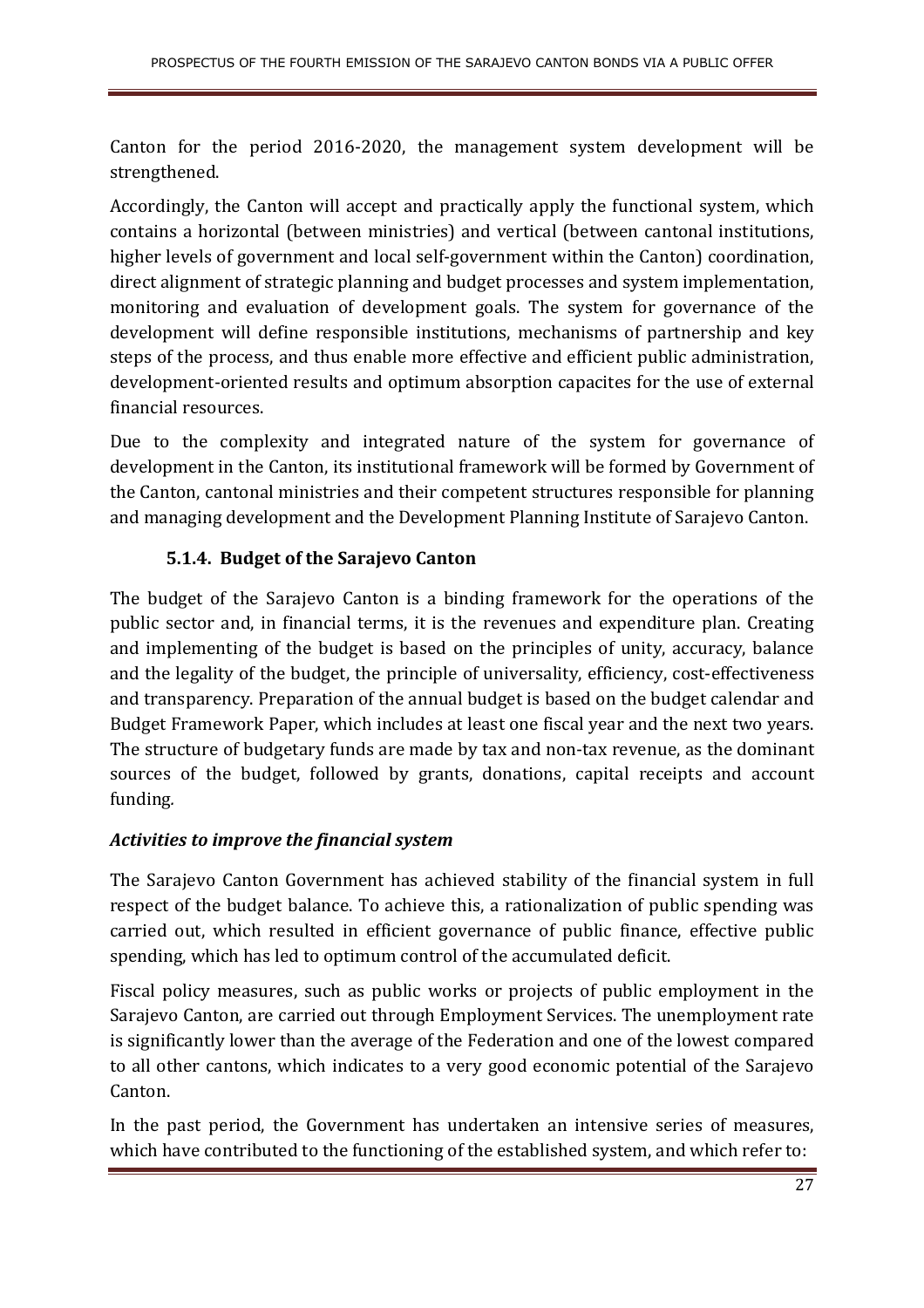- measures for rational spending of budget,
- strengthening the bodies of the Cantonal inspection,
- creating a favorable business climate,
- bigger control over the use and collection of funds based on the use of natural resources in the Canton,
- moratorium on employment which have no economic justification,
- improving the efficiency of utility companies,
- control of salaries and fees,
- control of the work of committees and the overtime work of employees,
- optimizing and increasing the transparency of public procurement,
- clearing debts based on executive court decisions from previous years.

The Canton has improved the business environment with changes of legislation governing this field, which resulted in a significant increase of registered businesses. In cooperation with the IFC (International Finance Corporation), a member of the World Bank group, the Government of Canton has launched, and largely implemented, the project of improvement of the business environment in the Sarajevo Canton.

Some results are already visible, such as:

- launching of the E register or list of all administrative procedures in the Sarajevo Canton. E register can be found on the official website of the Government of the Sarajevo Canton
- on 6th January 2016 year, the Sarajevo Canton Assembly adopted the Law on Amendments to the Law on Court Fees and the Law on Amendments to the Law on Administrative Fees
- the Sarajevo Canton gained savings for the private sector in accordance with the aforementioned amendments to the Law on Court Fees in the amount 1.272.445 BAM
- the savings arising from the simplification / improvement of administrative procedures within the competence of the organizational units of Canton for the private sector were 1.145.537 BAM

Total savings resulting from the realized activities of the project, as of 30th June 2016, for the private sector in the Sarajevo Canton amount to 2.417.982 KM. Charge for establishing and founding of new companies, i.e. registration in the Court register has been reduced from 200,00 to 35,00 BAM.

During the period from 07.01.2016. until 01.12.2016. the number of newly established companies in the Sarajevo Canton was 392, which is by 17,7% more compared to the same period in 2015 (333 companies).

In the near future, the Canton has a plan to establish an Agency to attract investment and privatization and to adopt the new Law on Spatial Planning and Construction.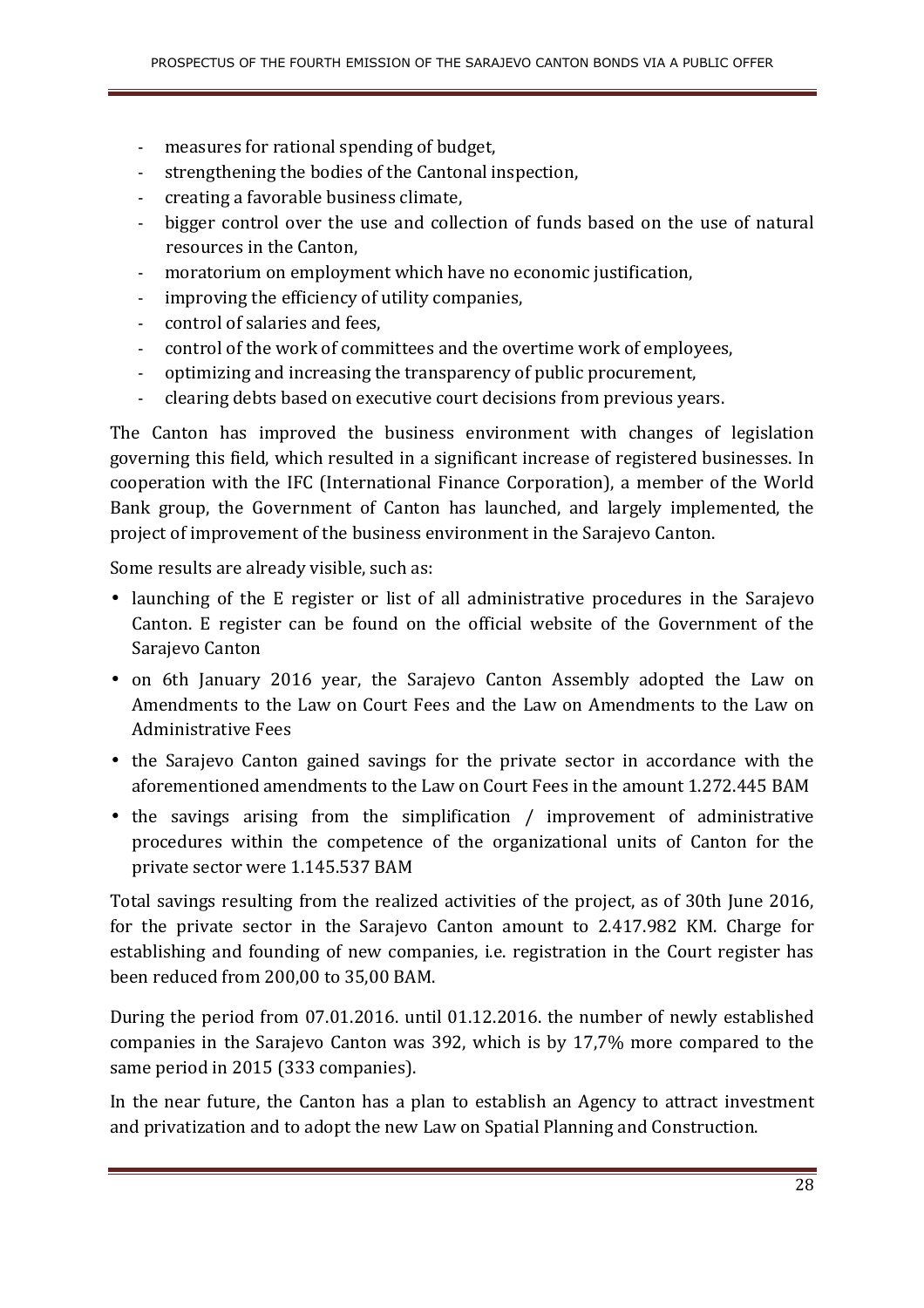#### *Debt and deficit of the Sarajevo Canton*

The average rate of growth of the debt in the Sarajevo Canton, for the period between 2011 and 2016 is 11,9%. However, compared to the GDP, the debt of the Canton is not worrisome, because the Canton, unlike the Fedartion (21%), recorded a relatively low level of total debt in relation to GDP. During the period (as reffered to in Table 5) it is visivble that the average proportion of debt, compared to the GDP, is around 2,6% per annum.

|   | Sarajevo Canton                   | 2011     | 2012     | 2013     | 2014     | 2015     | 2016    |
|---|-----------------------------------|----------|----------|----------|----------|----------|---------|
|   | GDP (mil BAM)                     | 5.769,98 | 5.922,49 | 6.077,79 | 6.084,77 | 6.248,26 | n.a.    |
| 2 | Total debt (mil BAM)              | 117,92   | 142,69   | 135,51   | 190,47   | 201,97   | 195,82  |
| 3 | debt/GDP                          | 2,04     | 2,41     | 2,23     | 3,13     | 3,23     | n.a.    |
| 4 | Deficit (mil BAM)                 | 24,88    | 84,42    | 119,60   | 90,52    | 73,59    | 77,61   |
| 5 | The deficit rate of change<br>(%) |          | 239,28   | 41,67    | $-24,31$ | $-18.70$ | 5,46    |
| 6 | The debt rate changes $(\%)$      |          | 21,01    | $-5,03$  | 40,56    | 6.04     | $-3,04$ |

*Table 5. Basic fiscal indicators for the Sarajevo Canton, 2011.-2016.* 

*Source: The Ministry of Finance, Planning Institute of the Sarajevo Canton* 

During the period 2011-2013, the Sarajevo Canton incresed the accumulated deficit by almost 95 million, and in the period 2013-2015 the accumulated deficit was reduced by 46 million, while in 2016 it increased by about 4 million. During the mandate of the current Government, the accumulated deficit decreased by 16,6%, which reduced the fiscal pressures significantly.



*Chart 3. Cahnges in the deficit in the Sarajevo Canton, 2011.-2016., mil BAM* 

In addition to reducing the accumulated deficit, the current Government, improved the average liquidity of the budget. The transparency of public finances, true and fair presentation of the state of assets and liabilities was improved. The unitary treasury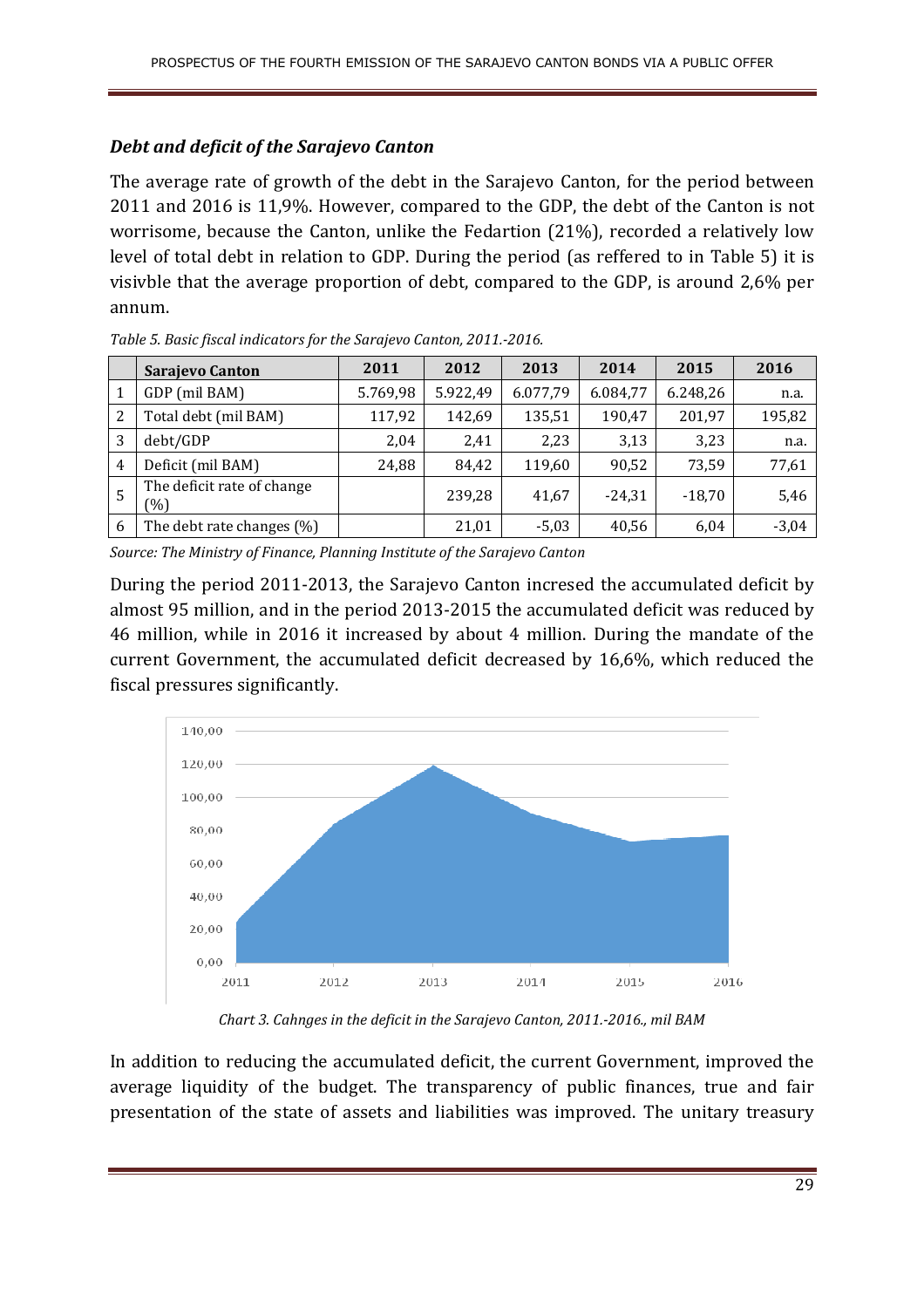account is fully integrated<sup>8</sup>. In 2016 all other budget users have closed the earlier transaction accounts, which existed outside the Single Treasury Account.

#### *Future activities*

With the aim of further improvement of the functioning of the entire system, guidelines for linking the strategic objectives and priorities of the Sarajevo Canton with budgetary resources were defined:

 The Sarajevo Canton Government adopted the Regulation on own revenues, which will allow a more rational consumption of own source revenues, and will continue to work on connecting strategic objectives and priorities for the period 2017-2020 with the expenditure of these funds

 $\triangleright$  The government intends to make structural reform of t public companies which it is the owner of, with the purpose of their market reorganization and self-sustainability, and therefore to free substantial funds in the next budget period (about 40 mil. KM per year). Efforts will be made to more efficient spending of the existing material and human resources, their market orientation, improvement of existing and introduction of new services, linking with the private sector if possible, with the purpose of providing quality services to the public with minimal budget allocations. With one effective reorganisation, these small enterprises should be, not only sustainable, but also priofitable, in the next 5 to 10 years.

 $\triangleright$  In the next mid-term period, we will insist on efficient rearrangement of the limited budget, and on the detailed explanation of budget requests by priority, arising from the Development Strategy of the Sarajevo Canton, as well as sectoral strategies adopted by the budget users.

 $\triangleright$  The Canton should enter into the process of establishing capacity of staff by all budget users in order to nominate the project at international institutions (particularly related to EU integration such as IPA funds and other EU funds). Projects of ministries, which could be financed through EU funds would considerably reduce existing budgetary expenses and enable the use of planned budget resources for other strategic priorities of the Government.

 $\triangleright$  There will be some work regarding thereduction of capital debts by credit obligations where no real conditions were present, and if capital projects weren't planned in accordance with the Regulation on the method and criteria for their preparation, development and monitoring the implementation of the Public Investment Program of the Sarajevo Canton, in order to avoid situations in which the Sarajevo Canton regulary pays off the interest and principal for loans or credits which were not used for the planned project, thus creating an even larger budget gap.

<sup>8</sup> Except the University in Sarajevo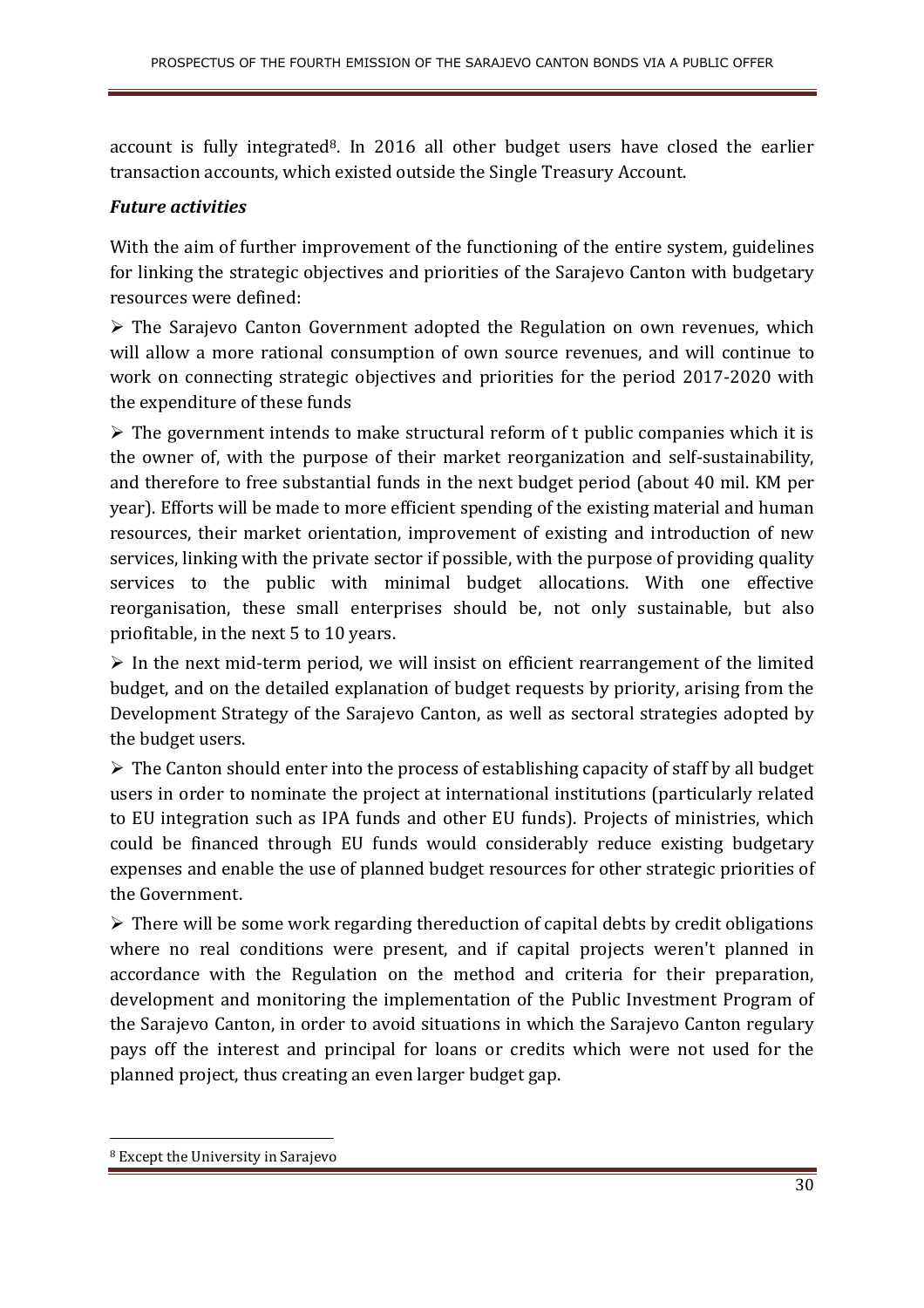The Government will apply a more favorable model of loans and credits through bond emmissions, which should reduce loan costs.

#### *The Sarajevo Canton budget for 2017*

The Sarajevo Canton Assembly adopted the budget of the Sarajevo Canton for 2017 at its session held on 28.12.2016 which amounts 712,379,300 KM9.

| 1.                | REVENUES (1.1.+1.2.+1.3.+1.4.+1.5.)                             | 658.863.170   |  |
|-------------------|-----------------------------------------------------------------|---------------|--|
| 1.1.              | REVENUES FROM TAXES (1.1.1. do 1.1.7.)                          | 565.083.100   |  |
| 1.1.1.            | Profit tax for individuals and companies                        | 68.960.000    |  |
| 1.1.2.            | Taxes on payroll and workforce                                  | 620.000       |  |
| 1.1.3.            | Property tax                                                    | 10.930.000    |  |
| 1.1.4.            | Domestic taxes on goods and services (remaining taxes)          | 568.000       |  |
| 1.1.5.            | Revenues from personal income tax                               | 120.137.700   |  |
| 1.1.6.            | Revenues from indirect taxes                                    | 363.789.400   |  |
| 1.1.7.            | Other taxes (remaining)                                         | 78.000        |  |
| 1.2.              | <b>NON-TAX REVENUES</b>                                         | 77.651.170    |  |
| 1.3.              | <b>CURRENT TRANSFERS AND DONATIONS</b>                          | 16.097.900    |  |
| 1.4.              | <b>CAPITAL TRANSFERS</b>                                        |               |  |
| 1.5.              | REVENUES FROM REMAINING LIABILITIES                             | 31.000        |  |
| 2.                | <b>EXPENDITURES (2.1.+2.2.)</b>                                 | 634.573.400   |  |
| 2.1.              | <b>EXPENDITURES</b>                                             | 567.789.100   |  |
| 2.2.              | CAPITAL TRANSFERS AND EXPENSES                                  | 59.613.500    |  |
| 2.3.              | <b>INTEREST RATE EXPENSES</b>                                   | 7.170.800     |  |
| 3.                | <b>CURRENT ACCOUNT (1.-2.)</b>                                  | 24.289.770    |  |
| 4.                | REVENUE FROM NON-FINANCIAL ASSETS 811000                        | 9.772.000     |  |
| 5.                | COSTS OF ACQUISITION OF NON-FINANCIAL ASSETS 821000             | 29.133.900    |  |
| 6.                | NET ACQUISITION OF NON-FINANCIAL ASSETS (4.-5.)                 | $-19.361.900$ |  |
| 7.                | TOTAL SURPLUS (3.+6.)                                           | 4.927.870     |  |
| 8.                | REVENUES FROM FINANCIAL ASSETS AND BORROWING                    | 43.744.130    |  |
| 8.1.              | REVENUES FROM FINANCIAL ASSETS                                  | 2.866.700     |  |
| 8.2.              | REVENUES FROM DOMESTIC BORROWING FOR CAPITAL PROJECTS           | 12.480.000    |  |
| 8.3.              | REVENUES FROM DOMESTIC BORROWING                                | 20.000.000    |  |
| 8.4.              | REVENUES FROM DOMESTIC BORROWING ZA FINANCE THE DEFICIT         | 8.000.000     |  |
| 8.5.              | Surplus of unspent funds from the Escrow account                | 397.430       |  |
| 9.                | EXPENDITURE FOR FINANCIAL ASSESTS AND DEBT PAYOFF               | 40.572.000    |  |
| 9.1.              | FINANCIAL ASSETS EXPENDITURES                                   | 1.471.000     |  |
| 9.2.              | DEBT PAYOFF EXPENDITURES                                        | 39.101.000    |  |
| 10.               | <b>NET FINANCING (8.-9.)</b>                                    | 3.172.130     |  |
| 11.               | <b>OVERALL FINANCIAL RESULTS (7.+10.)</b>                       | 8.100.000     |  |
| $\overline{12}$ . | ASSETS FROM ARTICLE 11. WILL BE USED TO COVER A PART OF THE     |               |  |
|                   | <b>ACCUMULATED DEFICIT FROM 31.12.2016</b>                      | 8.100.000     |  |
|                   | 712.379.300<br>TOTAL REVENUE, INCOME AND FINANCING (1.+4.+8.)   |               |  |
|                   | TOTAL COSTS, EXPENDITURES AND DEFICIT SETTLEMENT (2.+5.+9.+12.) | 712.379.300   |  |

*Table 6: The Canton's budget 2017.* 

<sup>9</sup> "Official Gazette of Sarajevo Canton", No. 53/16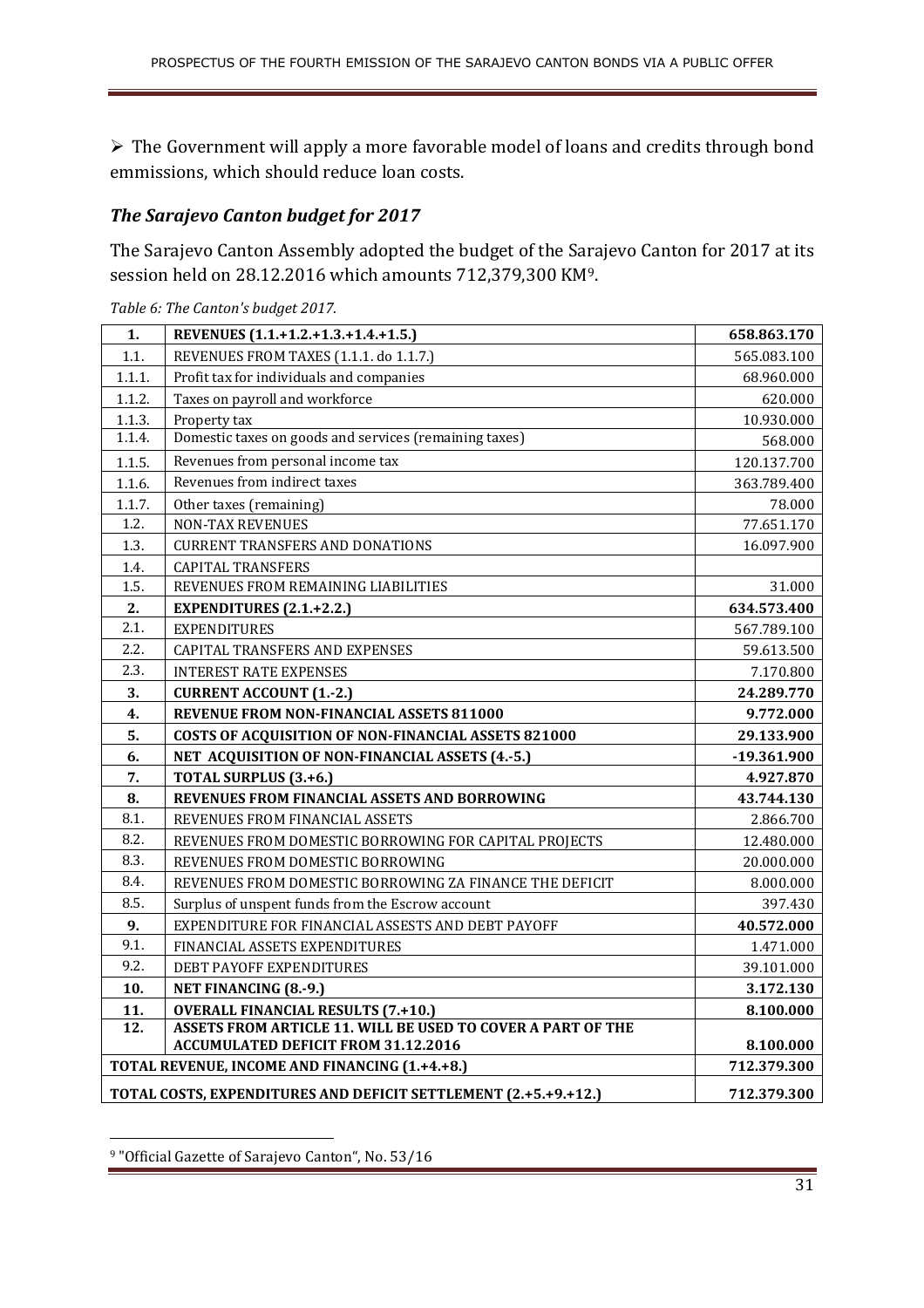Below is a comparative view of the Sarajevo Canton Budget for 2017 and budget projections for 2018 and 2019.**<sup>10</sup>**

|                                                                                                                                                   | <b>Canton's budget</b><br>2017 | Projection of<br><b>Canton's budget</b><br>for 2018 | <b>Projection of</b><br><b>Canton's budget</b><br>for 2019 |
|---------------------------------------------------------------------------------------------------------------------------------------------------|--------------------------------|-----------------------------------------------------|------------------------------------------------------------|
| <b>A. REVENUES</b>                                                                                                                                | 658.863.170                    | 674.396.200                                         | 705.255.700                                                |
| <b>TAX REVENUES</b>                                                                                                                               | 565.114.100                    | 579.521.700                                         | 616.853.800                                                |
| Profit tax for individuals and companies                                                                                                          | 68.960.000                     | 69.831.600                                          | 72.456.800                                                 |
| Taxes on payroll and workforce                                                                                                                    | 620.000                        | 500.000                                             | 450.000                                                    |
| Property tax                                                                                                                                      | 10.930.000                     | 10.950.000                                          | 9.900.000                                                  |
| Domestic taxes on goods and services<br>(remaining taxes)                                                                                         | 568.000                        | 589.000                                             | 595.000                                                    |
| Revenues from personal income tax                                                                                                                 | 120.137.700                    | 121.819.700                                         | 123281.500                                                 |
| Revenues from indirect taxes                                                                                                                      | 363.789.400                    | 375.755.900                                         | 410.110.500                                                |
| Other taxes                                                                                                                                       | 78.000                         | 60.500                                              | 45.000                                                     |
| Remaining liabilities revenues                                                                                                                    | 31.000                         | 15.000                                              | 15.000                                                     |
| <b>NON-TAX REVENUES</b>                                                                                                                           | 77.651.170                     | 79.281.000                                          | 73.386.900                                                 |
| Income from entrepreneurial activity and<br>property                                                                                              | 4.270.300                      | 4.408.700                                           | 4.375.900                                                  |
| Charges and fees, income from own<br>activities and unscheduled payments                                                                          | 64.079.500                     | 64.657.300                                          | 59.732.000                                                 |
| Fines                                                                                                                                             | 9.301.370                      | 10.215.000                                          | 9.279.000                                                  |
| <b>CURRENT TRANSFERS AND</b><br><b>DONATIONS</b>                                                                                                  | 16.097.900                     | 15.593.500                                          | 15.015.000                                                 |
| <b>B. CAPUITAL REVENUE</b>                                                                                                                        | 9.772.000                      | 1.332.000                                           | 1.332.000                                                  |
| <b>C. FINANCING</b>                                                                                                                               | 43.346.700                     | 13.419.400                                          | 3.409.400                                                  |
| Revenues from received repayments                                                                                                                 | 2.866.700                      | 3.419.400                                           | 3.409.400                                                  |
| Revenues from direct borrowing                                                                                                                    | 40.480.000                     | 10.000.000                                          |                                                            |
| <b>D. SURPLUS OF UNSPENT FUNDS FROM</b><br><b>DIRECT BORROWINGS FROM THE</b><br><b>PREVIOS YEAR (domestic loans and</b><br><b>ESCROW</b> account) | 397.430                        |                                                     |                                                            |
| TOTAL (A+B+C+D)                                                                                                                                   | 712.379.300                    | 689.147.600                                         | 709.997.100                                                |

*Table 7: Calculation of income, capital receipts and account funding* 

Although the projected revenues in 2018 and 2019 are lower than in 2017, the analysis of the structure of planned revenues reveals a more favorable position of the Sarajevo Canton in the next two years because of the expected growth of indirect tax revenues, revenues from income tax and profit tax. The final amount of receipts from domestic

<sup>&</sup>lt;sup>10</sup> The Sarajevo Canton's budget 2017 ("Official Gazette of Sarajevo Canton", No. 53/16)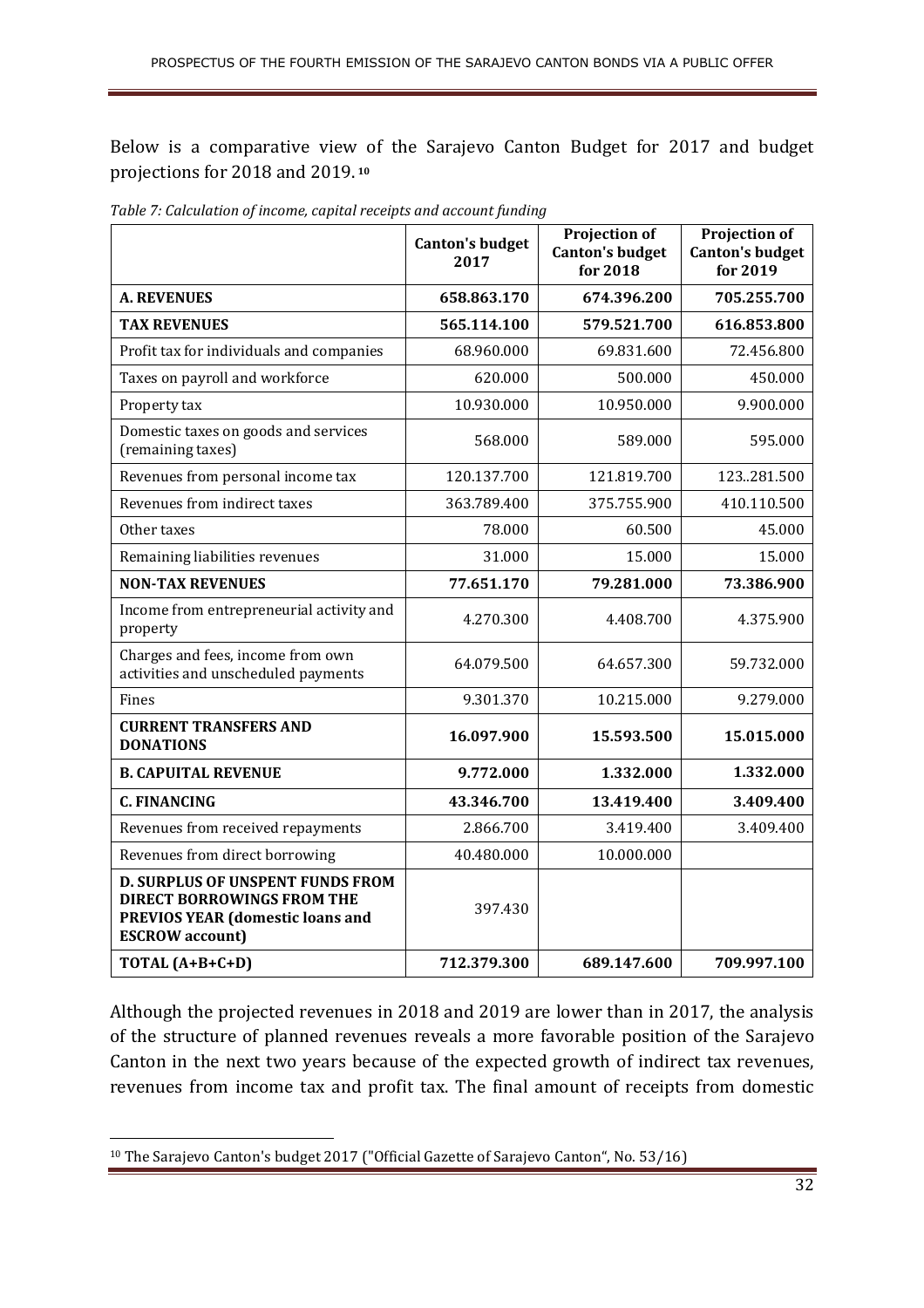borrowing will be known during the adoption of the budget for 2018 and 2019 by the Assembly of the Sarajevo Canton.

|                                                      | Canton's<br>budget 2017 | <b>Projection of</b><br><b>Canton's budget</b><br>for 2018 | <b>Projection of</b><br><b>Canton's budget</b><br>for $2019$ |
|------------------------------------------------------|-------------------------|------------------------------------------------------------|--------------------------------------------------------------|
| Salaries and expenses for employees                  | 257.080.200             | 257.088.900                                                | 257.088.900                                                  |
| Salary taxes                                         | 25.415.000              | 25.415.000                                                 | 25.415.000                                                   |
| Expenses for materials and services                  | 56.927.800              | 54.581.300                                                 | 55.991.300                                                   |
| <b>TOTAL CURRENT EXPENSES</b>                        | 339.423.000             | 337.085.200                                                | 338.495.200                                                  |
| <b>CURRENT TRANSFERS</b>                             | 226.889.100             | 224.483.900                                                | 225.323.000                                                  |
| <b>CREDIT AND LOAN EXPENSES</b>                      | 7.170.800               | 5.953.900                                                  | 4.462.400                                                    |
| <b>CAPITAL TRANSFERS AND EXPENSES</b>                | 88.747.400              | 60.375.700                                                 | 69.697.000                                                   |
| Caital transfers                                     | 59.613.500              | 34.824.300                                                 | 42.605.600                                                   |
| Expenses for the purchase of fixed assets            | 29.133.900              | 25.551.400                                                 | 27.091.400                                                   |
| <b>FUNDS FOR LENDING</b>                             | 1.471.000               | 1.501.000                                                  | 1.501.000                                                    |
| <b>DEBT REPAYMENT</b>                                | 39.101.000              | 47.747.900                                                 | 39.018.500                                                   |
| <b>ACCUMULATED DEFICIT FROM PAST</b><br><b>YEARS</b> | 8.100.000               | 10.500.000                                                 | 29,000,000                                                   |
| <b>CURRENT CANTON'S RESERVE</b>                      | 1.477.000               | 1.500.000                                                  | 2.500.000                                                    |
| <b>TOTAL</b>                                         | 712.379.300             | 689.147.600                                                | 709.997.100                                                  |

*Table 8: Expenses, capital expenditures and expenditures from the account funding* 

As indicated in the table, a further rationalization of the budget consumption in the fields of the current expenditures and transfers is expected.

#### *Budget execution as of 30.06.2017*

In the budget of the Sarajevo Canton for 2017, a total of 712,379,300 BAM, on the basis of revenues, receipts and financing, was planned and during the first half of 2017, and in accordance with the legal provisions of the Law on Execution of the Sarajevo Canton Budget for 2017, it was increased to the amount of 775.287.984 BAM.

For the given period, the realization of the Sarajevo Canton Budget is 51.96% of the planned funds or 402.820.756 BAM, which is 22.43% more than in the same period of 2016.

Within total realized revenues, receipts and financing, tax revenues (income tax, wages tax, property tax, indirect tax revenues, etc.) were realized in the amount of 311,074,551 BAM, which is 54.71% of the total of planned revenues and it is by 12.81% more than in the first six months of 2016.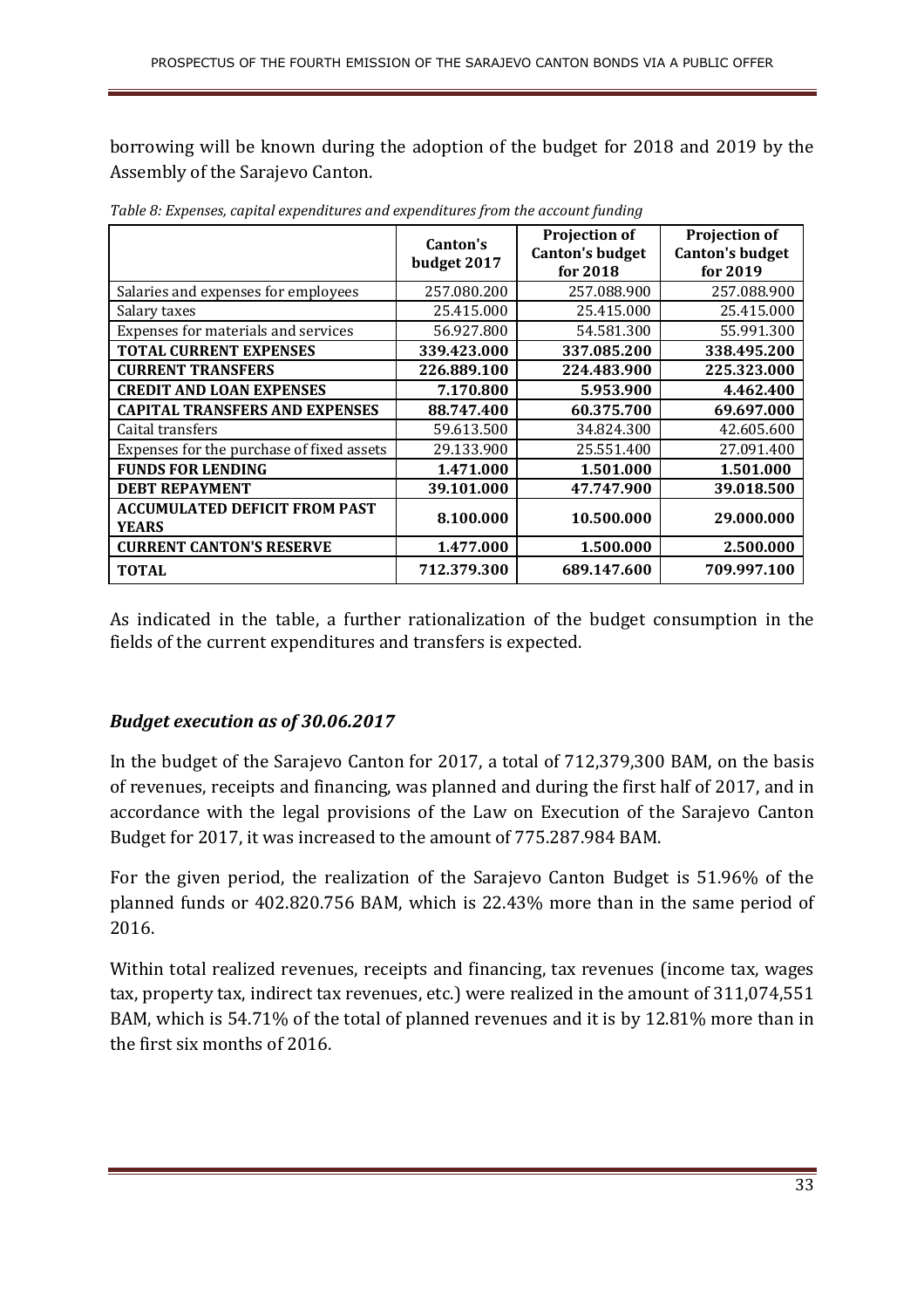*Table 9: Revenues as of 30.06.2017.* 

| <b>REVENUES</b>                              | 01.01.-30.06.2017. | % of the total |
|----------------------------------------------|--------------------|----------------|
|                                              | (BAM)              | revenues       |
| <b>REVENUES</b>                              | 388.839.197        | 96,53%         |
| <b>CAPITAL REVENUES</b>                      | 478.410            | 0,12%          |
| <b>FINANCING</b>                             | 13.503.148         | 3,35%          |
| <b>TOTAL REVENUES</b>                        | 402.820.756        | 100,00%        |
| SURPLUS OF UNSPENT FUNDS FROM PREVIOUS YEARS |                    |                |
| <b>TOTAL</b>                                 | 402.820.756        |                |

Compared to the previous year, a significant increase was recorded for the following categories:

• Corporate income tax was realized in the amount of 65.406.647 BAM, which is an increase of 92.43% or 31.417.007 BAM compared tothe previous year;

The property tax for the first half of 2017 was 6.817.039 BAM, which is an increase of 274.766 BAM or 4,2%;

• Wages tax amounted to 63.531.699 BAM or 52.88% of the planned amount in the Sarajevo Canton Budget for 2017, which is by 9,58% higher than in 2016;

Within non-tax revenues "Fees and taxes", revenues from own activities and unplanned payments were realized in the amount of 62.282.283 BAM, which is an increase of 25.764.696 BAM in comparison to 2016. The achieved cantonal fee was 36.794.430 BAM. In 2016. this fee was merely 3.150.072 BAM. The significant difference in the amounts will be explained in further text.

1. Tax revenues were 311.074.551 KM, which is 54,71% of the planned Sarajevo Canton Budget for 2017. Compared to the last year, it is and increase of 12,81%.

Tax revenues are:

• Income from indirect taxes, as the most significant item, with a share of 47,64% in total planned revenues from indirect taxes, amounted to 174.991.849 BAM, are referring to:

Income from indirect taxes belonging to the Canton in the amount of 170.312.327 BAM, which is by 0,27% more than in the previous year;

Dedicated indirect taxes from the Directorate for Roads in the amount of 4.679.522 BAM, which is 6,98% less than last year.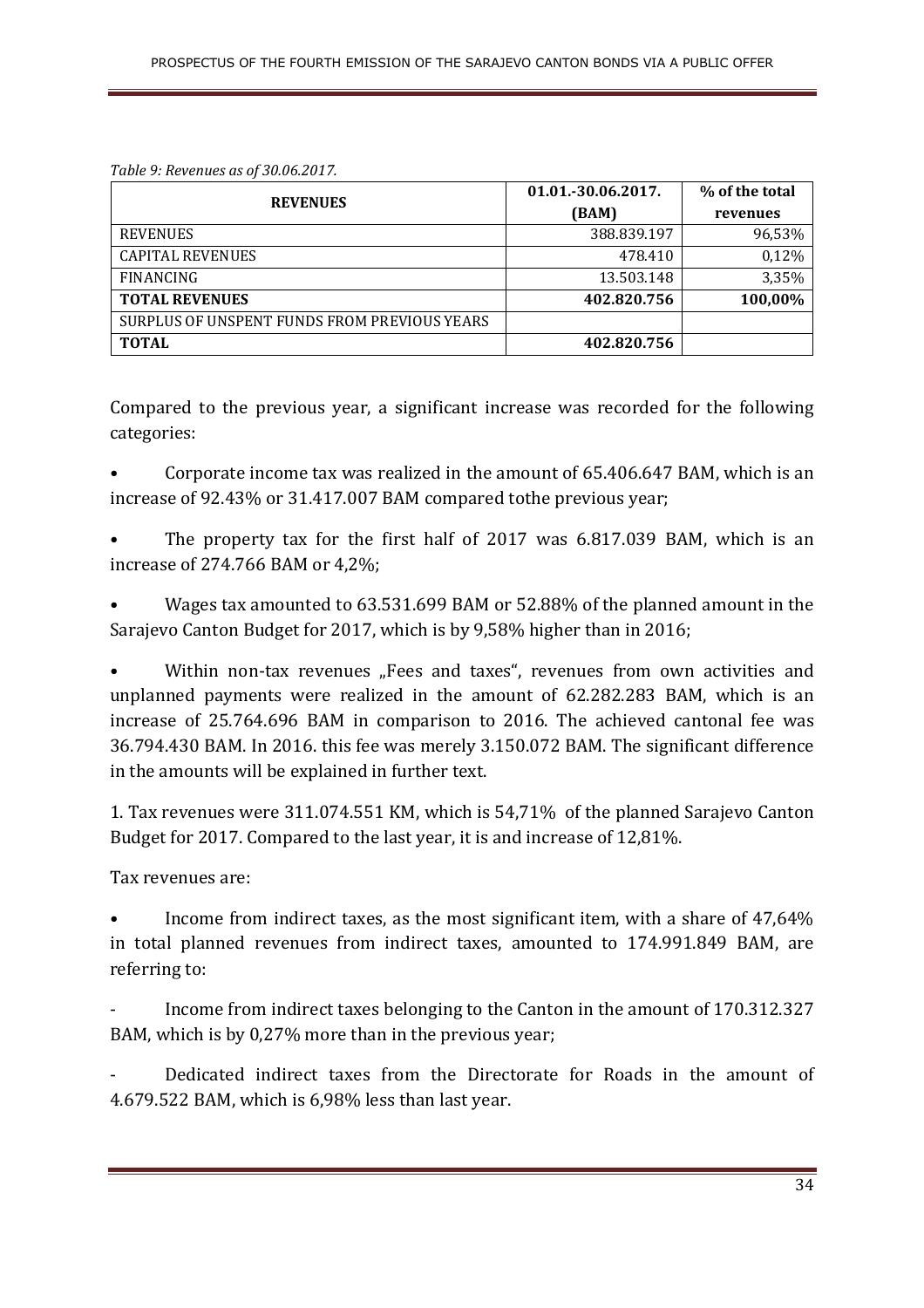• Wage taxes were 63.531.699 BAM or 52,88% of the planned amount in the canton's budget and they increased by 9,58% compared to the last year. Analyzedly, the largest share in the mentioned revenues is income from personal income tax from nonself-employed activities in the amount of 48.698.974 BAM. Far from the aforementioned revenues are income tax from other non-self-employed activities referred to in Article 12 paragraph (4) of the Law on Income Tax ("Official Gazette of the Federation BiH", no. 10/08, 9/10, 44/11, 65 / 13, 7/13) and revenues from income tax after the final calcucaltion ("Official Gazette of the Federation BiH", no.:  $10/08$ ,  $9/10$ ,  $44/11$ ,  $65/13$ , 7/13) and revenues from wages tax after the final calculation.

• Income tax for individuals and enterprises was 65.485.157 which makes 94.96% of the planned income tax revenue in the budget. It increased by 92,04% compared to 2016. It is important to note that the corporate income tax is 65.406.647 or 95,28% of the planned revenues, which is by 92.43% more compared to the last year Income tax for individuals is 78.510 BAM which is 25,33% of the planned amount and it decereased by 28,87% compared to 2016.

The property tax was similar compared to 2016. In the first half of 2017 the collected tax was 6.817.039 BAM and compared to 2016. it is an increase of 4,20%.

2. Non-tax revenues (revenues from entrepreneurial activities and assets, fees and taxes, income from own activities and unplanned payments and fines) were 66.907.287 BAM i.e. 55,39% of the planned amount in the 2017 budget of the Sarajevo Canton and they increased by 25.969.520 BAM compared to the first half of 2016.

Separately, it looks as follows:

• revenues from entrepreneurial activities and assets 552.084 BAM; 12,44% of the planned revenues and by 4,74% compared to the last year;

• fees and taxes, income from own activities and unplanned payments were 62.282.283 BAM; in 2016. they were 36.517.587 BAM. The increase of 25.764.696 BAM refers to closing the account of the Institute for the Construction of the Sarajevo Canton which was located outside the Single Treasury Account in accordance with the recommendations of the Audit Office and payment of those funds to the Sarajevo Canton deposit account;

• Collected fines were 4.072.920 BAM or 43,79% of the planned amount, The last year's collected fines in the first half of the year were 3.893.057 BAM.

3. Collected transfers and donations were 9.695.198 BAM i.e. 49,28% of the planned amount. This budget item decereased by 2,16% compared to the first 6 months of 2016. when they amounted to 9.909.347 BAM. Within this position, the current transfers received from other levels of government make the largest portion of this budget item;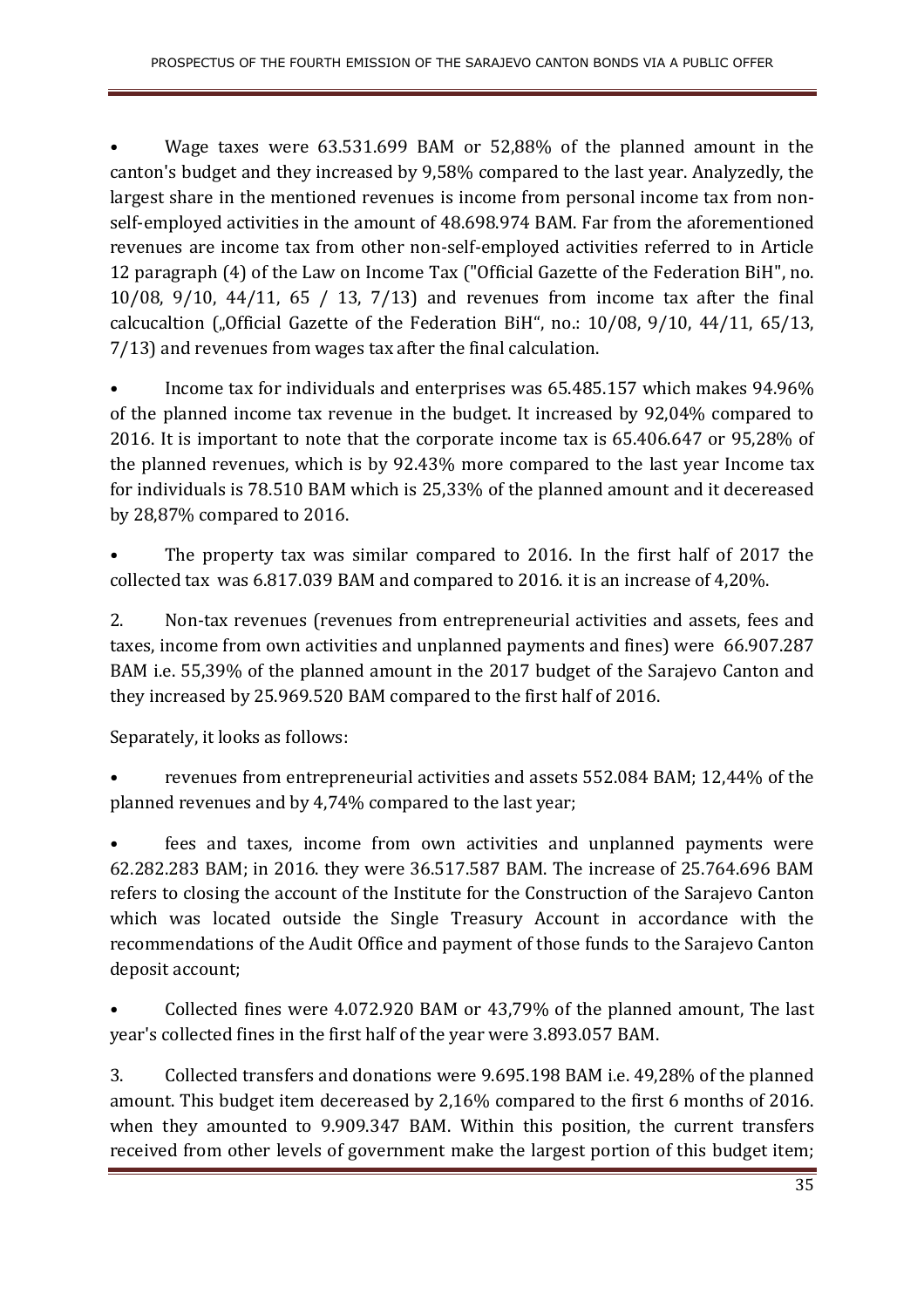9.108.954 BAM or 48,90% of the plan in the Sarajevo Canton Budget for 2017. Nevertheless, it decereased by 0,27% compared to 2016. Donations of the budget users were 347.163 BAM, and compared to 2016 (736.181 BAM), they significantly decreased. Capital transfers amounted to 1.162.164 BAM. In the last year there were no capital transfers at all.

4. Capital receipts amounted to 478.410 BAM, which is only 4.60% of realization in relation to the plan and it is 41.74% less compared to the previous year. The financing account is characterized by slightly less achievement in the first half of the current year compared to the previous year. Based on the financing of the Sarajevo Canton Budget for 2017, funds in the amount of 1.469.436 BAM were transfered to the Treasury Single Account and are by 6,04% less than the receipts from the repayments, which amounted to 1.563.864 BAM in the previous year after the first six months.

5. The achieved financing calculation was 13.503.148 BAM i.e. 24,59% of the planned amount and it increased compared to the last year. They reffer to received repayments in the amount of 1.469.436 BAM and deferred income received from the loan in the amount of 12.033.712 BAM.

The largest decrease compared to the previous year was recorded by the item Own revenues of budget users, which were 5.899.163 BAM and they decereased by 6.491.390 or 52.39% compared to 2016. Namely, at the beginning of 2017 (i.e. in December 2016), a new Decree on own incomes was introduced, which, in accordance with the recommendations of the Audit Office, deleted several budget income items, by losing the status of own revenue item and therefore, it is no longer defined as own income, but as a public revenue of the Sarajevo Canton Budget (Other cantonal fees that budget beneficiaries accomplish by performing their core business). Accordingly, it can be conclude that there was no real decline in the realization of own revenues, but that the realization was transferred to another type of income (other Cantonal fees – 722429).

In the period of 01.01. - 30.06.2017 expenditures were 303.580.344 BAM, i.e. 39,16% of the planned amount in the budget of the Sarajevo Canton.

Wages and wage taxes increased by 3,42%, expenditures for the purchase of fixed assets increased by 18,03%, while repayment of debts increased by 10,54%. Expenditure decrease occurred at the positions of expenditures for materials and services by 2,70%, current transfers by 0,51%, expenditures for loans by 13,53%, and capital transfers 17,77%, compared to the second quarter of 2016 years.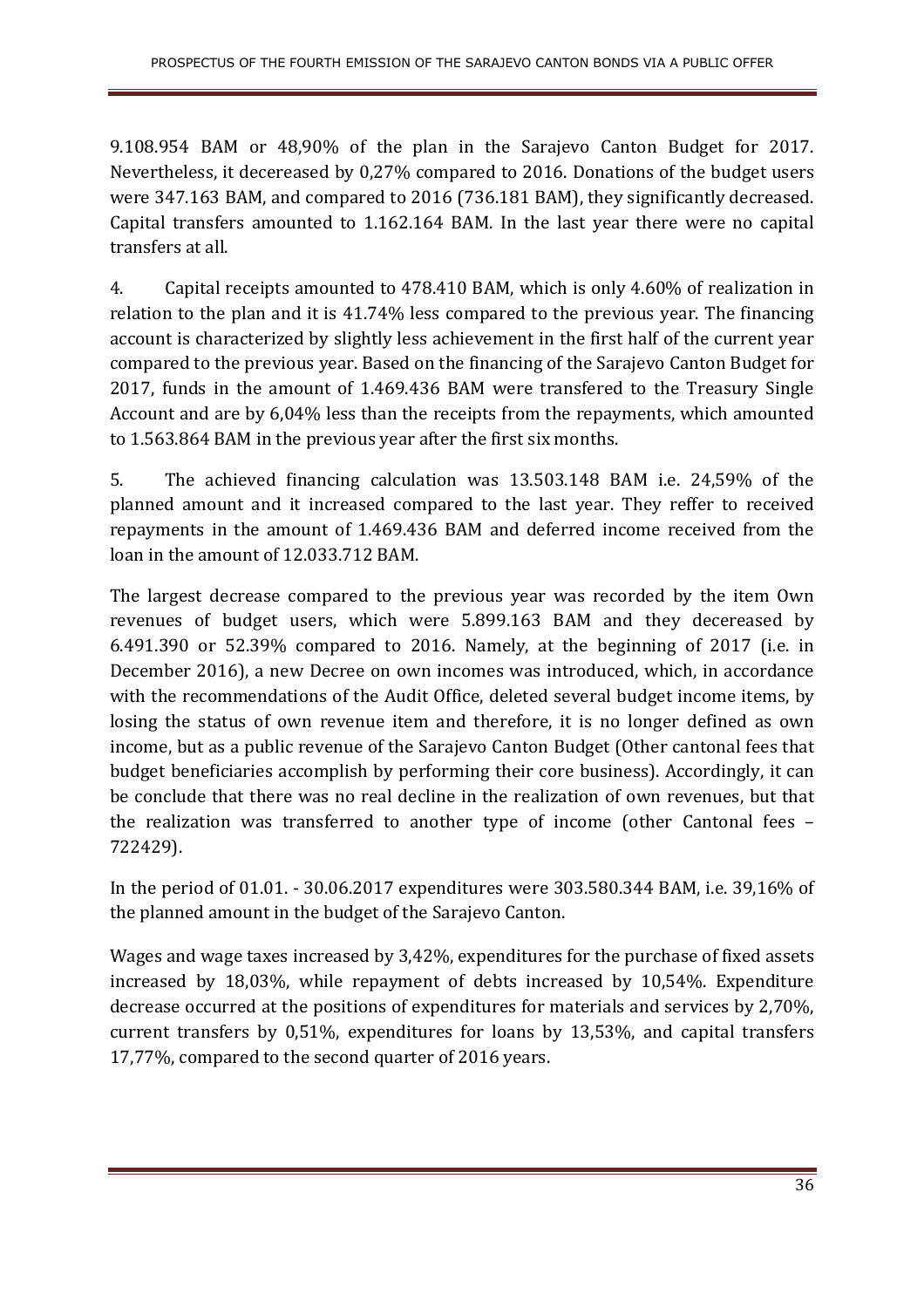| <b>Konto</b> | <b>Expenditure</b>                      | <b>Realisation 01.01.-</b><br>30.06.2017 | (%)      |
|--------------|-----------------------------------------|------------------------------------------|----------|
| 611000       | Employees wages and costs               | 131.923.511                              | 43,46%   |
| 612100       | Taxes of employers and other taxes      | 13.108.816                               | 4,32%    |
| 613000       | Material and services expenditure       | 21.621.546                               | 7,12%    |
| 614000       | Current transfers                       | 100.905.721                              | 33,24%   |
| 616000       | Liabilities                             | 2.325.328                                | 0,77%    |
| 615000       | Capital transfers                       | 7.520.302                                | 2,48%    |
| 821000       | Fixed assets purchase                   | 7.164.758                                | 2,36%    |
| 822000       | Lending means                           | 0,0                                      | 0,00     |
| 823000       | Debt repayment                          | 19.010.363                               | 6,26%    |
| 600000       | Current reserve                         | 0,0                                      | $0,00\%$ |
|              | Accumulated deficit from previous years | 0,0                                      | $0,00\%$ |
|              | <b>TOTAL</b>                            | 303.580.344                              | 100,00%  |

*Table 10: Expenditure as of 30.06.2017.* 

In the period of 01.01. - 30.06.2017. realised current transfers were 100.905.721 BAM i.e. 43,01% of the planned amount in the Budget of the Sarajevo Canton for 2017. In comparison to the same period of the previous year it is a decrease of 0,51%.

Capital expenditures (expenditures for procurement of fixed assets and capital transfers) in the observed period were executed in the amount of 14.685.061 KM or 10.29%, compared to the plan of the Sarajevo Canton Budget for 2017.

Within the budget of Sarajevo Canton for 2017, expenditures for procurement of fixed assets were planned in the amount of 58.164.015 BAM and in the reporting period they were executed in the amount of 7.164.758 KM or 12,32% of the planned expenditures for the purchase of fixed assets in the Budget of the Sarajevo Canton for 2017. It is an increase of 12,32% compared to the last year.

The planned capital transfers in the budget of the Sarajevo Canton are 84.493.319 BAM. During the first half of 2017 the amount of realised capital transfers was 7.520.302 BAM which is merely 8,90% of the planned amount. If we observe this execution in the same period of the last year, a decrease of 17,77%.in execution was registered.

The amount of planned expenditures for repayment of loans int the Sarajevo Canton budget for 2017 is 39.101.000 BAM. The total amount of repayments realised from 01.01.-30.06.2017. was 19.010.363 BAM or 48,62% of the funds planned in the Budget. This is an increase of 10,54% in comparison to the same period of the last year.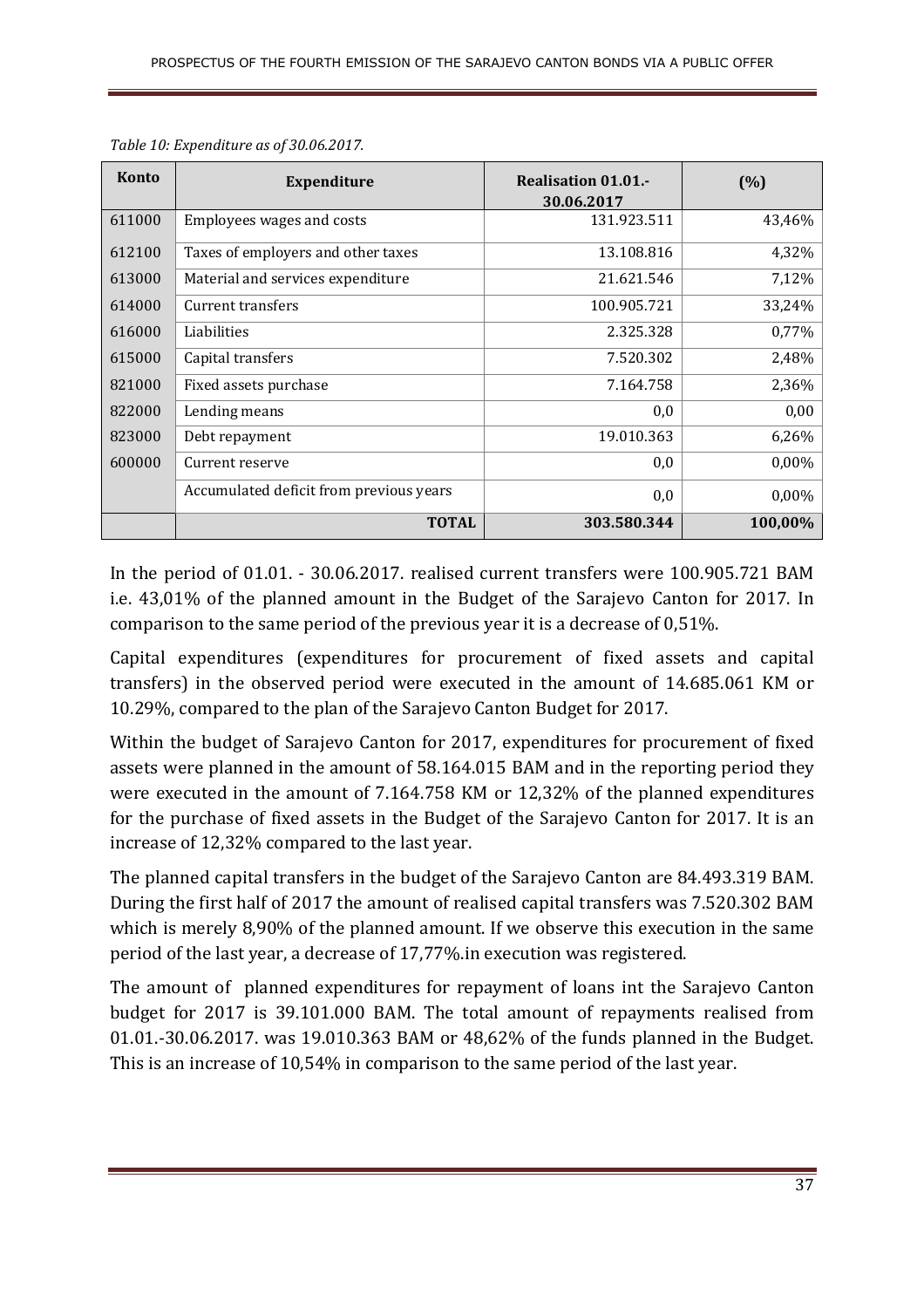#### **5.1.5. Programme of public investments in the Sarajevo Canton 2017.-2019.**

Public investments are part of the budget which are planned for investment to significantly increase the value of non-financial assets through the acquisition of infrastructure of general importance, buildings, land and equipment. In order to adjust development projects with realistic sources of funding, the Canton Government adopted the Public Investment Program of the Sarajevo Canton 2017-2019 (PJI), which contains al information about a total of 131 projects. 99 of them are nominated projects, and 32 projects are in the implementation process.

The total value of all projects is 1.005.016.797 BAM. The value of 99 nominated projects is 689.756.074 BAM.

The total number of projects in the implementation process is the 32 and their value is etimated to 315.260.723 BAM. The Sarajevo Canton participates with 29.148.360 BAM or 41,0% in the funding of those projects and the share of other sources of financing is 59,0%.

The total realized amount of the projects in the implementation process is 141.371.354 BAM or 44,8%. The total participated amount of the Sarajevo Canton in the projects is 58.641.603 BAM or 41,5%; 82.729.751 BAM or 58,5% are ensured through other sources of funding.

On 30.06.2016 the total realized amount was 11.613.213 BAM or 17,6% and the realized budget funds were 8,4%.

| <b>Projects</b>                  | <b>Number</b> |               | <b>Total value</b><br><b>Realized</b> |            | Plan       |            |  |
|----------------------------------|---------------|---------------|---------------------------------------|------------|------------|------------|--|
|                                  |               |               |                                       | 2017       | 2018       | 2019       |  |
| Total nominated                  | 99            | 689.756.074   |                                       |            |            |            |  |
| Total current                    | 32            | 315.260.723   | 141.371.354                           | 31.853.091 | 25.514.838 | 24.555.000 |  |
| Canton's<br>participation        |               | 129.149.360   | 58.641.603                            | 23.495.151 | 10.394.838 | 10.795.000 |  |
| Other sources<br>of funding      |               | 186.112.363   | 82.729.751                            | 8.357.940  | 15.120.000 | 13.760.000 |  |
| Canton's<br>participation %      |               | 41            | 41,5                                  | 73,8       | 40,7       | 44         |  |
| Other sources<br>of funding $\%$ |               | 59            | 58,5                                  | 26,2       | 59,3       | 56         |  |
| Total (current and<br>nominated) | 131           | 1.005.016.797 | 141.371.354                           | 31.853.091 | 25.514.838 | 24.555.000 |  |
| Finished projects                | 4             | 24.919.287    | 24.919.287                            |            |            |            |  |

*Table 11. Current and nominated projects<sup>11</sup>*

<sup>&</sup>lt;sup>11</sup> information on the status of projects, in terms of the implementation process phase and the amount of necessary funds are submitted by competent ministries; the missing funds are unsecured funds; planned funds for 2017, 2018 and 2019 represent amounts planned within the Budget of Sarajevo Canton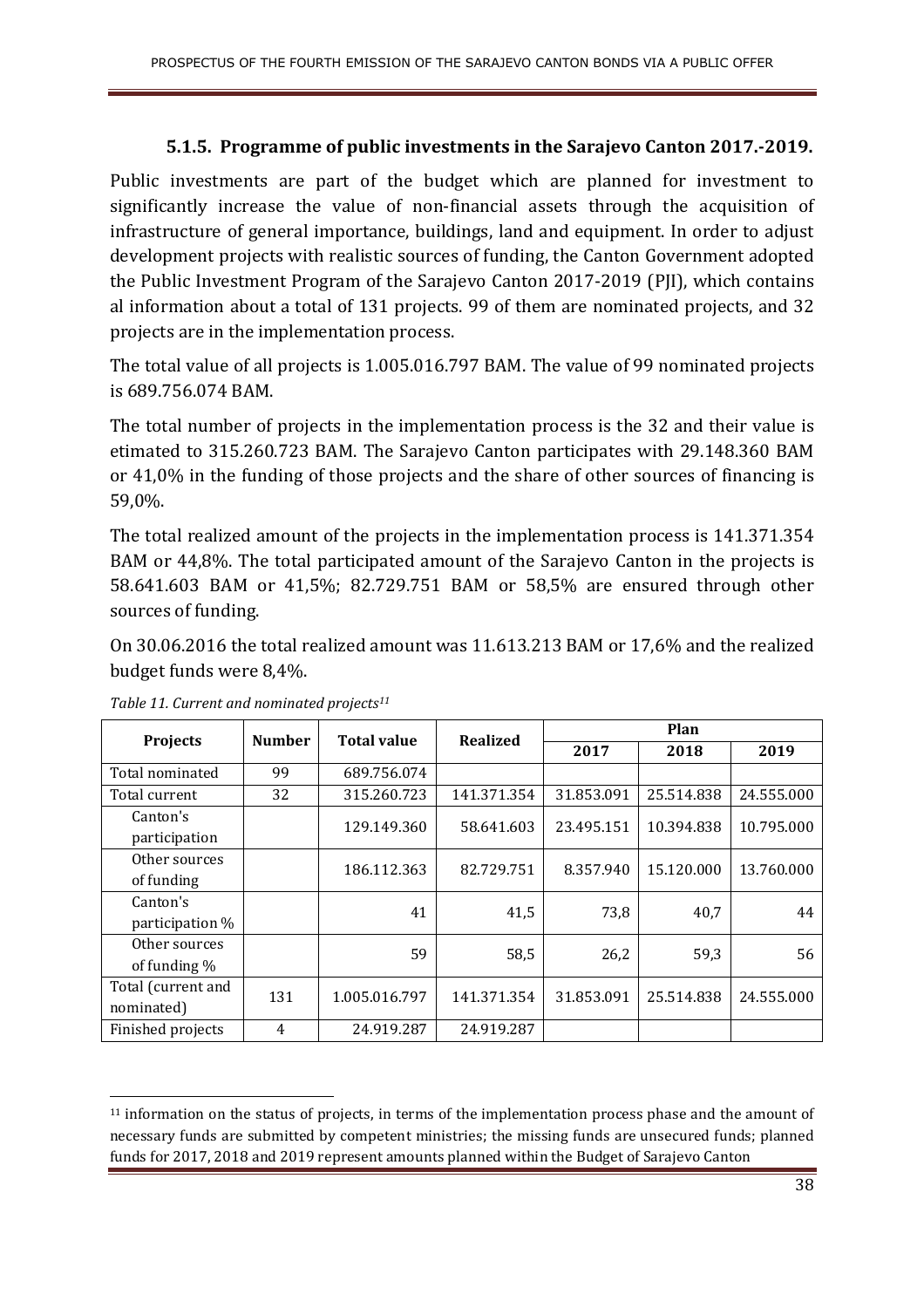To continue the realization of the projects in the implementation process, it is necessary to ensure a total of 31.853.091 BAM, of which is 23.495.151 BAM (73,8%) from the Canton's budget and 8.357.940 BAM (26,2%) from others sources of funding.

## **5.1.6. Main ongoing investments**

*The project of reconstruction of wastewater treatment plant in Butila*, funded from the WB-IBRD credit in the amount of 23,60 million EUR and co-funded by grants from the IPA funds in the amount of 9.947.000,00 EUR. The project is implemented by KJKP Vodovod i kanalizacija. In addition to the works on the reconstruction of wastewater treatment plan the funds are used for the purchase of special vehicles for the sewer plant and for reconstruction work on the sewage network in several locations in Canton. Implementation of the project began in July 2010 and on 31.12.2016, 21.135.855,54 EUR (41.338.140,34 BAM) was spent, which is 89,56% of the approved loan funds. The approved IPA funds were disbursed in the amount of 100% and the final approval of the third grant in the amount of EUR 2.322.500,00 is expected to be finalized. Works on the reconstruction filters and installation of new equipment was realized. Test period is completed and the plant is now fully functional. The deadline for the withdrawal of unspent loan funds was extended until 05.31.2017.

*Project of reconstruction and equipping of the Clinical Center of the University of*  **Sarajevo** (completion of the CMB-Central Medical Block), which is funded by loans from Saudi Fund for Development in the amount of USD 14,45 million. Loan agreement was concluded in 2010, but has not yet been fully implemented due to changes in projects. The deadline for withdrawal is extended to 31.03.2017.

On 31.12.2016. the total withdrawn was USD 14.211.916,97 of loan funds, which were used for the completion of the following facilities:

- Construction of Cardiology
- Construction of operating rooms with intensive care and resuscitation
- Construction of a therapeutic Department of Nuclear Medicine
- Construction of the Ophthalmic Clinic and the Clinic for Plastic Surgery
- Construction and equipment of the Department of Hematology

*Project of road construction*, funded from EBRD loans in the amount of EUR 16,50 mil (32.271.195,00 BAM). The credit became effective on 28.10.2013 and on 31.12.2016 the total withdrawn amount was EUR 15.344.366,45 (30.010.972,23 BAM). The funds are intended for implementation on the construction and / or modernization of the south longitudinal and transversal XII. Due to issues with land ownership and amendments to the project documentation of the South longitudinal, remaining undrawn portion of the loan was not sufficient to complete the project, so that the EBRD has approved an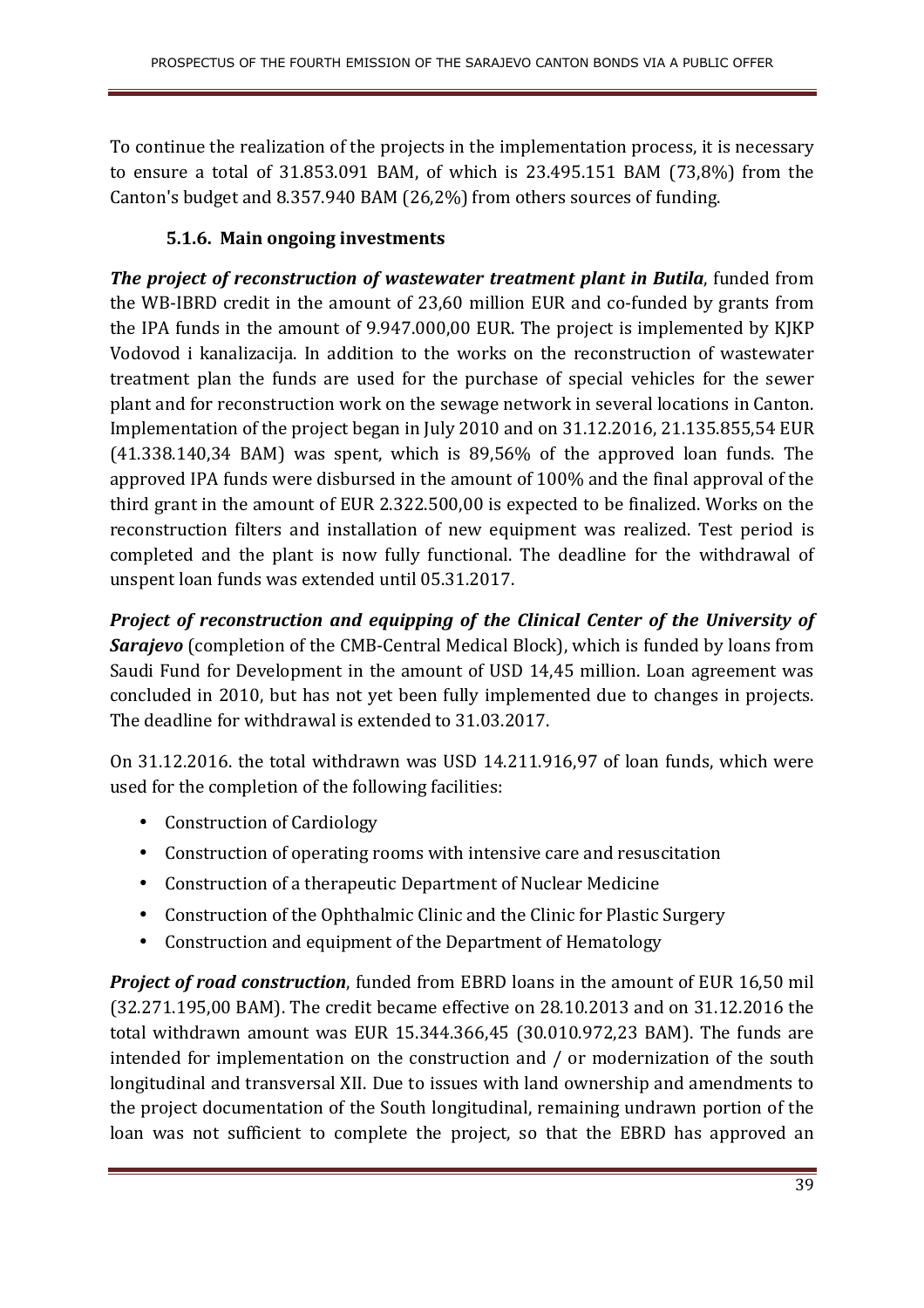additional loan of EUR 6,00 million. Total debt on this loan will amount to EUR 22,5 million, and the deadline for implementation of the project has been extended until 31.12.2018.

*The project of construction of the University Library*, funded through a grant by the Saudi Fund for Development. The Memorandum of Understanding between the Kingdom of Saudi Arabia and Bosnia and Herzegovina was signed on 10.05.2016. The collection of documents and arranging of the location is pending, in order to begin the implementation. The estimated calue of the project is EUR 20,35 mil. The Saudi Fund participates with EUR 17,18 million and the budget of the Sarajevo Canton with EUR 3,16 million. The projects is expected to be finished in 2018.

*The project "Energy efficiency BiH"* which is estimated to 1.175.700,00 BAM. Its implementation began on 01.08.2016. The project is being funded by a World Bank loan/ IDA, and the funds are intended to improve energy efficiency in buildings of public institutions under the jurisdiction of the Ministry of Education, Science and Youth of the Sarajevo Canton (Primary School "Zahid Baručija" - Vogošća, Primary School "Hašim Spahić" - Ilijaš and Primary School "Srednje" - Ilijaš). The total number of realized funds is 852.040,82 BAM while the remaining funds will be spent in the first quarter of 2017.

*Project of acquisition of the system for artificial snow production and new vertical transportation on Bjelašnica* valued 16.000.000,00 BAM funded by loans from domestic banks up to 10.000.000,00 BAM and 6.000.000,00 BAM from the Sarajevo Canton budget. The project is implemented by ZOI 84, and it is significantly important for the EYOF<sup>12</sup> in 2019. On 31.12.2016 total amount of spent funds was  $6.502.450,50$ BAM; 6 milion from the Canton's Budget, while the rest was funded from loans. The implementation activities are expected to be continued in the first quarter of 2017, with the beginning of the construction season.

**The project to increase the energy efficiency** in residential buildings of the Sarajevo Canton valued to of 7.638.288,00 BAM, which is in the implementation process. Total spent funds on 31.12.2016 was 4.556.202,00 KM. The realization is expected to be continued in 2017 and 2018.

<sup>12</sup> European Youth Olympics Festival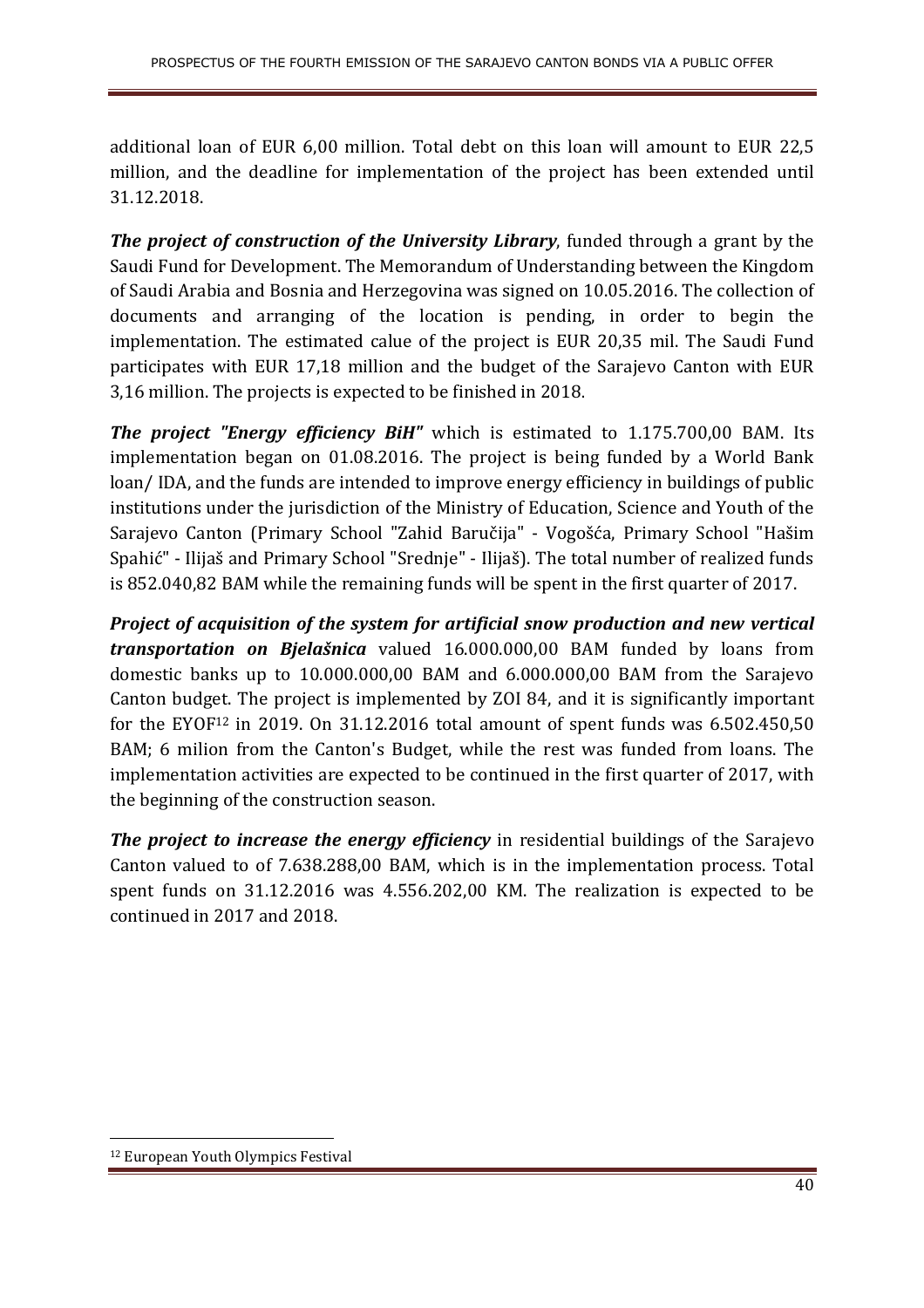### **5.1.7. Indebtedness**

## Below is an overview of current debts as of 31.12.2016.

#### *Table 12: Loans and credits*

| No.            | <b>CREDIT</b>                                                                 | TOTAL 30.06.2017. |
|----------------|-------------------------------------------------------------------------------|-------------------|
| 1              | MALAYSIAN CREDIT (USD) project for the reconstruction of the housing<br>stock | 672.828           |
| 2              | WORLD BANK (USD), Sewers reconstruction                                       | 3.119.845         |
| 3              | SAUDI FUND(USD), reconstruction of educational institutions                   | 964.855           |
| $\overline{4}$ | KUWAIT FUND (KWD), reconstruction of water supply system                      | 2.053.806         |
| 5              | WB-TAC - credit for gas                                                       | 7.832.158         |
| 6              | WB - (SDR), Project of urban development                                      | 2.199.506         |
| 7              | MMF credit - Reprogram-III Stand by arrangement                               | 4.449.290         |
| 8              | WB-IBRD - (EUR) reconstruction of wastewater treatment plant                  | 41.299.911        |
| 9              | <b>AUSTRIA - 2 HOSPITALS</b>                                                  | 6.190.135         |
| 10             | MMF credit - IV Stand by arrangement                                          | 12.006.031        |
| 11             | Development bank 2011. 5 mil BAM                                              | 1.150.607         |
| 12             | Development bank 2012. 7 mil BAM                                              | 2.455.100         |
| 13             | UNICREDIT BANK 2012 LOT 1, 6 mil BAM                                          | 3.188.092         |
| 14             | UNICREDIT BANK 2012 LOT 2, 5 mil BAM                                          | 2.657.555         |
| 15             | UNICREDIT BANK 2012, 8 mil BAM                                                | 4.844.578         |
| 16             | HEATING PLANT - Refund based on IDA credit                                    | 1.731.940         |
| 17             | EBRD, Roads constriction project (EUR)                                        | 31.198.626        |
| 18             | Development bank 2014., 13.174.400 mil BAM                                    | 6.930.537         |
| 19             | UNICREDIT BANK 2014., 8 mil BAM                                               | 4.836.182         |
| 20             | INTESA SANPAOLO BANK 2014. 4 mil BAM                                          | 2.415.476         |
| 21             | <b>BBI BANK 6 mil BAM</b>                                                     | 3.841.075         |
| 22             | UNICREDIT BANK, 2015., 10 mil BAM                                             | 8.945.381         |
| 23             | RAIFFEISEN BANK 2015., 1 mil BAM                                              | 879.643           |
| 24             | NOVA BANKA AD 2015., 4 mil BAM                                                | 3.525.977         |
| 25             | UNION BANKA 2015., 2 mil. BAM                                                 | 1.788.571         |
| 26             | SBERBANK BH 2015., 3 mil BAM                                                  | 2.819.055         |
| 27             | VAKUFSKA BANKA 2016. 1 mil BAM                                                | 1.076.019         |
| 28             | UNICREDIT BANKA 2016. 2 mil BAM                                               | 2.201.132         |
| 29             | INTESA SANPAOLO BANKA 2016. 7 mil BAM                                         | 7.524.268         |
| 30             | WB-IDA, Project of energy efficacy 2016. 1.175.700 BAM                        | 1.175.700         |
| 31             | II BONDS EMMISSION - (due date 02.06.2020.)                                   | 6.947.200         |
| 32             | III BONDS EMMISSION - (due date 29.06.2020.)                                  | 4.728.438         |
|                | TOTAL:                                                                        | 187.649.517       |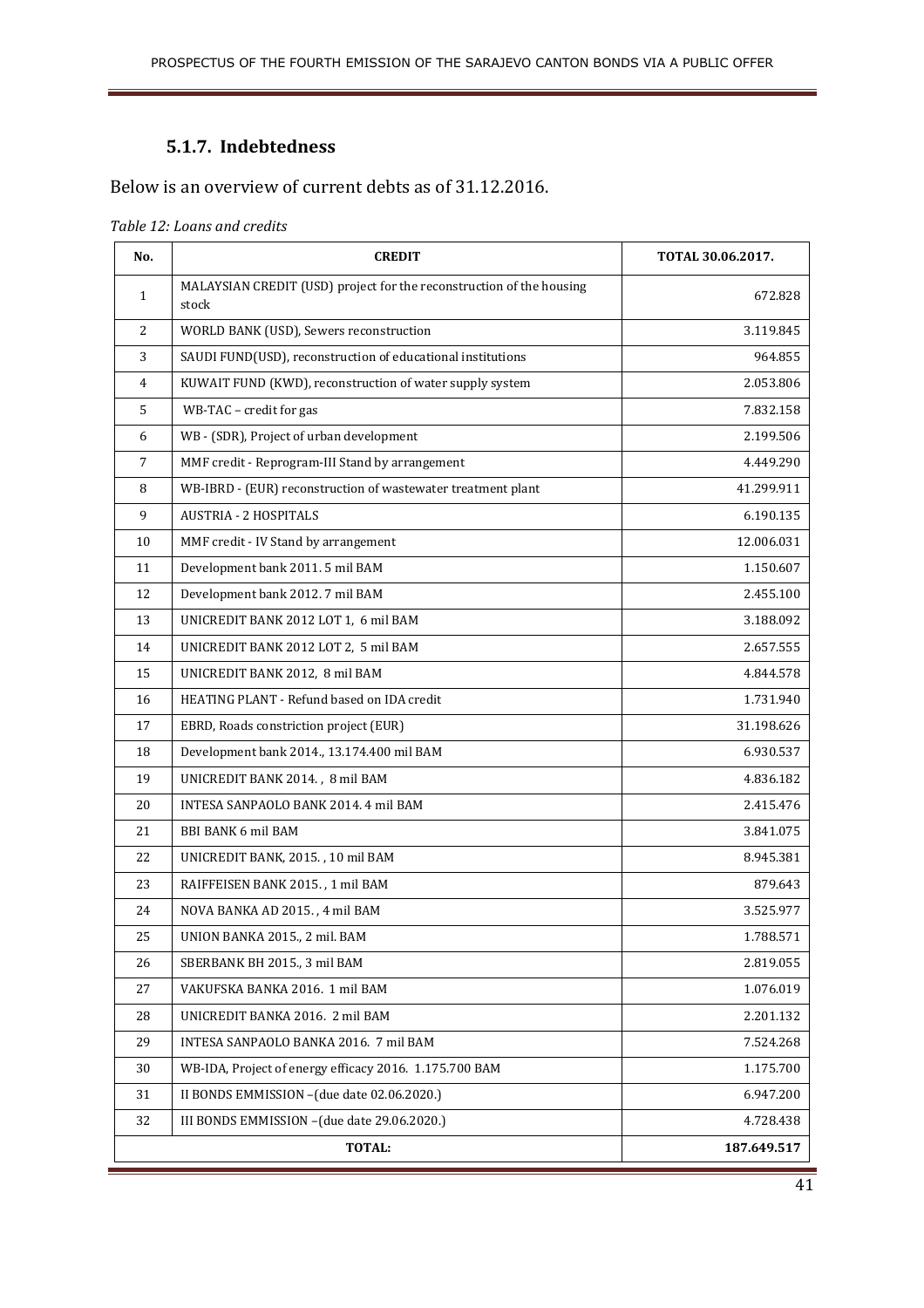#### **5.1.8. Given guarantees**

Given guarantees represent a credit obligation of the cantonal public enterprises, whose repayment is taken over by relevant ministries.

| <b>DESCRIPTION</b>                   | Debt at the time of overtaking<br>(BAM) | Debt with interest as of<br>30.06.2017. (BAM) |
|--------------------------------------|-----------------------------------------|-----------------------------------------------|
| KJKP GRAS, Guarantee                 | 23.596.624,19                           | 2.437.580,18                                  |
| IDA, for KJKP TOPLANE -<br>guarantee | 27.585.706,68                           | 27.321.033,32                                 |
| KJKP Sarajevogas                     | 7.000.000,00                            | 1.780.293,00                                  |
| <b>KJP ZOI 84</b>                    | 8.000.000,00                            | 8.384.129,56                                  |
| <b>TOTAL</b>                         | 66.182.330,87                           | 39.923.036,06                                 |

*Table 13: Given guarantees* 

In accordance with the decisions of the Government and the Assembly of Sarajevo Canton to issue guarantees or take over the debt, the existing loans of KJKP "GRAS" in the amount of 23.596.624,19 KM was reprogrammed, with repayment period of 2013- 2017. The payments are settled through the Ministry of Transport, so that, on 30.06.201. the remaining debt (recorded off the balance sheet) is 2.437.580,18 BAM.

In accordance with the Decision of the Assembly of Sarajevo Canton on granting guarantees of servicing debts of foreign loans IDA - World Bank, for the end user KJKP Toplane Sarajevo, an agreement on servicing of debts in the amount of 27.585.706,68 BAM, between the Sarajevo Canton and the Federation of Bosnia and Herzegovina, was signed on 28.08.2013. The obligations are recorded off the balance sheet and are paid through the Ministry of utility companies and infrastructure. After the payments and accrued foreign exchange differences, the total debt as of 30.06.2017. was 27.321.033,32BAM.

Based on the Decision of the Assembly of Sarajevo Canton and the Agreement on mutual obligations for the ensuring of funds for repayment of the loan intended to prevent the suspension of natural gas supplies to the Sarajevo Canton, KJP Sarajevogas takes a loan in the amount of 7.000.000,00 BAM, with the co-debtor KJKP Toplane Sarajevo. Credit obligations are settled through the Ministry of municipal economy and infrastructure and on 30.06.2017. it was 1.780.293,00 BAM.

Sarajevo Canton Assembly adopted the Program for the reconstruction of KJP "ZOI 84" Olympic Center Sarajevo Ltd. (The "Official Gazette of Sarajevo Canton", No. 51/13). To do so, a loan in the amount of 8.000.000,00 BAM is planned. Also, the Assembly of Sarajevo Canton issued a Decision on approval or KJP "ZOI 84" for registration of a mortgage on the office building for long-term loan. The debtor on this loan is ZOI 84 with co-payments in the amount of 552.000,00 BAM annually by the Ministry of Economy. The outstanding debt as of of 30.06.2017. amounts to 8.384.129,56 BAM.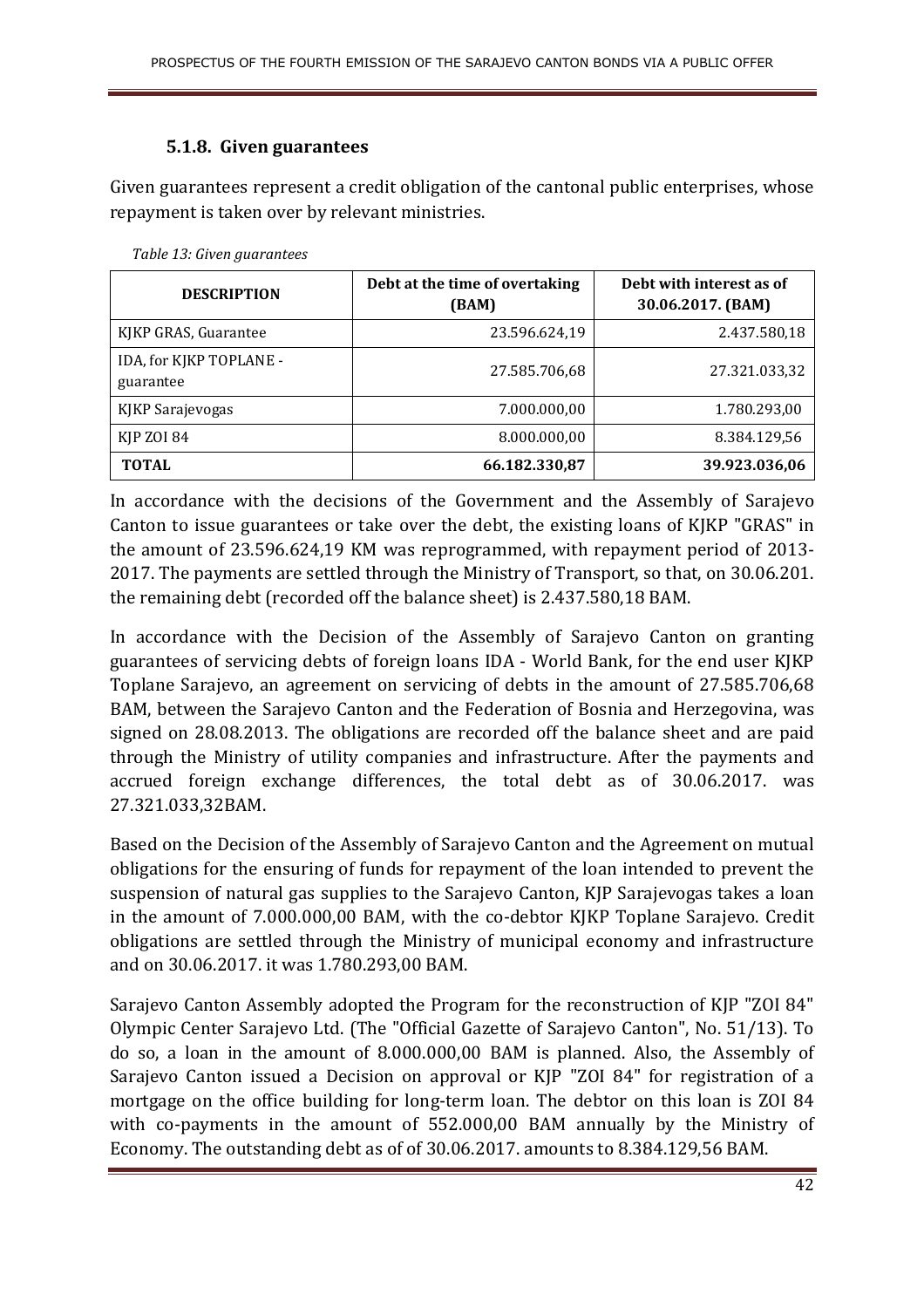All obligations under the issued guarantees are serviced within the deadlines set out in the repayment schedules, because the Law on Execution of Budget defines these obligations as priority.

#### **5.1.9. The number of days when business account were blocked**

None of the Sarajevo Canton's accounts was ever blocked.

## **6. REPRESENTATIVES**

Activities related to the emmission of bonds of the Sarajevo Canton, and based on the Decision on debiting of Canton Sarajevo by issuing bonds Canton (Official Gazette of Sarajevo Canton, No. 15/17), will be conducted by the Ministry of Finance of the Canton. Representatives of the issuer are: Prime Minister and Minister of finance of the Sarajevo Canton.

**Prime Minister of the Sarajevo Canton is Konaković Elmedin**, born 1974. in Sarajevo. He finished the Electrical Engineering High School and graduated on the Faculty of Sport and Physical Education, University of Sarajevo. Before becoming the prime minister, he was a councilor in the Municipal Council Center Sarajevo (2004- 2008) and in the period 2010 to 2014 he was member of the Assembly of Sarajevo Canton. He was a member of the Committee for Sports at the Council of Europe (2004- 2006), and Director of Basketball Club Bosna Sarajevo (2003-2008)

| Contact information: |         | Government of the Sarajevo Canton / Prime minister |
|----------------------|---------|----------------------------------------------------|
|                      | adress: | Reisa Džemaludina Čauševića 1, Sarajevo, BiH       |
|                      | phone:  | +387 33 562 068                                    |
|                      | email:  | premijer@vlada.ks.gov.ba                           |
|                      | web:    | www. ylada.ks.gov.ba                               |

**Minister of finance of the Sarajevo Canton Halebić Jasmin,** born 1974. godine. He is a doctor of economic sciences and associate professor at the Faculty of Economics of the University of Zenica in the field of economic theory and policy. Before taking over the Minister of Finance in Sarajevo Canton position, he was the dean of the Faculty of Economics of the University of Zenica. He is the author of several scientific and professional articles and the book entitled "The role and importance of economic institutions in the economic development of Bosnia and Herzegovina.

| Contact information: | Ministarstvo finansija Kantona Sarajevo / Ministar |                                    |
|----------------------|----------------------------------------------------|------------------------------------|
|                      | adress:                                            | Maršala Tita br. 62, Sarajevo, BiH |
|                      | phone:                                             | +38733565005                       |
|                      | e-mail:                                            | jasmin.halebic@mf.ks.gov.ba        |
|                      | web:                                               | www. mf.ks.gov.ba                  |
|                      |                                                    |                                    |